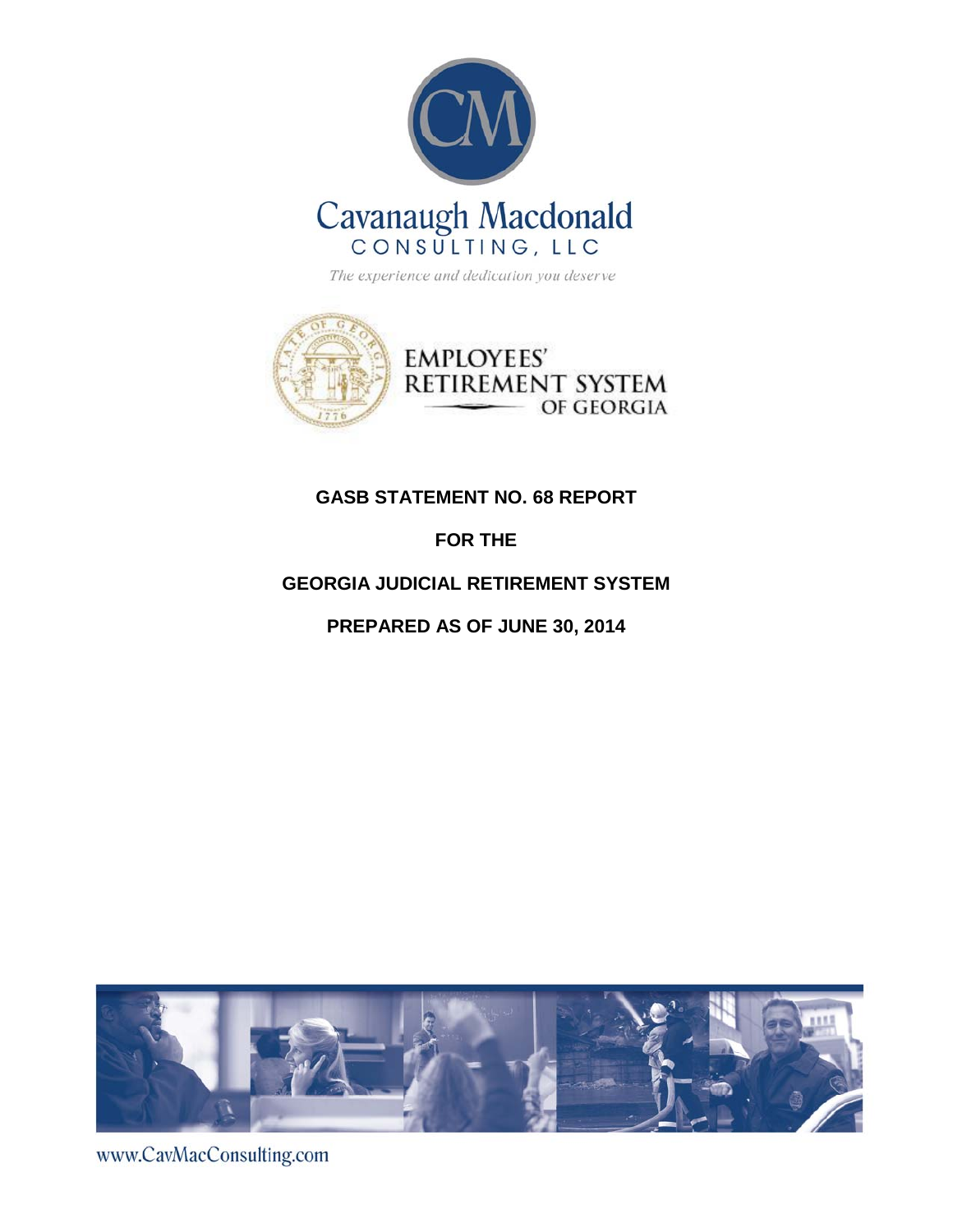

June 11, 2015

Board of Trustees Georgia Judicial Retirement System Suite 100, Two Northside 75 Atlanta, GA 30318

Ladies and Gentlemen:

Presented in this report is information to assist the Georgia Judicial Retirement System (JRS) in meeting the requirements of the Governmental Accounting Standards Board (GASB) Statement No. 68 and to identify the information to be provided by the actuary, Cavanaugh Macdonald Consulting (CMC). The information is presented for the period ending June 30, 2014 (the Measurement Date).

GASB Statement Number 68 establishes accounting and financial reporting requirements for governmental employers that provide pension benefits to their employees through a trust.

The annual actuarial valuation used as a basis for much of the information presented in this report, including the Net Pension Liability, was performed as of June 30, 2013. The valuation was based upon data, furnished by the Retirement System staff, for active, inactive and retired members along with pertinent financial information.

The actuarial calculations were performed by qualified actuaries according to generally accepted actuarial procedures and methods. The calculations are based on the current provisions of the System, and on actuarial assumptions that are internally consistent and individually reasonable based on the actual experience of the System. In addition, the calculations were completed in compliance with the laws governing the System and, in our opinion, meet the requirements of GASB 68. The undersigned are members of the American Academy of Actuaries and meet the Qualification Standards of the American Academy of Actuaries to render the actuarial opinion contained herein.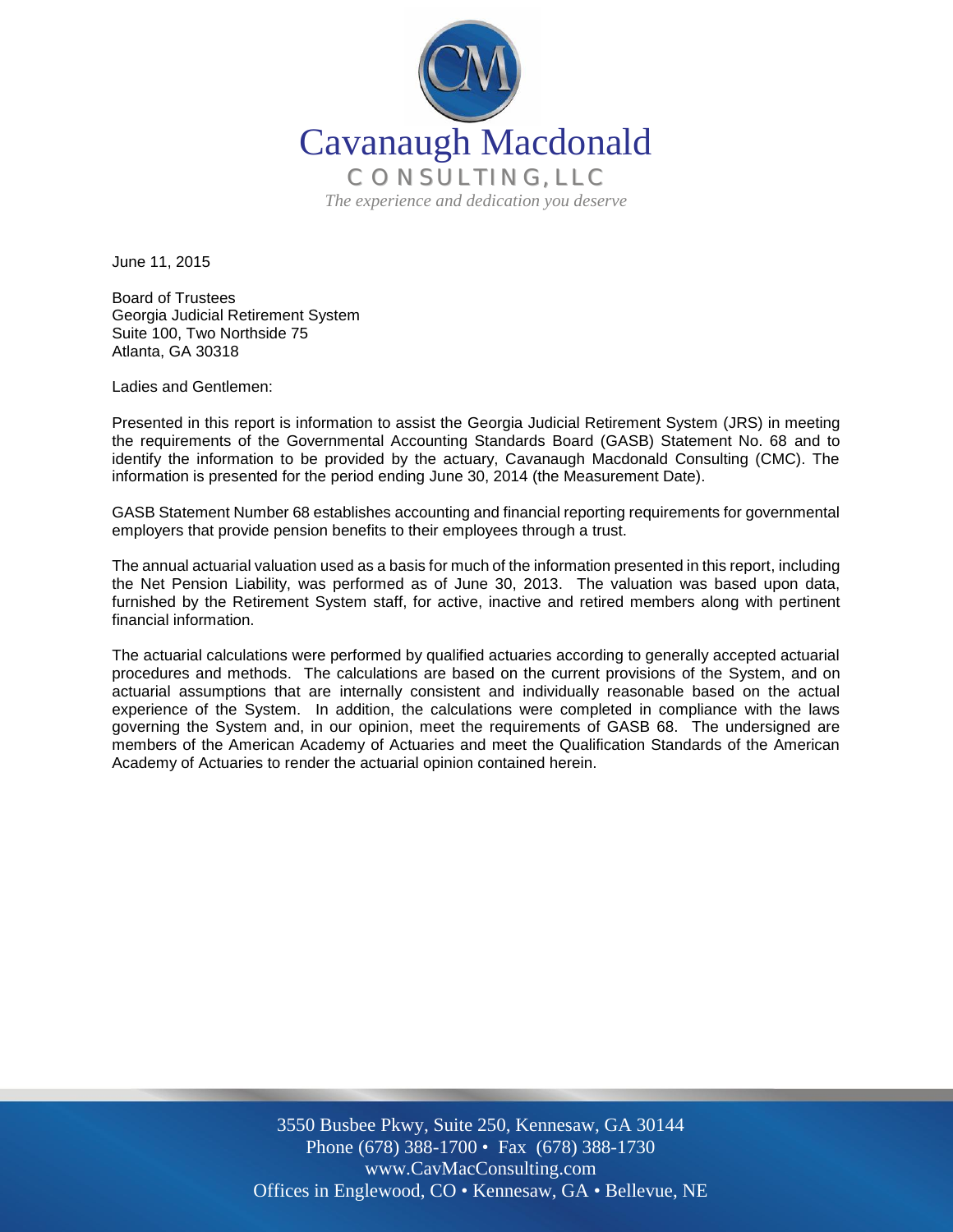

Board of Trustees June 11, 2015 Page 2

These results are only for financial reporting and may not be appropriate for funding purposes or other types of analysis. Calculations for purposes other than satisfying the requirements of GASB 67 and GASB 68 may produce significantly different results. Future actuarial results may differ significantly from the current results presented in this report due to such factors as changes in plan experience or changes in economic or demographic assumptions.

Sincerely yours,

Und Muliti

Edward A. Macdonald, ASA, FCA, MAAA Cathy Turcot President **President** Principal and Managing Director

Edward J. Hockel

Edward J. Koebel, EA, FCA, MAAA Principal and Consulting Actuary

atty Twicot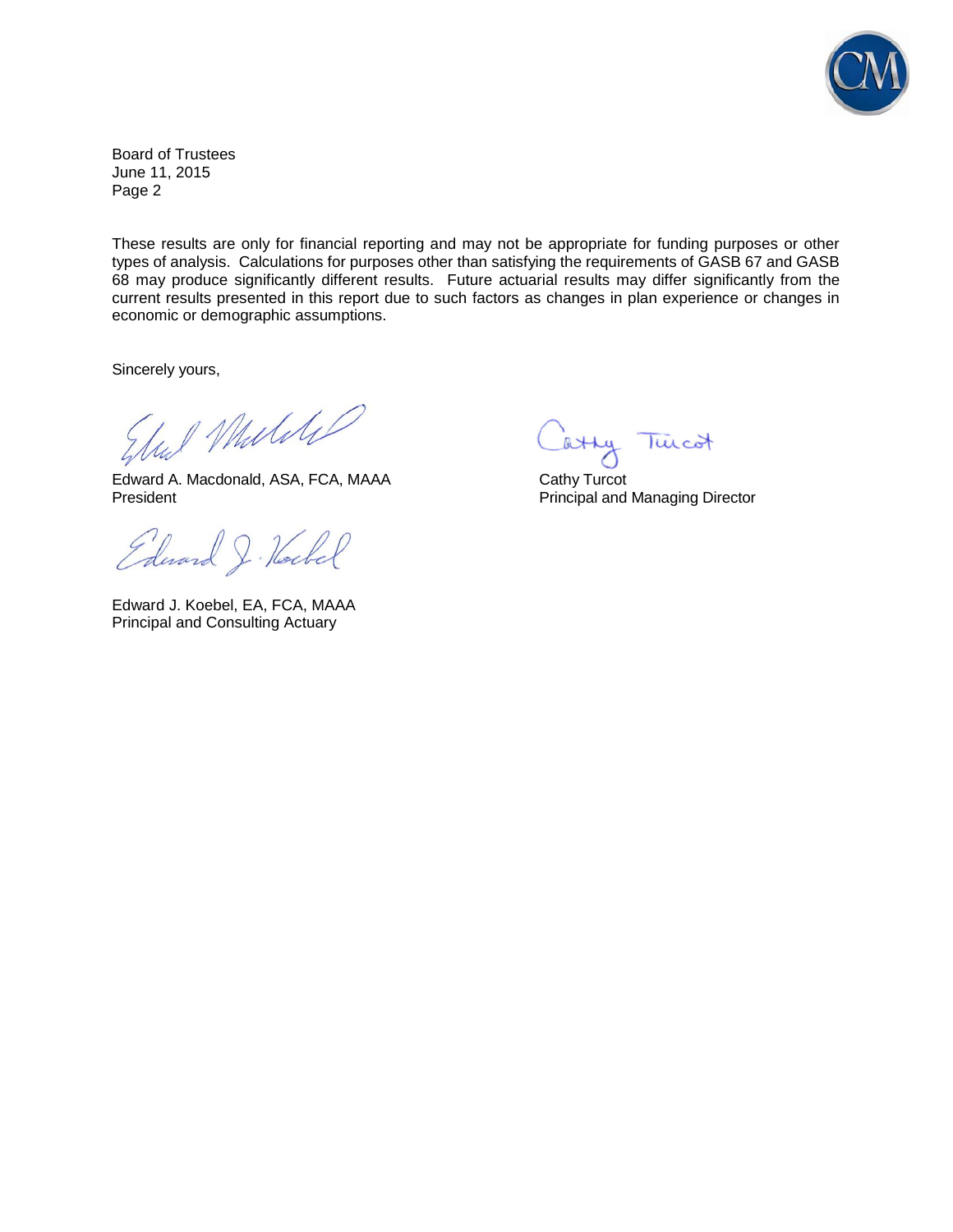

## **TABLE OF CONTENTS**

| <b>Section</b> | Item                                      | Page No. |
|----------------|-------------------------------------------|----------|
| $\mathbf{I}$   | <b>Introduction</b>                       |          |
| $\mathbf{I}$   | <b>Summary of Principal Results</b>       | 3        |
| $\mathbf{III}$ | Notes to Financial Statements             | 4        |
| IV             | <b>Collective Pension Expense</b>         | 7        |
| V              | <b>Required Supplementary Information</b> | 9        |

## **Schedule**

| A            | Schedule of Employer Allocations                                    | 10 |
|--------------|---------------------------------------------------------------------|----|
| B            | Schedule of Pension Amounts by Employer                             | 13 |
| $\mathsf{C}$ | Schedule of Allocation of Net Pension Liability as of June 30, 2013 | 16 |
| D            | Schedule of Remaining Deferred Inflows and Outflows                 | 18 |
| Е            | Summary of Main Plan Provisions                                     | 21 |
| F            | Statement of Actuarial Assumptions and Methods                      | 24 |
| G            | Funding Policy of the JRS Board of Trustees                         | 26 |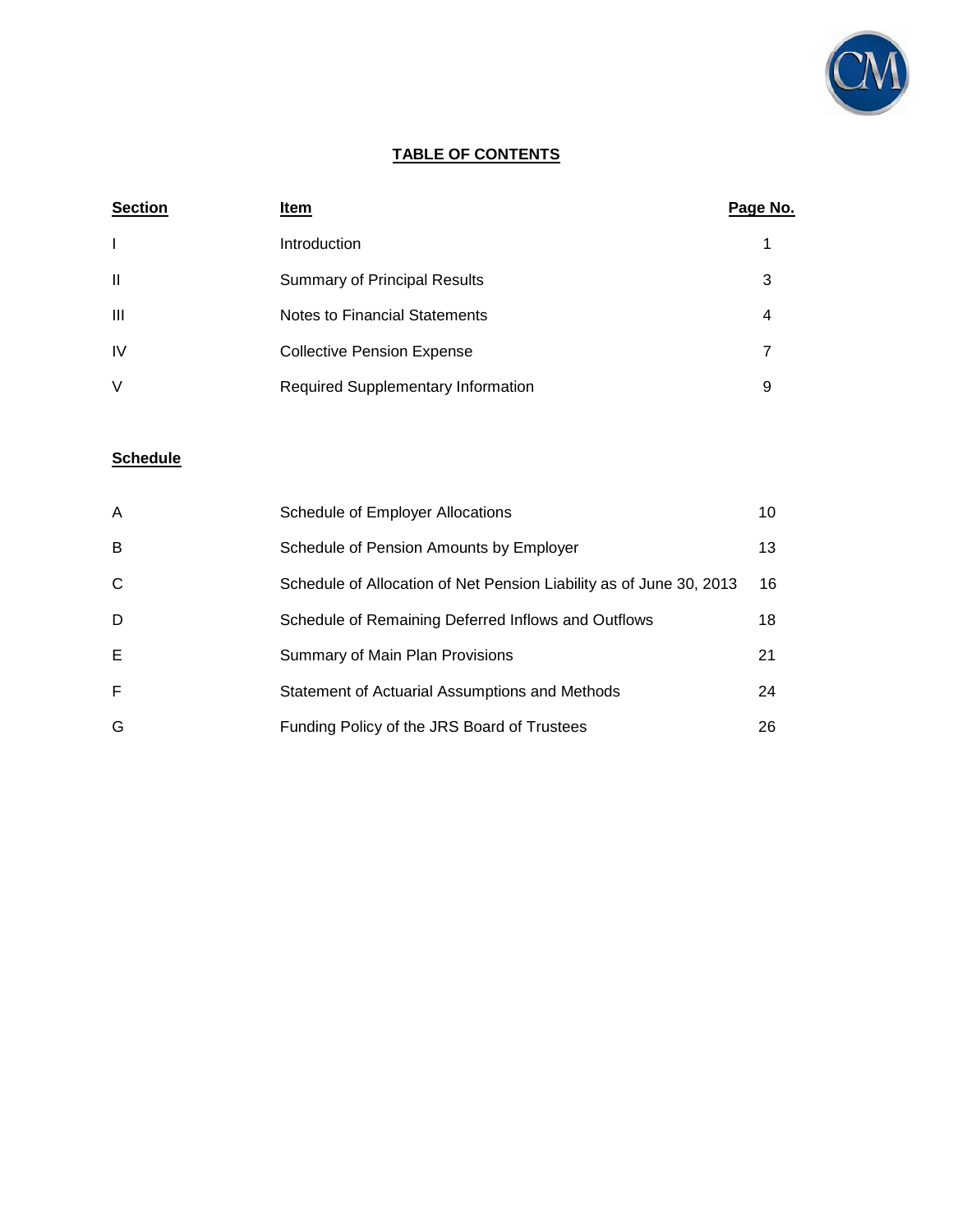

#### **REPORT OF THE ANNUAL GASB STATEMENT NO. 68 REQUIRED INFORMATION FOR THE EMPLOYERS PARTCIPATING IN THE GEORGIA JUDICIAL RETIREMENT SYSTEM**

#### **PREPARED AS OF JUNE 30, 2014**

#### **SECTION I – INTRODUCTION**

The Governmental Accounting Standards Board issued Statement No. 68 (GASB 68), *"Accounting and Financial Reporting For Pensions"* in June 2012. GASB 68's effective date is for an employer's fiscal year beginning after June 15, 2014. The Georgia Judicial Retirement System (JRS) is a cost-sharing multiple employer defined benefit pension plan.

This report, prepared as of June 30, 2014 (the Measurement Date), presents information to assist the employers participating in JRS in meeting the requirements of GASB 68 for the fiscal year ending June 30, 2015 (Reporting Date). Much of the material provided in this report is based on the data, assumptions and results of the annual actuarial valuation of JRS as of June 30, 2013. The results of that valuation were detailed in a report dated April 17, 2014.

GASB 68 replaces GASB 27, and represents a significant departure from the requirements of the prior statement. GASB 27 required employers providing benefits through pension plans to report items consistent with the results of the plan's actuarial valuations, as long as those valuations met certain parameters. GASB 68 creates disclosure and reporting requirements that may or may not be consistent with the basis used for funding the Plan.

Two major changes in GASB 68 are the requirements to include a proportionate share of a Net Pension Liability (NPL) and to recognize a proportionate share of a Pension Expense (PE) in the financial statements of each of the participating employers and non-employer contributing entities.

The NPL shown in the GASB Statement No. 67 Report for the Georgia Judicial Retirement System Prepared as of June 30, 2014 and submitted September 9, 2014 is the collective NPL used for purposes of GASB 68. Please refer to that report for the derivation of the collective NPL.

Pension Expense includes amounts for service cost (the normal cost under the Entry Age Normal actuarial cost method for the year), interest on the Total Pension Liability (TPL), changes in benefit structure, amortization of increases/decreases in liability due to actuarial experience and actuarial assumption changes, and amortization of investment gains/losses. The actuarial experience and assumption change impacts are amortized over the average expected remaining service life of the Plan membership as of the Measurement Date, and investment gains/losses are amortized over five years. The development of the collective PE is shown in Section IV.

The unamortized portions of each year's experience, assumption changes and investment gains/losses are used to develop deferred inflows and outflows, which also must be included in the employer's and nonemployer contributing entities' financial statements. The development of the collective deferred inflows and outflows is shown in Section IV.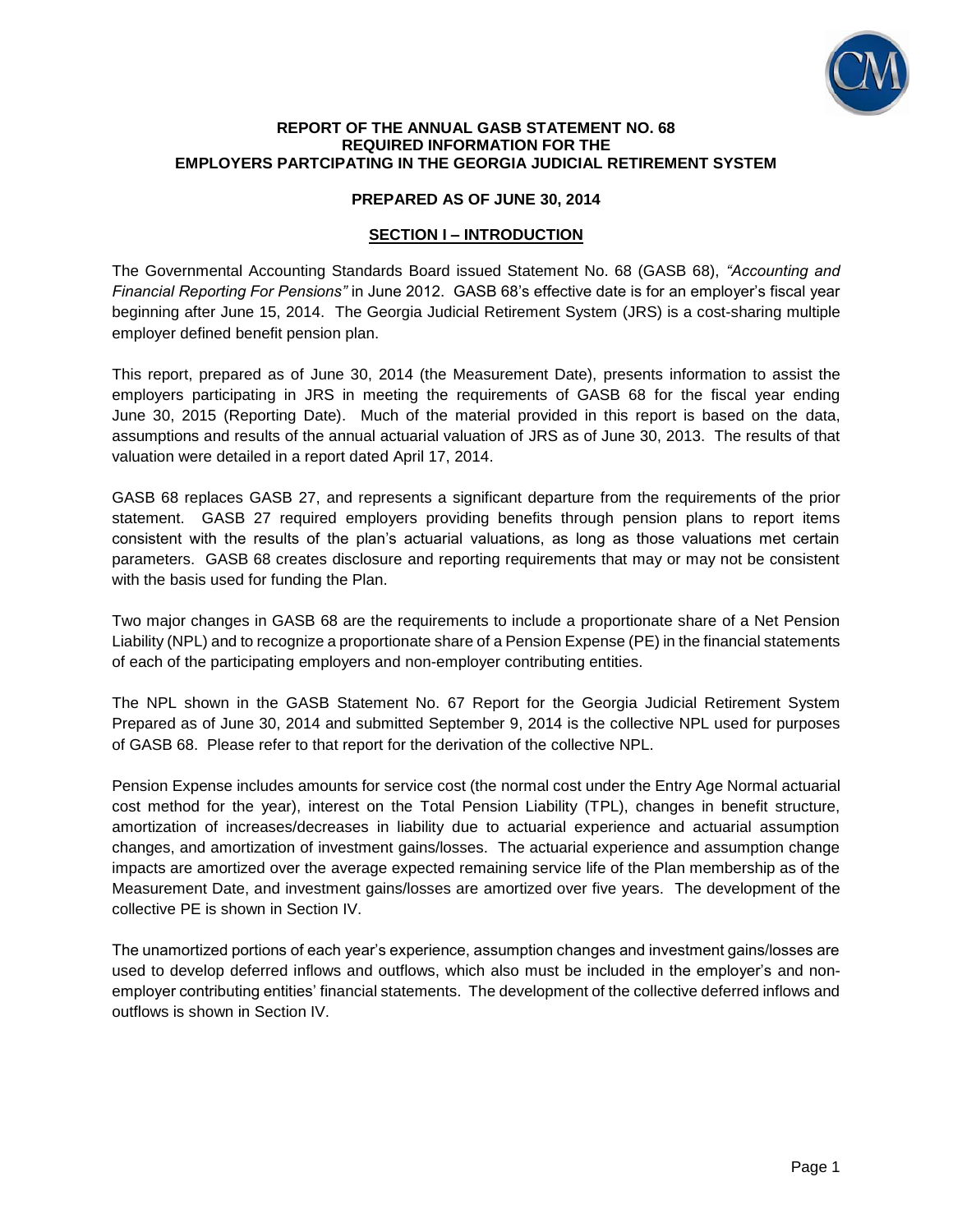

These collective amounts have been allocated based on employer contributions made to JRS during the measurement period to determine the proportionate share associated with each participating employer. The State makes contributions to JRS for its employees and also on behalf of employees of the participating county employers. Therefore, these employers are considered to be in a special funding situation as defined by GASB 68 and the State is treated as a non-employer contributing entity in JRS. Since the counties do not contribute directly to the JRS, there is no NPL or deferred inflows or outflows to report in the financial statements of the counties, However, the notes to the financial statements must disclose the portion of the non-employer contributing entities' total proportionate share of the collective NPL that is associated with the employer. In addition, each county must recognize the total PE associated with the county as well as revenue in an amount equal to the non-employer contributing entities' total proportionate share of the collective PE associated with the county.

Schedule A of this report shows the amount of employer contributions from the State as support provided to each county employer and the amount of actual contributions from each State employer for the years ending June 30, 2013 and June 30, 2014. Schedule A also shows the proportionate share percentages that have been determined based on these contributions.

Based on these percentages we have determined the proportionate share amounts of the NPL, PE and Deferred Inflows and Deferred Outflows associated with each participating employer. These amounts are shown in Schedule B.

Section II of this report is a summary of the principal results of the collective amounts under GASB 68. Section III provides the results of all the necessary calculations, presented in the order laid out in GASB 68 for note disclosure and Section V shows the Required Supplementary Information (RSI).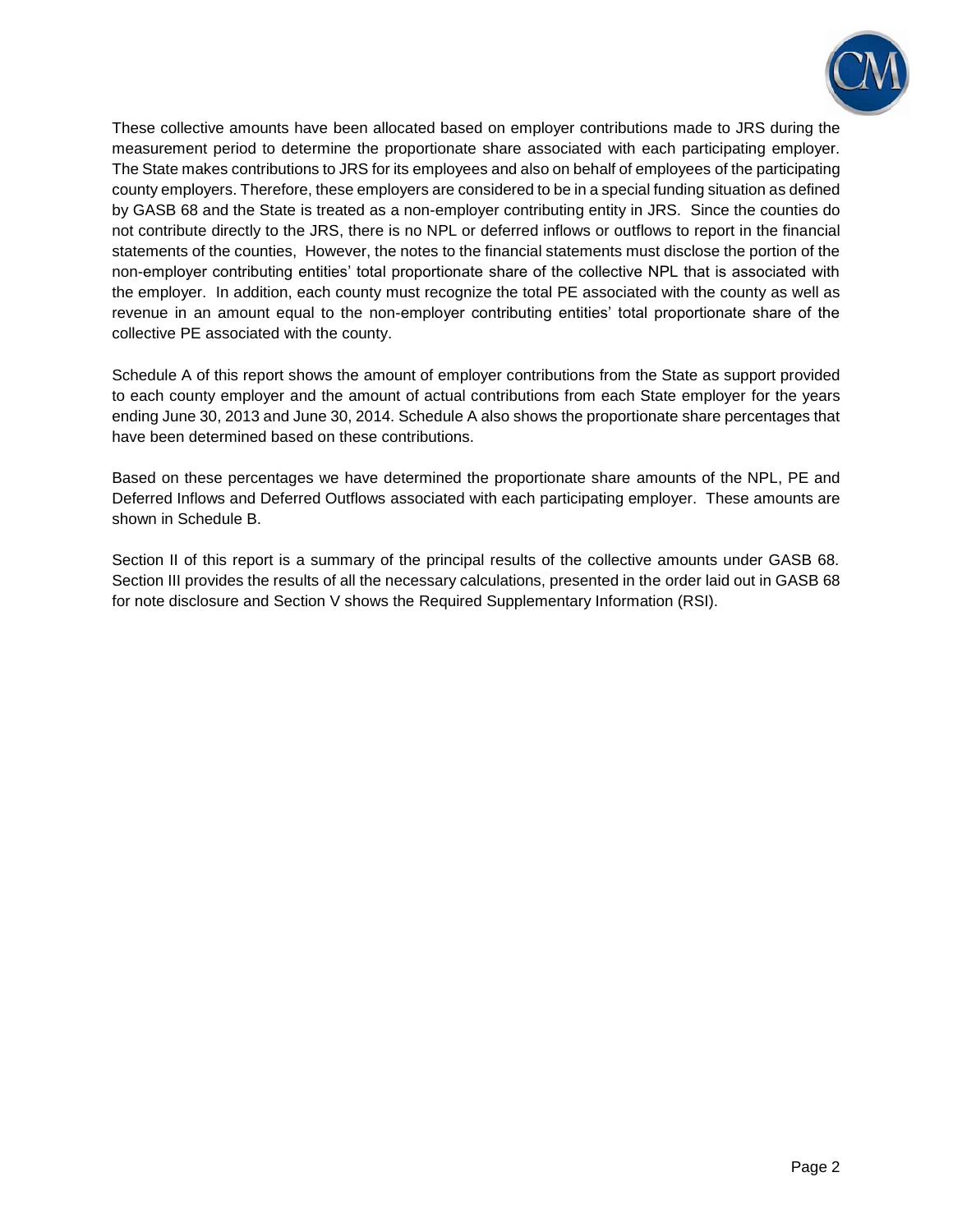

### **SECTION II - SUMMARY OF COLLECTIVE AMOUNTS (\$ IN THOUSANDS)**

|                                                                                                                                    | 2014          |
|------------------------------------------------------------------------------------------------------------------------------------|---------------|
| <b>Valuation Date (VD):</b>                                                                                                        | June 30, 2013 |
| <b>Measurement Date (MD):</b>                                                                                                      | June 30, 2014 |
| <b>Reporting Date (RD):</b>                                                                                                        | June 30, 2015 |
|                                                                                                                                    |               |
| <b>Single Equivalent Interest Rate (SEIR):</b>                                                                                     |               |
| Long-Term Expected Rate of Return                                                                                                  | 7.50%         |
| Municipal Bond Index Rate at Measurement Date                                                                                      | 4.35%         |
| Fiscal Year in which Plan's Fiduciary Net Position is projected to<br>be depleted from future benefit payments for current members | N/A           |
| Single Equivalent Interest Rate                                                                                                    | 7.50%         |
| <b>Net Pension Liability:</b>                                                                                                      |               |
| <b>Total Pension Liability (TPL)</b>                                                                                               | \$350,443     |
| <b>Fiduciary Net Position (FNP)</b>                                                                                                | 400,790       |
| Net Pension Liability ( $NPL = TPL - FNP$ )                                                                                        | \$ (50, 347)  |
| FNP as a percentage of TPL                                                                                                         | 114.37%       |
| <b>Collective Pension Expense (PE):</b>                                                                                            | \$(4,669)     |
| <b>Deferred Outflows of Resources:</b>                                                                                             | \$0           |
| <b>Deferred Inflows of Resources:</b>                                                                                              | \$27,230      |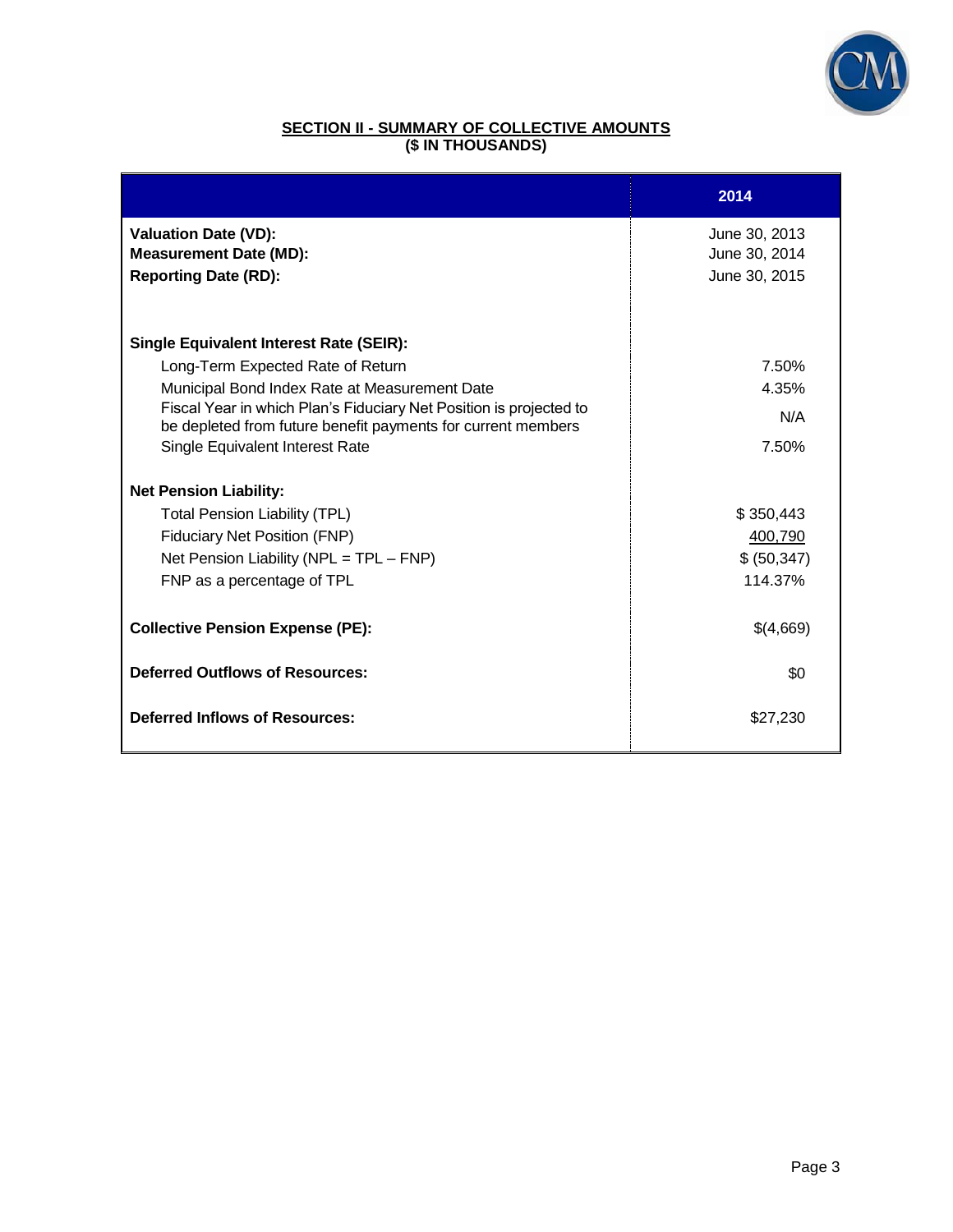

### **SECTION III –NOTES TO FINANCIAL STATEMENTS**

The material presented herein will follow the order presented in GASB 68. Paragraph numbers are provided for ease of reference. Amounts are shown in aggregate. Please refer to Schedule B of this report for the proportionate share of certain pension amounts as required by GASB 68.

**Paragraphs 77 and 78(a)-(f):** These paragraphs require information to be disclosed regarding the actuarial assumptions used to measure the TPL. The complete set of actuarial assumptions utilized in developing the TPL are outlined in Schedule F. The TPL was determined by an actuarial valuation as of June 30, 2013, using the following key actuarial assumptions:

| Inflation                                                                                           | 3.00 percent |
|-----------------------------------------------------------------------------------------------------|--------------|
| Salary increases, including inflation                                                               | 6.00 percent |
| Long-Term Investment Rate of Return, net of pension<br>plan investment expense, including inflation | 7.50 percent |

Mortality rates were based on the RP-2000 Combined Mortality Table for the period after service retirement, for dependent beneficiaries, and for deaths in active service, and the RP-2000 Disabled Mortality Table set back eleven years for males for the period after disability retirement.

The actuarial assumptions used in the June 30, 2013 valuation were based on the results of an actuarial experience study for the period July 1, 2004 – June 30, 2009.

The long-term expected rate of return on pension plan investments was determined using a log-normal distribution analysis in which best-estimate ranges of expected future real rates of return (expected nominal returns, net of pension plan investment expense and the assumed rate of inflation) are developed for each major asset class. These ranges are combined to produce the long-term expected rate of return by weighting the expected future real rates of return by the target asset allocation percentage and by adding expected inflation. The target asset allocation and best estimates of arithmetic real rates of return for each major asset class are summarized in the following table:

| <b>Asset Class</b>         | <b>Target Allocation</b> | <b>Long-Term Expected</b><br><b>Real Rate of Return*</b> |
|----------------------------|--------------------------|----------------------------------------------------------|
|                            |                          |                                                          |
| Fixed Income               | 30.00%                   | 3.00%                                                    |
| Domestic Large Stocks      | 39.70%                   | 6.50%                                                    |
| Domestic Mid Stocks        | 3.70%                    | 10.00%                                                   |
| Domestic Small Stocks      | 1.60%                    | 13.00%                                                   |
| Int'l Developed Mkt Stocks | 18.90%                   | 6.50%                                                    |
| Int'l Emerging Mkt Stocks  | 6.10%                    | 11.00%                                                   |
| Total                      | 100.00%                  |                                                          |

\*Rates shown are net of the 3.00% assumed rate of inflation.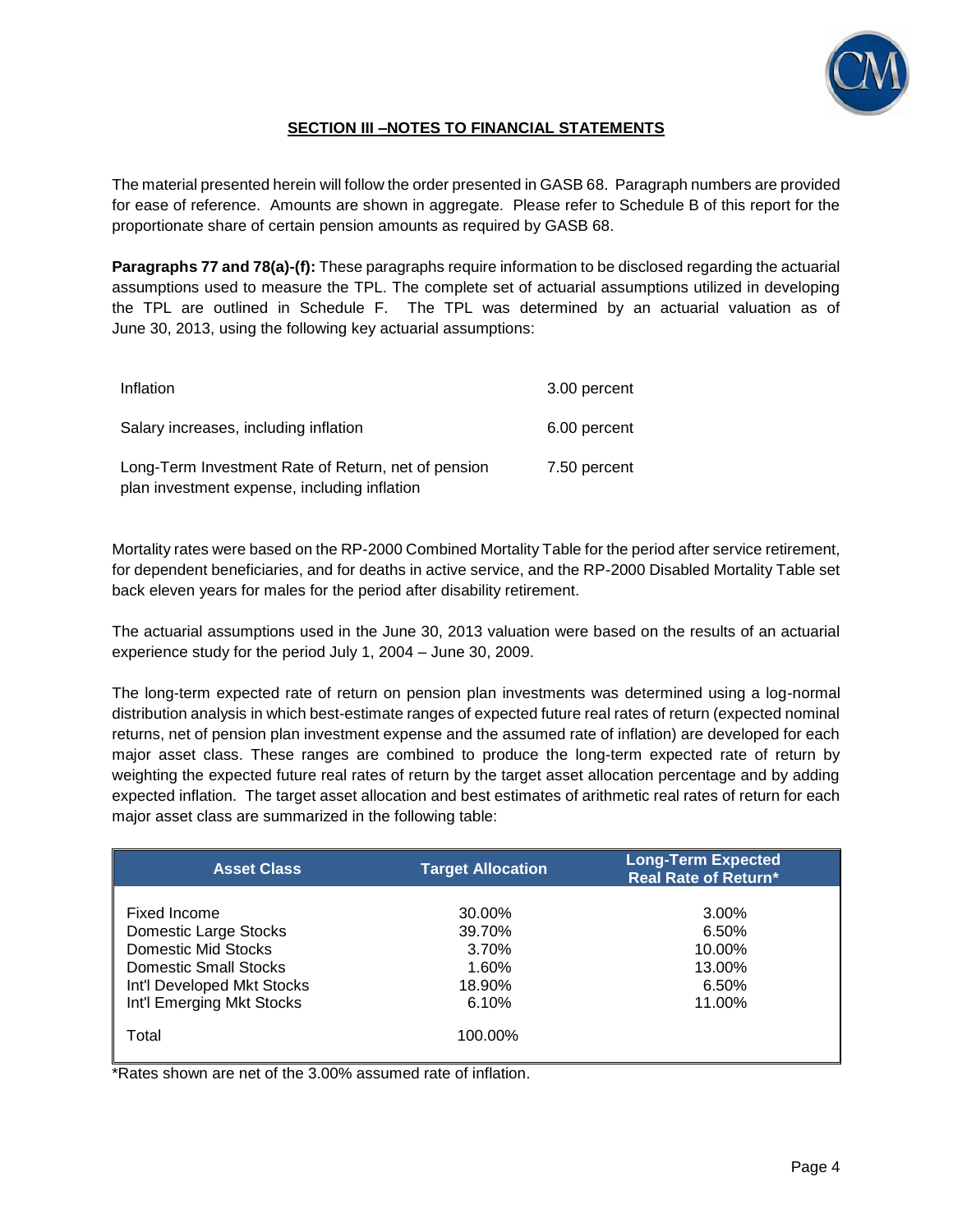

*Discount rate.* The discount rate used to measure the total pension liability was 7.50 percent. The projection of cash flows used to determine the discount rate assumed that plan member contributions will be made at the current contribution rate and that employer contributions will be made at rates equal to the difference between actuarially determined contribution rates and the member rate. Based on those assumptions, the pension plan's fiduciary net position was projected to be available to make all projected future benefit payments of current plan members. Therefore, the long-term expected rate of return on pension plan investments was applied to all periods of projected benefit payments to determine the total pension liability.

**Paragraph 78(g):** This paragraph requires disclosure of the sensitivity of the NPL to changes in the discount rate*.* The following presents the NPL of the System, calculated using the discount rate of 7.50 percent, as well as what the System's NPL would be if it were calculated using a discount rate that is 1 percentage-point lower (6.50 percent) or 1-percentage-point higher (8.50 percent) than the current rate (\$ thousands):

|                                       | $1\%$           | <b>Current</b>       | $1\%$           |
|---------------------------------------|-----------------|----------------------|-----------------|
|                                       | <b>Decrease</b> | <b>Discount Rate</b> | <b>Increase</b> |
|                                       | $(6.50\%)$      | $(7.50\%)$           | $(8.50\%)$      |
| <b>System's Net Pension Liability</b> | \$(16,060)      | \$(50,347)           | \$(80,106)      |

**Paragraph 80(a):** This paragraph requires disclosure of the employer's proportionate share of the collective NPL and if an employer has a special funding situation the portion of the non-employer contributing entities' proportional share of the collective NPL that is associated with the employer. These amounts are shown in Schedule B.

**Paragraph 80(b):** This paragraph requires disclosure of the employer's proportion (percentage) of the collective NPL and the changes in proportion since the prior measurement date. 100% of the collective NPL is allocated to the State.

**Paragraph 80(c):** June 30, 2013 is the actuarial valuation date upon which the TPL is based. An expected TPL is determined as of June 30, 2014 using standard roll forward techniques. The procedure used to determine the TPL as of June 30, 2014 is shown on page 6 of the GASB 67 report for JRS submitted on September 9, 2014.

**Paragraph 80(d) and (e):** There were no changes in assumptions or benefits that affected the measurement of the TPL since the prior measurement date.

**Paragraph 80(f):** Not applicable.

**Paragraph 80(g):** Please see Section IV of this report for the development of the collective pension expense. The PE for each employer is shown in Schedule B.

**Paragraph 80(h):** Since certain expense items are amortized over closed periods each year, the deferred portions of these items must be tracked annually. If the amounts serve to reduce collective pension expense they are labeled deferred inflows. If they will increase collective pension expense they are labeled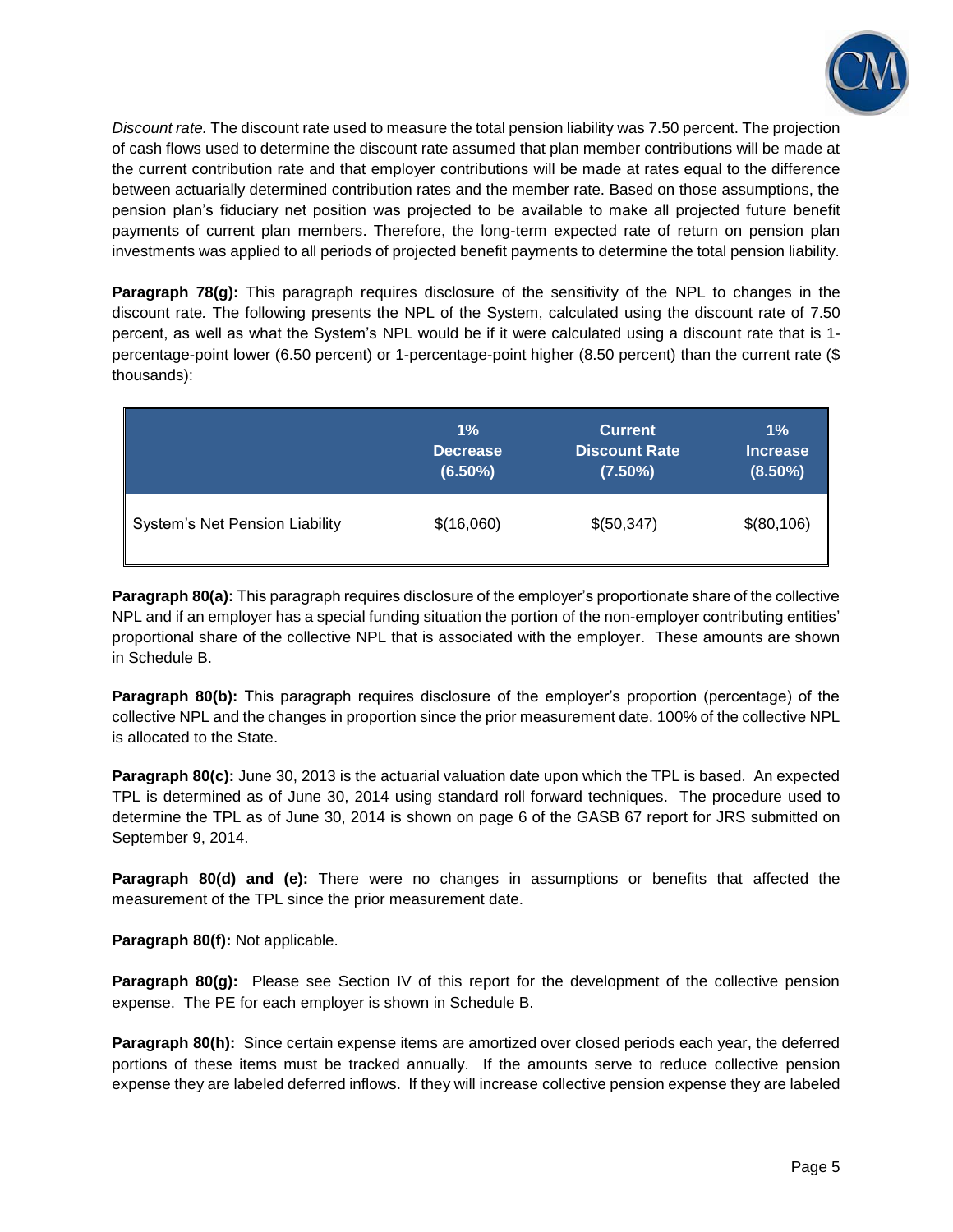

deferred outflows. The amortization of these amounts is accomplished on a level dollar basis, with no interest included in the deferred amounts. Experience gains/losses and the impact of changes in actuarial assumptions, if any, are amortized over the average expected remaining service life of the active and inactive Plan members at the beginning of the fiscal year. Investment gains and losses are amortized over a fixed five year period.

The table below provides a summary of the collective deferred inflows and outflows as of the Measurement Date. 100% of these amounts are allocated to the State.

|                                                                             | <b>Collective</b><br><b>Deferred Outflows</b><br>of Resources<br>(\$ thousands) | <b>Collective</b><br><b>Deferred Inflows</b><br>of Resources<br>(\$ thousands) |
|-----------------------------------------------------------------------------|---------------------------------------------------------------------------------|--------------------------------------------------------------------------------|
| Differences between expected and actual experience                          | \$0                                                                             | \$0                                                                            |
| Changes of actuarial assumptions                                            | 0                                                                               | 0                                                                              |
| Net difference between projected and actual earnings<br>on plan investments | $\overline{0}$                                                                  | 27,230                                                                         |
| Total                                                                       | <u>\$0</u>                                                                      |                                                                                |

**Paragraph 80(i):** Collective amounts reported as deferred outflows of resources and deferred inflows of resources related to pensions will be recognized in the collective pension expense as follows. 100% of these amounts are allocated to the State.

| <b>Deferred Amounts to be Recognized in Fiscal Years</b><br><b>Following the Reporting Date:</b> |           |  |  |  |
|--------------------------------------------------------------------------------------------------|-----------|--|--|--|
|                                                                                                  |           |  |  |  |
| Year 1                                                                                           | \$(6,807) |  |  |  |
| Year 2                                                                                           | (6, 807)  |  |  |  |
| Year 3                                                                                           | (6, 807)  |  |  |  |
| Year 4                                                                                           | (6,809)   |  |  |  |
| Year 5                                                                                           | ი         |  |  |  |
| Thereafter                                                                                       | ი         |  |  |  |
|                                                                                                  |           |  |  |  |

**Paragraph 80(j):** The amount of revenue recognized for the support provided by non-employer contributing entities for the participating employers is provided in Schedule B.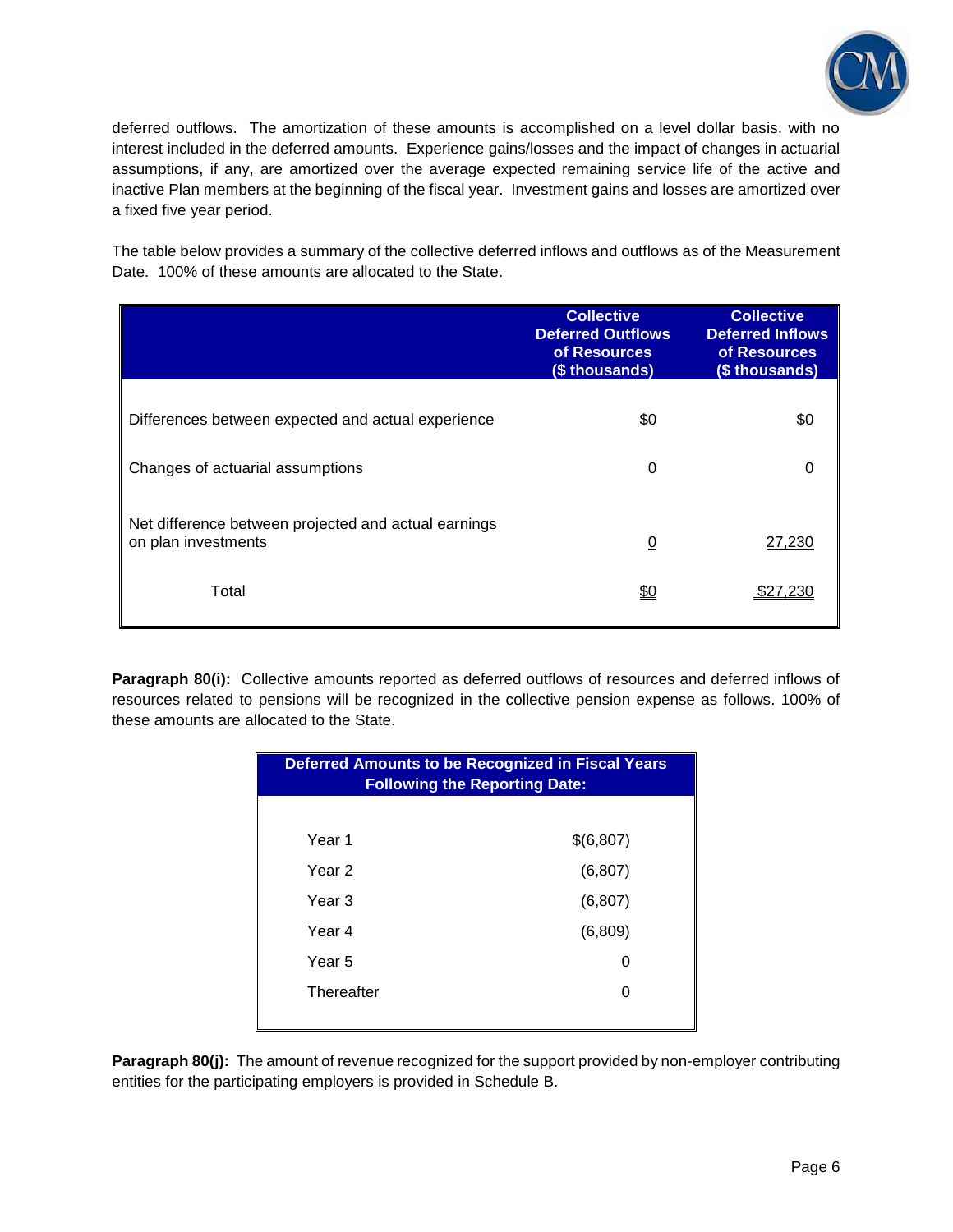

## **SECTION IV – COLLECTIVE PENSION EXPENSE**

As noted earlier, the collective Pension Expense (PE) consists of a number of different items. GASB 68 refers to the first as Service Cost which is the Normal Cost using the Entry Age Normal actuarial funding method. The second item is interest on the beginning Total Pension Liability (TPL) and the cash flow during the year at the 7.50% rate of return in effect as of the previous measurement date.

The next three items refer to any changes that occurred in the TPL due to:

- benefit changes, or
- actual versus expected experience, or
- changes in actuarial assumptions.

Benefit changes, which are reflected immediately in PE, can be positive, if there is a benefit improvement for existing Plan members, or negative if there is a benefit reduction. For the year ended June 30, 2014, there were no benefit changes to be recognized.

The next item to be recognized is the portion of current year changes in TPL due to actual versus expected Plan experience for the year. The portion to recognize in the current year is determined by spreading the total change over the average expected remaining service life of the entire Plan membership determined at the beginning of the year. The average expected remaining service life of active members is the average number of years the active members are expected to remain active. For the year ended June 30, 2014 this number of years for the active members is 8.5. The average expected remaining service life of the inactive members is, of course, zero. Therefore, the number of years to use for the amortization is the weighted average for all active and inactive members, or 5.1 years. Since this is the first year of implementation of GASB 68 and roll-forward procedures were used to determine the TPL at the measurement date, there were no changes due to actual versus expected experience to be recognized for the year.

The last item under changes in TPL are changes in actuarial assumptions. There were no changes in assumptions since the last measurement date. If there was a change in TPL due to changes in actuarial assumptions, recognition of the change would also be spread over the average expected remaining service life of the plan membership.

Member contributions for the year and projected earnings on the Fiduciary Net Position (FNP), again at the discount rate used to calculate the liabilities, are subtracted from the amount determined thus far. One-fifth of current period differences between projected and actual investment earnings on the FNP are recognized in the pension expense. The amount to be recognized due to investment experience for the year is \$(6,807,000).

The current year portions of previously determined experience, assumption and earnings amounts, recognized as deferred outflows and inflows (see Section V) are included also. Deferred outflows are added to the PE while deferred inflows are subtracted from the PE. Since this is the first year of implementation of GASB 68, there were no deferred inflows or outflows at the beginning of the year. Finally, administrative expenses and other miscellaneous items are included.

The calculation of the Collective Pension Expense determined as of the measurement date is shown in the following table: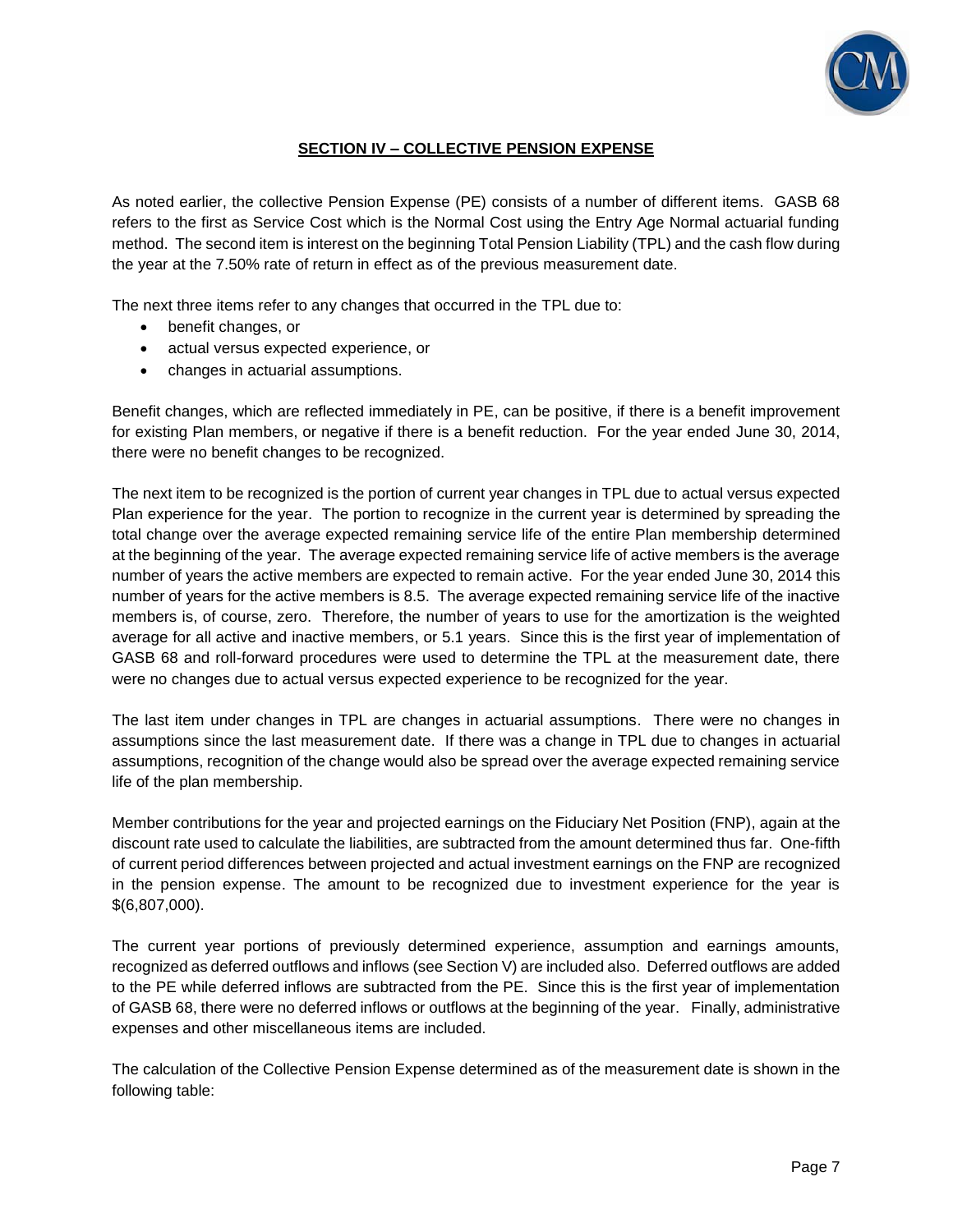

| <b>Collective Pension Expense</b><br><b>Determined as of the Measurement Date</b><br>(\$ thousands)                    |           |
|------------------------------------------------------------------------------------------------------------------------|-----------|
| Service Cost at end of year                                                                                            | \$7,584   |
| Interest on the TPL and net cash flow                                                                                  | 24,530    |
| Current-period benefit changes                                                                                         | 0         |
| Expensed portion of current-period difference between expected and<br>actual experience in the total pension liability | 0         |
| Expensed portion of current-period changes of assumptions                                                              | 0         |
| Member contributions                                                                                                   | (4,731)   |
| Projected earnings on plan investments                                                                                 | (25, 975) |
| Expensed portion of current-period differences between projected and<br>actual earnings on plan investments            | (6, 807)  |
| Administrative expense                                                                                                 | 754       |
| Other                                                                                                                  | (24)      |
| Recognition of beginning deferred outflows of resources as pension<br>expense                                          | O         |
| Recognition of beginning deferred inflows of resources as pension<br>expense                                           | 0         |
| <b>Collective Pension Expense</b>                                                                                      | \$(4,669) |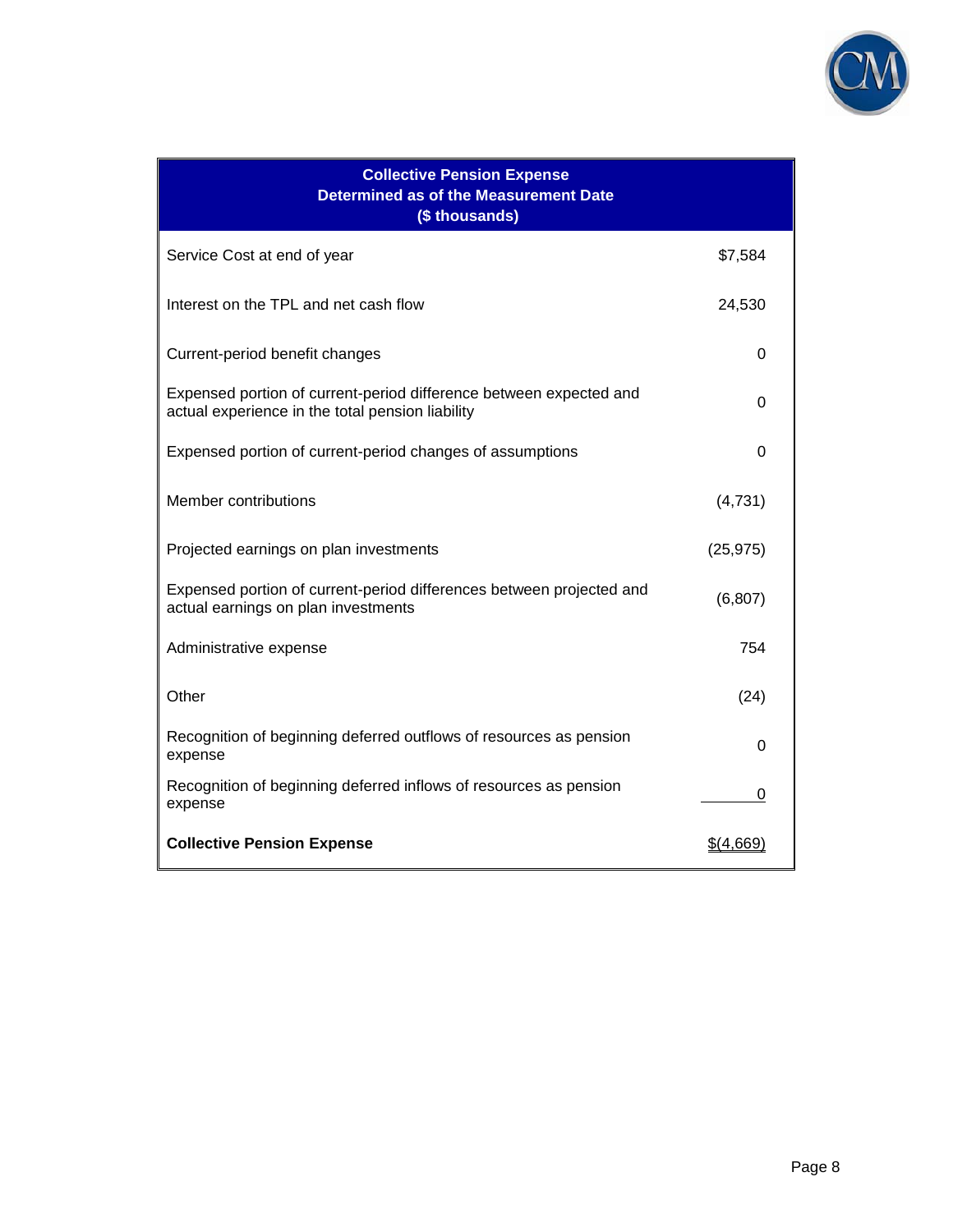

### **SECTION V – REQUIRED SUPPLEMENTARY INFORMATION**

**Paragraphs 81(a)-(b):** CMC was not required to supply this information.

**Paragraph 82:** 

*Changes of assumptions.* In 2010 and later, the expectation of retired life mortality was changed to the RP-2000 Mortality Tables rather than the 1994 Group Annuity Mortality Table, which was used prior to 2010. In 2010, rates of withdrawal, retirement, disability and mortality were adjusted to more closely reflect actual experience. In 2010, assumed rates of salary increase were adjusted to more closely reflect actual and anticipated experience.

*Method and assumptions used in calculations of actuarially determined contributions.* The actuarially determined contribution rates in the schedule of employer contributions are calculated as of June 30, three years prior to the end of the fiscal year in which contributions are reported. The following actuarial methods and assumptions were used to determine the most recent contribution rate reported in that schedule:

Actuarial cost method Entry age Remaining amortization period 10 years Asset valuation method 7-year smoothed market Inflation 3.00 percent Salary increase 0.00% for FY 2011

Amortization method Level percentage of payroll, open 3.00% for FY 2012-2013 6.00% for FY 2014+, including inflation

Investment rate of return 7.50 percent, net of pension plan investment expense, including inflation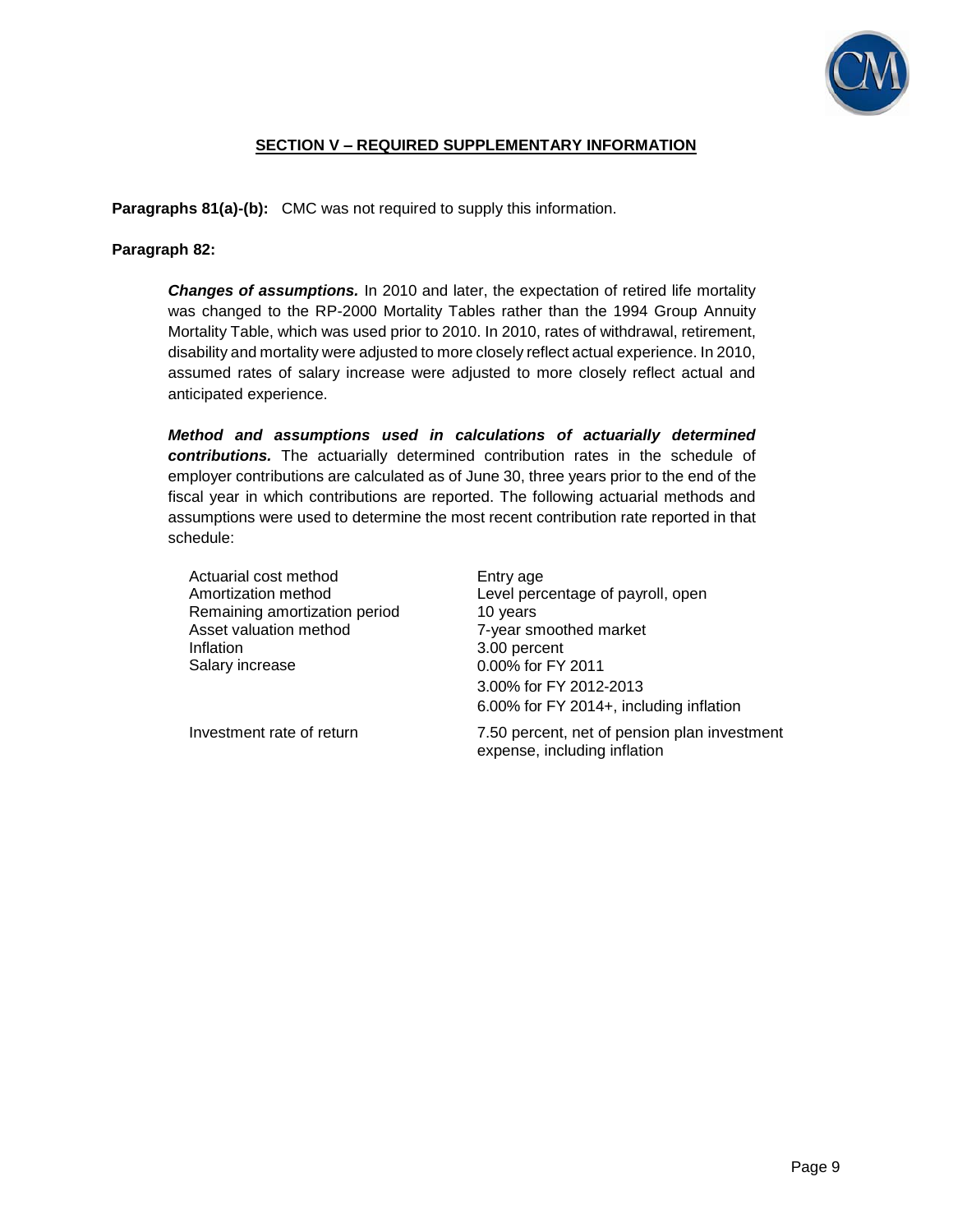

## **SCHEDULE A**

### **Georgia Judicial Retirement System Schedule of Employer Allocations as of June 30, 2013 and June 30, 2014**

| <b>Employer</b>                               | 2013<br><b>State Pension</b><br><b>Support Provided</b><br>to the Counties | 2013<br><b>Employer</b><br><b>Allocation</b><br><b>Percentage</b> | 2014<br><b>State Pension</b><br><b>Support Provided</b><br>to the Counties | 2014<br><b>Employer</b><br><b>Allocation</b><br><b>Percentage</b> |
|-----------------------------------------------|----------------------------------------------------------------------------|-------------------------------------------------------------------|----------------------------------------------------------------------------|-------------------------------------------------------------------|
| Appling County Board of Commissioners         | \$<br>4,969.19                                                             | 0.239393%                                                         | \$<br>5,641.81                                                             | 0.239965%                                                         |
| Bacon County Board of Commissioners           | 1,613.28                                                                   | 0.077721%                                                         | 1,749.72                                                                   | 0.074421%                                                         |
| <b>Baldwin County Board of Commissioners</b>  | 5,514.81                                                                   | 0.265679%                                                         | 7,302.33                                                                   | 0.310592%                                                         |
| Bartow County Board of Commissioners          | 3,874.38                                                                   | 0.186650%                                                         | 4,292.60                                                                   | 0.182579%                                                         |
| <b>Bibb County Board of Commissioners</b>     | 9,430.56                                                                   | 0.454322%                                                         | 14,933.92                                                                  | 0.635189%                                                         |
| <b>Brooks County Board of Commissioners</b>   | 1,683.44                                                                   | 0.081101%                                                         | 2,265.78                                                                   | 0.096371%                                                         |
| <b>Bryan County Board of Commissioners</b>    | 7,494.90                                                                   | 0.361071%                                                         | 8.769.64                                                                   | 0.373002%                                                         |
| <b>Bulloch County Board of Commissioners</b>  | 9,247.06                                                                   | 0.445482%                                                         | 10,145.16                                                                  | 0.431507%                                                         |
| <b>Burke County Board of Commissioners</b>    | 871.38                                                                     | 0.041979%                                                         | 1,051.98                                                                   | 0.044744%                                                         |
| Camden County Board of Commissioners          | 3,755.66                                                                   | 0.180931%                                                         | 4,350.45                                                                   | 0.185039%                                                         |
| <b>Candler County Board of Commissioners</b>  | 1,285.44                                                                   | 0.061927%                                                         | 2,943.24                                                                   | 0.125186%                                                         |
| Carroll County Board of Commissioners         | 10,661.38                                                                  | 0.513617%                                                         | 11,688.45                                                                  | 0.497149%                                                         |
| Catoosa County Board of Commissioners         | 1,573.42                                                                   | 0.075800%                                                         | 1,649.84                                                                   | 0.070173%                                                         |
| <b>Charlton County Board of Commissioners</b> | 3,290.64                                                                   | 0.158528%                                                         | 3,569.04                                                                   | 0.151803%                                                         |
| Chatham County Board of Commissioners         | 28,185.84                                                                  | 1.357867%                                                         | 33,119.63                                                                  | 1.408688%                                                         |
| Chattooga County Board of Commissioners       | 3,202.42                                                                   | 0.154278%                                                         | 3,473.34                                                                   | 0.147733%                                                         |
| Cherokee County Board of Commissioners        | 30,708.23                                                                  | 1.479385%                                                         | 30,096.10                                                                  | 1.280087%                                                         |
| <b>Clarke County Board of Commissioners</b>   | 17,443.92                                                                  | 0.840370%                                                         | 19,876.77                                                                  | 0.845425%                                                         |
| <b>Clayton County Board of Commissioners</b>  | 42,708.06                                                                  | 2.057483%                                                         | 47,934.74                                                                  | 2.038824%                                                         |
| <b>Clinch County Board of Commissioners</b>   | 1,669.24                                                                   | 0.080417%                                                         | 1,895.12                                                                   | 0.080606%                                                         |
| Cobb County Board of Commissioners            | 83,696.63                                                                  | 4.032128%                                                         | 104,566.58                                                                 | 4.447564%                                                         |
| Coffee County Board of Commissioners          | 5,223.47                                                                   | 0.251643%                                                         | 5,700.61                                                                   | 0.242466%                                                         |
| <b>Colquitt County Board of Commissioners</b> | 5,071.51                                                                   | 0.244323%                                                         | 5,423.10                                                                   | 0.230662%                                                         |
| Columbia County Board of Commissioners        | 3,656.25                                                                   | 0.176142%                                                         | 5,052.31                                                                   | 0.214892%                                                         |
| <b>Coweta County Board of Commissioners</b>   | 19,360.21                                                                  | 0.932688%                                                         | 21,525.13                                                                  | 0.915535%                                                         |
| Decatur County Board of Commissioners         | 8,002.80                                                                   | 0.385539%                                                         | 9.908.80                                                                   | 0.421454%                                                         |
| DeKalb County Board of Commissioners          | 37,518.72                                                                  | 1.807484%                                                         | 46,289.20                                                                  | 1.968834%                                                         |
| Dougherty County Board of Commissioners       | 9,748.27                                                                   | 0.469628%                                                         | 10,131.04                                                                  | 0.430907%                                                         |
| Douglas County Board of Commissioners         | 16,719.51                                                                  | 0.805471%                                                         | 21,449.50                                                                  | 0.912319%                                                         |
| Early County Board of Commissioners           | 1,365.76                                                                   | 0.065796%                                                         | 1,899.12                                                                   | 0.080776%                                                         |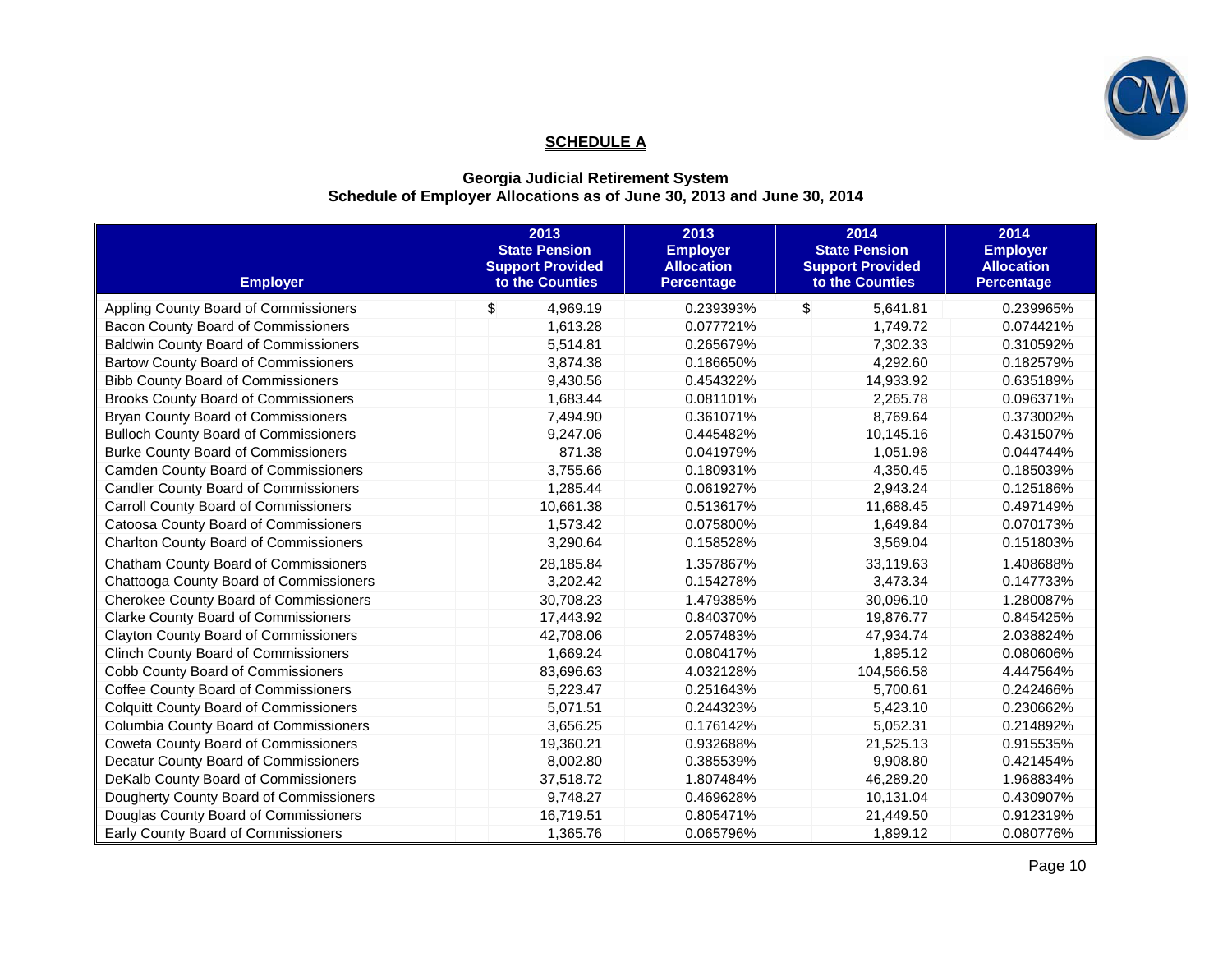

# **SCHEDULE A (continued)**

| <b>Employer</b>                               | 2013<br><b>State Pension</b><br><b>Support Provided</b><br>to the Counties | 2013<br><b>Employer</b><br><b>Allocation</b><br><b>Percentage</b> | 2014<br><b>State Pension</b><br><b>Support Provided</b><br>to the Counties | 2014<br><b>Employer</b><br><b>Allocation</b><br><b>Percentage</b> |
|-----------------------------------------------|----------------------------------------------------------------------------|-------------------------------------------------------------------|----------------------------------------------------------------------------|-------------------------------------------------------------------|
| Effingham County Board of Commissioners       | \$<br>7,114.11                                                             | 0.342726%                                                         | \$<br>9,014.06                                                             | 0.383398%                                                         |
| <b>Elbert County Board of Commissioners</b>   | 1,521.00                                                                   | 0.073275%                                                         | 4,376.24                                                                   | 0.186136%                                                         |
| <b>Emanuel County Board of Commissioners</b>  | 2,317.60                                                                   | 0.111652%                                                         | 2.660.96                                                                   | 0.113179%                                                         |
| Evans County Board of Commissioners           | 2,664.41                                                                   | 0.128359%                                                         | 3,058.32                                                                   | 0.130081%                                                         |
| <b>Fayette County Board of Commissioners</b>  | 6,813.05                                                                   | 0.328222%                                                         | 16,571.33                                                                  | 0.704834%                                                         |
| <b>Floyd County Board of Commissioners</b>    | 4,157.04                                                                   | 0.200268%                                                         | 4,508.77                                                                   | 0.191773%                                                         |
| Forsyth County Board of Commissioners         | 11,138.35                                                                  | 0.536596%                                                         | 11,572.30                                                                  | 0.492208%                                                         |
| <b>Fulton County Board of Commissioners</b>   | 38,300.36                                                                  | 1.845140%                                                         | 46,858.43                                                                  | 1.993045%                                                         |
| Glynn County Board of Commissioners           | 7,579.58                                                                   | 0.365150%                                                         | 9,399.80                                                                   | 0.399805%                                                         |
| Gordon County Board of Commissioners          | 3,027.34                                                                   | 0.145844%                                                         | 3,756.74                                                                   | 0.159787%                                                         |
| <b>Grady County Board of Commissioners</b>    | 2,629.66                                                                   | 0.126685%                                                         | 3,144.56                                                                   | 0.133749%                                                         |
| <b>Gwinnett County Board of Commissioners</b> | 35,173.80                                                                  | 1.694516%                                                         | 40,269.55                                                                  | 1.712798%                                                         |
| Habersham County Board of Commissioners       | 10,216.56                                                                  | 0.492188%                                                         | 11,260.68                                                                  | 0.478954%                                                         |
| Hall County Board of Commissioners            | 28,227.72                                                                  | 1.359885%                                                         | 36,873.05                                                                  | 1.568333%                                                         |
| Haralson County Board of Commissioners        | 4,159.76                                                                   | 0.200399%                                                         | 4,921.92                                                                   | 0.209346%                                                         |
| Henry County Board of Commissioners           | 25,848.28                                                                  | 1.245254%                                                         | 23,110.13                                                                  | 0.982951%                                                         |
| Houston County Board of Commissioners         | 13,200.28                                                                  | 0.635930%                                                         | 16,470.52                                                                  | 0.700546%                                                         |
| Jackson County Board of Commissioners         | 8,026.36                                                                   | 0.386674%                                                         | 10,729.94                                                                  | 0.456380%                                                         |
| Jeff Davis County Board of Commissioners      | 2,766.39                                                                   | 0.133272%                                                         | 6,465.55                                                                   | 0.275001%                                                         |
| Jefferson County Board of Commissioners       | 3,276.00                                                                   | 0.157823%                                                         | 3,897.51                                                                   | 0.165774%                                                         |
| Jenkins County Board of Commissioners         | 1,489.35                                                                   | 0.071750%                                                         | 1,785.19                                                                   | 0.075930%                                                         |
| Lamar County Board of Commissioners           | 3,862.70                                                                   | 0.186088%                                                         | 4,363.44                                                                   | 0.185592%                                                         |
| Liberty County Board of Commissioners         | 7,816.08                                                                   | 0.376544%                                                         | 9,643.13                                                                   | 0.410154%                                                         |
| Long County Board of Commissioners            | 2,385.42                                                                   | 0.114919%                                                         | 3,503.94                                                                   | 0.149034%                                                         |
| Lowndes County Board of Commissioners         | 10,995.29                                                                  | 0.529704%                                                         | 14,270.39                                                                  | 0.606967%                                                         |
| Lumpkin County Board of Commissioners         | 3,375.83                                                                   | 0.162632%                                                         | 3,819.72                                                                   | 0.162465%                                                         |
| McDuffie County Board of Commissioners        | 2,652.00                                                                   | 0.127761%                                                         | 2,876.38                                                                   | 0.122342%                                                         |
| McIntosh County Board of Commissioners        | 17,921.49                                                                  | 0.863377%                                                         | 6,364.65                                                                   | 0.270710%                                                         |
| Meriwether County Board of Commissioners      | 1,962.24                                                                   | 0.094532%                                                         | 2,955.54                                                                   | 0.125709%                                                         |
| Miller County Board of Commissioners          | 4,933.24                                                                   | 0.237661%                                                         | 4,977.27                                                                   | 0.211700%                                                         |
| Mitchell County Board of Commissioners        | 4,331.57                                                                   | 0.208676%                                                         | 4,846.33                                                                   | 0.206131%                                                         |
| Muscogee County Board of Commissioners        | 15,218.75                                                                  | 0.733171%                                                         | 25,906.29                                                                  | 1.101881%                                                         |
| Newton County Board of Commissioners          | 4,058.73                                                                   | 0.195531%                                                         | 4,037.28                                                                   | 0.171719%                                                         |
| Oconee County Board of Commissioners          | 13,681.50                                                                  | 0.659113%                                                         | 1,540.56                                                                   | 0.065525%                                                         |
| Paulding County Board of Commissioners        | 3,483.82                                                                   | 0.167835%                                                         | 4,098.95                                                                   | 0.174342%                                                         |
| Pickens County Board of Commissioners         | 4,259.98                                                                   | 0.205227%                                                         | 5,248.10                                                                   | 0.223219%                                                         |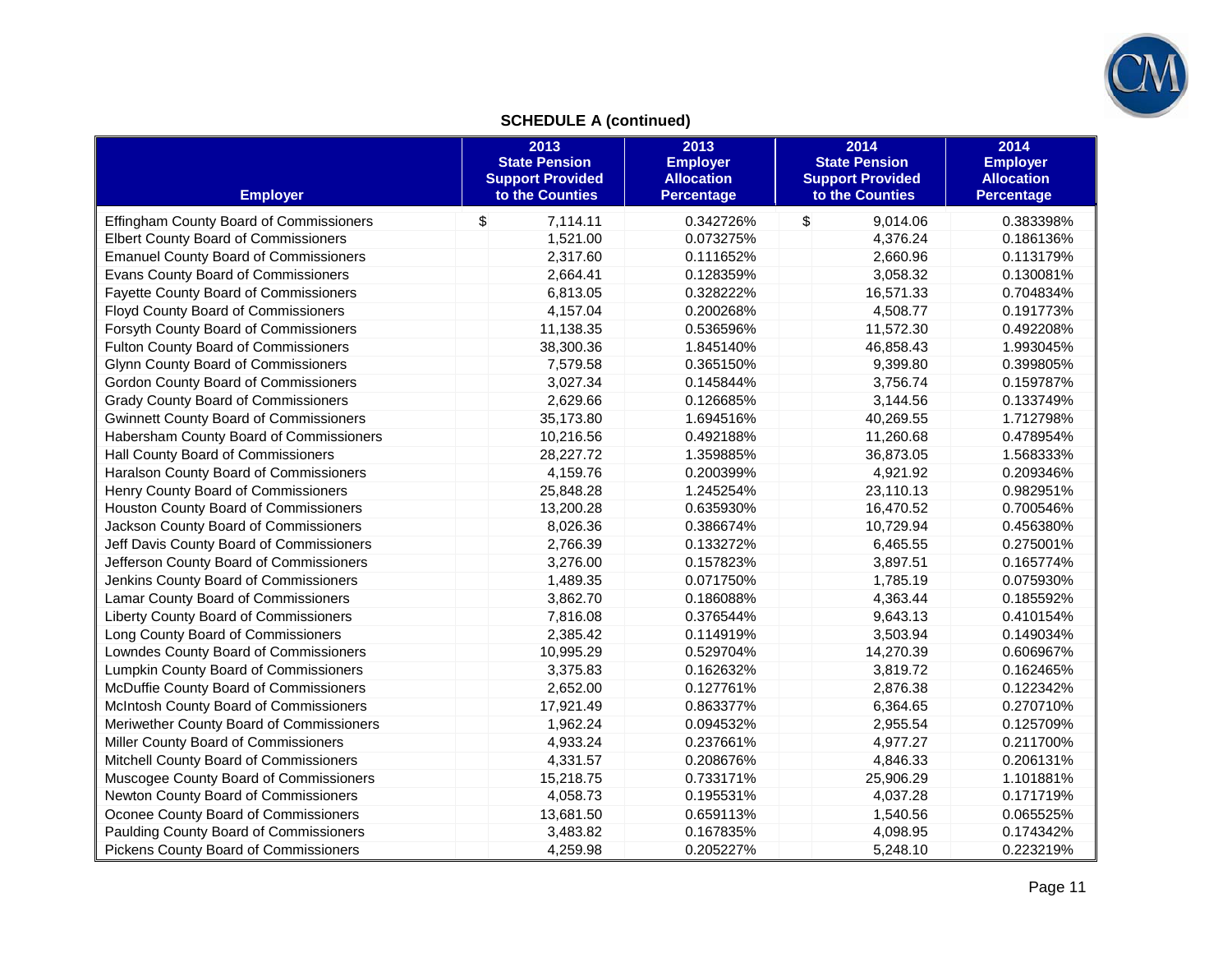

# **SCHEDULE A (continued)**

| <b>Employer</b>                                   | 2013<br><b>State Pension</b><br><b>Support Provided</b><br>to the Counties | 2013<br><b>Employer</b><br><b>Allocation</b><br><b>Percentage</b> | 2014<br><b>State Pension</b><br><b>Support Provided</b><br>to the Counties | 2014<br><b>Employer</b><br><b>Allocation</b><br><b>Percentage</b> |
|---------------------------------------------------|----------------------------------------------------------------------------|-------------------------------------------------------------------|----------------------------------------------------------------------------|-------------------------------------------------------------------|
| Pierce County Board of Commissioners              | \$<br>2.384.11                                                             | 0.114856%                                                         | \$<br>3.557.86                                                             | 0.151328%                                                         |
| Putnam County Board of Commissioners              | 2,668.89                                                                   | 0.128575%                                                         | 5,126.68                                                                   | 0.218055%                                                         |
| Richmond County Board of Commissioners            | 34,952.71                                                                  | 1.683865%                                                         | 39,829.08                                                                  | 1.694063%                                                         |
| Rockdale County Board of Commissioners            | 9.367.68                                                                   | 0.451293%                                                         | 10,156.27                                                                  | 0.431980%                                                         |
| Screven County Board of Commissioners             | 1,952.17                                                                   | 0.094047%                                                         | 2,309.88                                                                   | 0.098247%                                                         |
| Spalding County Board of Commissioners            | 6,483.84                                                                   | 0.312362%                                                         | 7,032.48                                                                   | 0.299115%                                                         |
| Stephens County Board of Commissioners            | 2.351.04                                                                   | 0.113263%                                                         | 1,976.93                                                                   | 0.084085%                                                         |
| Sumter County Board of Commissioners              | 4,273.32                                                                   | 0.205869%                                                         | 6,255.51                                                                   | 0.266068%                                                         |
| <b>Tattnall County Board of Commissioners</b>     | 1,920.49                                                                   | 0.092521%                                                         | 6,369.77                                                                   | 0.270927%                                                         |
| Thomas County Board of Commissioners              | 4.240.78                                                                   | 0.204302%                                                         | 4,423.54                                                                   | 0.188148%                                                         |
| <b>Tift County Board of Commissioners</b>         | 10.030.45                                                                  | 0.483222%                                                         | 11,983.36                                                                  | 0.509692%                                                         |
| Toombs County Board of Commissioners              | 2,510.65                                                                   | 0.120952%                                                         | 3,065.30                                                                   | 0.130377%                                                         |
| Treutlen County Board of Commissioners            | 2,073.50                                                                   | 0.099892%                                                         | 3,753.10                                                                   | 0.159632%                                                         |
| <b>Troup County Board of Commissioners</b>        | 9.994.96                                                                   | 0.481512%                                                         | 11,309.33                                                                  | 0.481023%                                                         |
| Turner County Board of Commissioners              | 5,518.86                                                                   | 0.265874%                                                         | 3,062.10                                                                   | 0.130241%                                                         |
| <b>Upson County Board of Commissioners</b>        | 2,805.00                                                                   | 0.135132%                                                         | 3,775.34                                                                   | 0.160578%                                                         |
| <b>Walker County Board of Commissioners</b>       | 11,790.81                                                                  | 0.568028%                                                         | 14,813.42                                                                  | 0.630064%                                                         |
| Walton County Board of Commissioners              | 4.032.60                                                                   | 0.194273%                                                         | 4,373.84                                                                   | 0.186034%                                                         |
| Ware County Board of Commissioners                | 6,938.82                                                                   | 0.334281%                                                         | 8,714.14                                                                   | 0.370641%                                                         |
| Washington County Board of Commissioners          | 2,594.44                                                                   | 0.124988%                                                         | 2,696.62                                                                   | 0.114696%                                                         |
| Wayne County Board of Commissioners               | 3.860.79                                                                   | 0.185996%                                                         | 4,069.44                                                                   | 0.173087%                                                         |
| Whitfield County Board of Commissioners           | 4,176.74                                                                   | 0.201217%                                                         | 4,853.16                                                                   | 0.206421%                                                         |
| Worth County Board of Commissioners               | 3,685.69                                                                   | 0.177560%                                                         | 2,315.60                                                                   | 0.098490%                                                         |
| Eighth Judicial Board of Commissioners            | 16.698.06                                                                  | 0.804438%                                                         | 16,240.32                                                                  | 0.690755%                                                         |
| <b>Atlantic Judicial Circuit</b>                  | 2,519.40                                                                   | 0.121373%                                                         | 2,663.61                                                                   | 0.113292%                                                         |
| Total for State Support Provided to the Districts | \$<br>859.957.82                                                           | 41.428913%                                                        | \$<br>$-1,002,579.25$                                                      | 42.643029%                                                        |
| <b>Prosecuting Attorneys Council</b>              | 169.060.97                                                                 | 8.144600%                                                         | 211,972.99                                                                 | 9.015916%                                                         |
| <b>Superior Courts of Georgia</b>                 | 958,495.69                                                                 | 46.176025%                                                        | 1,051,033.11                                                               | 44.703929%                                                        |
| Georgia Department of Law                         | 71,136.38                                                                  | 3.427032%                                                         | 66,568.32                                                                  | 2.831372%                                                         |
| General Assembly of Georgia                       | 17,092.30                                                                  | 0.823430%                                                         | 18,944.07                                                                  | 0.805754%                                                         |
| Amount for State Employers                        | \$<br>1,215,785.34                                                         | 58.571087%                                                        | \$<br>1,348,518.49                                                         | 57.356971%                                                        |
| <b>Total State of Georgia</b>                     | \$<br>2,075,743.16                                                         | 100.000000%                                                       | \$<br>2,351,097.74                                                         | 100.000000%                                                       |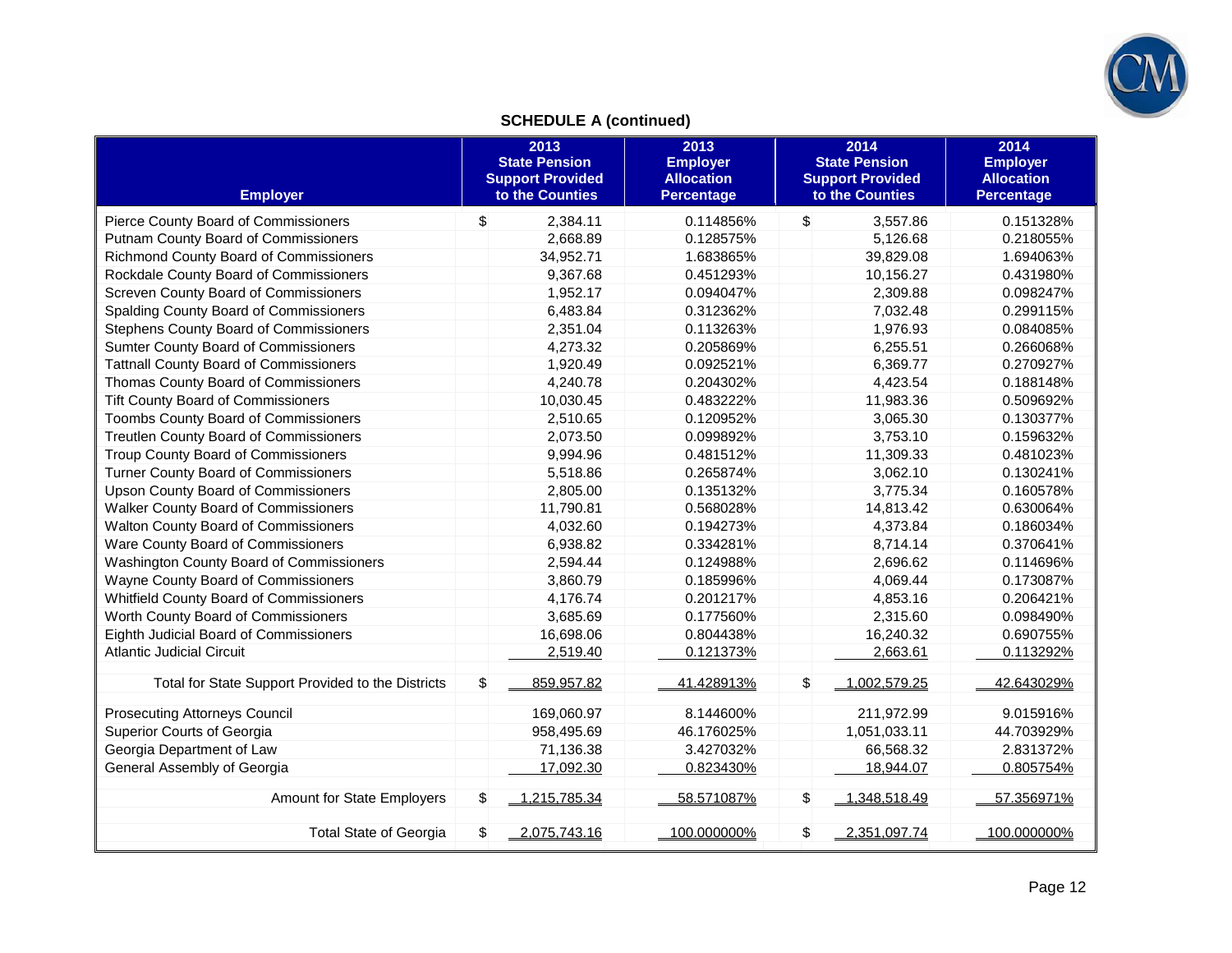

### **SCHEDULE B**

#### **Georgia Judicial Retirement System Schedule of Pension Amounts by Employer as of June 30, 2014**

|                                                                                     |                                                   |                                                                      |                  | <b>Deferred Outflows of Resources</b>                                                                                                                                                                                             |                                                          |                                                                                           |                                                                                                                                                                         | <b>Deferred Inflows of Resources</b> |                                                                                                                                                                                                              |                                                                                    |                                                                           | <b>Pension Expense</b>                                                                                                                                                                                                                     |                                                                     |
|-------------------------------------------------------------------------------------|---------------------------------------------------|----------------------------------------------------------------------|------------------|-----------------------------------------------------------------------------------------------------------------------------------------------------------------------------------------------------------------------------------|----------------------------------------------------------|-------------------------------------------------------------------------------------------|-------------------------------------------------------------------------------------------------------------------------------------------------------------------------|--------------------------------------|--------------------------------------------------------------------------------------------------------------------------------------------------------------------------------------------------------------|------------------------------------------------------------------------------------|---------------------------------------------------------------------------|--------------------------------------------------------------------------------------------------------------------------------------------------------------------------------------------------------------------------------------------|---------------------------------------------------------------------|
| <b>Employer</b>                                                                     | 2014<br><b>Net</b><br><b>Pension</b><br>Liability | <b>Difference</b><br><b>Between</b><br><b>Expected</b><br>and Actual | <b>Change of</b> | <b>Changes in</b><br><b>Proportion and</b><br><b>Differences</b><br><b>Between</b><br><b>Employer</b><br><b>Contributions</b><br>and<br>Proportionate<br><b>Share of</b><br><b>Experience Assumptions Contributions Resources</b> | <b>Total</b><br><b>Deferred</b><br><b>Outflows</b><br>of | <b>Difference</b><br><b>Between</b><br><b>Expected</b><br>and Actual<br><b>Experience</b> | <b>Net</b><br><b>Difference</b><br><b>Between</b><br>Projected<br>and Actual<br><b>Investment</b><br><b>Earnings on</b><br><b>Pension</b><br>Plan<br><b>Investments</b> | <b>Change of</b>                     | Changes in<br><b>Proportion and</b><br><b>Differences</b><br><b>Between</b><br><b>Employer</b><br><b>Contributions</b><br>and<br><b>Proportionate</b><br><b>Share of</b><br><b>Assumptions Contributions</b> | <b>Total</b><br><b>Deferred</b><br><b>Inflows</b><br><b>of</b><br><b>Resources</b> | Proportionate<br><b>Share of Plan</b><br><b>Pension</b><br><b>Expense</b> | <b>Deferred</b><br><b>Amounts from</b><br><b>Changes in</b><br><b>Proportion and</b><br><b>Differences</b><br><b>Between</b><br><b>Employer</b><br><b>Contributions</b><br>and<br><b>Proportionate</b><br>Share of<br><b>Contributions</b> | <b>Total</b><br><b>Employer</b><br><b>Pension</b><br><b>Expense</b> |
| Appling County Board of Commissioners                                               | (120, 815)<br>S.                                  | $\mathbb{S}$                                                         | s.               | $\mathfrak{s}$                                                                                                                                                                                                                    | \$.                                                      | $\mathfrak{s}$                                                                            | <sup>\$</sup><br>65.342                                                                                                                                                 | - \$                                 | $\mathfrak{L}$<br>74                                                                                                                                                                                         | \$<br>65.416                                                                       | \$<br>(11, 204)                                                           | \$<br>(18)                                                                                                                                                                                                                                 | \$<br>(11, 222)                                                     |
| Bacon County Board of Commissioners                                                 | (37, 469)                                         |                                                                      |                  | 427                                                                                                                                                                                                                               | 427                                                      |                                                                                           | 20,265                                                                                                                                                                  |                                      |                                                                                                                                                                                                              | 20,265                                                                             | (3, 474)                                                                  | 104                                                                                                                                                                                                                                        | (3,370)                                                             |
| <b>Baldwin County Board of Commissioners</b>                                        | (156, 374)                                        |                                                                      |                  |                                                                                                                                                                                                                                   | $\overline{\phantom{a}}$                                 |                                                                                           | 84,574                                                                                                                                                                  |                                      | 5,812                                                                                                                                                                                                        | 90,386                                                                             | (14, 502)                                                                 | (1, 418)                                                                                                                                                                                                                                   | (15, 920)                                                           |
| Bartow County Board of Commissioners                                                | (91, 923)                                         |                                                                      |                  | 527                                                                                                                                                                                                                               | 527                                                      |                                                                                           | 49,716                                                                                                                                                                  |                                      |                                                                                                                                                                                                              | 49,716                                                                             | (8,524)                                                                   | 128                                                                                                                                                                                                                                        | (8,396)                                                             |
| <b>Bibb County Board of Commissioners</b>                                           | (319, 799)                                        |                                                                      |                  |                                                                                                                                                                                                                                   |                                                          |                                                                                           | 172,962                                                                                                                                                                 |                                      | 23,405                                                                                                                                                                                                       | 196,367                                                                            | (29, 657)                                                                 | (5,709)                                                                                                                                                                                                                                    | (35, 366)                                                           |
| Brooks County Board of Commissioners                                                | (48, 520)                                         |                                                                      |                  | $\overline{\phantom{a}}$                                                                                                                                                                                                          |                                                          |                                                                                           | 26,242                                                                                                                                                                  |                                      | 1,976                                                                                                                                                                                                        | 28,218                                                                             | (4, 499)                                                                  | (482)                                                                                                                                                                                                                                      | (4,981)                                                             |
|                                                                                     |                                                   |                                                                      |                  |                                                                                                                                                                                                                                   |                                                          |                                                                                           | 101,568                                                                                                                                                                 |                                      |                                                                                                                                                                                                              | 103,112                                                                            |                                                                           | (377)                                                                                                                                                                                                                                      |                                                                     |
| Bryan County Board of Commissioners<br><b>Bulloch County Board of Commissioners</b> | (187, 795)                                        |                                                                      |                  | 1,809                                                                                                                                                                                                                             | 1,809                                                    |                                                                                           | 117,499                                                                                                                                                                 |                                      | 1,544<br>$\overline{\phantom{a}}$                                                                                                                                                                            | 117,499                                                                            | (17, 414)<br>(20, 148)                                                    | 441                                                                                                                                                                                                                                        | (17, 791)                                                           |
| Burke County Board of Commissioners                                                 | (217, 251)<br>(22, 527)                           |                                                                      |                  |                                                                                                                                                                                                                                   |                                                          |                                                                                           | 12.184                                                                                                                                                                  |                                      | 358                                                                                                                                                                                                          | 12.542                                                                             | (2,089)                                                                   | (87)                                                                                                                                                                                                                                       | (19, 707)<br>(2, 176)                                               |
|                                                                                     |                                                   |                                                                      |                  |                                                                                                                                                                                                                                   |                                                          |                                                                                           |                                                                                                                                                                         |                                      |                                                                                                                                                                                                              |                                                                                    |                                                                           |                                                                                                                                                                                                                                            |                                                                     |
| Camden County Board of Commissioners<br>Candler County Board of Commissioners       | (93, 162)                                         |                                                                      |                  | $\overline{\phantom{a}}$                                                                                                                                                                                                          |                                                          |                                                                                           | 50,386<br>34,088                                                                                                                                                        |                                      | 531<br>8,186                                                                                                                                                                                                 | 50,917<br>42,274                                                                   | (8,641)                                                                   | (130)<br>(1,997)                                                                                                                                                                                                                           | (8,771)                                                             |
| Carroll County Board of Commissioners                                               | (63, 027)<br>(250, 300)                           |                                                                      |                  | 2.131                                                                                                                                                                                                                             | 2.131                                                    |                                                                                           | 135,374                                                                                                                                                                 |                                      |                                                                                                                                                                                                              | 135.374                                                                            | (5, 845)<br>(23, 212)                                                     | 520                                                                                                                                                                                                                                        | (7, 842)<br>(22, 692)                                               |
| Catoosa County Board of Commissioners                                               | (35, 330)                                         |                                                                      |                  | 728                                                                                                                                                                                                                               | 728                                                      |                                                                                           | 19,108                                                                                                                                                                  |                                      | $\overline{\phantom{a}}$                                                                                                                                                                                     | 19,108                                                                             | (3,276)                                                                   | 178                                                                                                                                                                                                                                        | (3,098)                                                             |
| Charlton County Board of Commissioners                                              |                                                   |                                                                      |                  | 871                                                                                                                                                                                                                               | 871                                                      |                                                                                           | 41,336                                                                                                                                                                  |                                      |                                                                                                                                                                                                              | 41,336                                                                             |                                                                           | 212                                                                                                                                                                                                                                        |                                                                     |
| Chatham County Board of Commissioners                                               | (76, 428)<br>(709, 232)                           |                                                                      |                  |                                                                                                                                                                                                                                   |                                                          |                                                                                           | 383,586                                                                                                                                                                 |                                      | 6.577                                                                                                                                                                                                        | 390.163                                                                            | (7,088)                                                                   | (1,604)                                                                                                                                                                                                                                    | (6, 876)                                                            |
| Chattooga County Board of Commissioners                                             | (74, 379)                                         |                                                                      |                  | 847                                                                                                                                                                                                                               | 847                                                      |                                                                                           | 40,228                                                                                                                                                                  |                                      |                                                                                                                                                                                                              | 40,228                                                                             | (65, 769)                                                                 | 207                                                                                                                                                                                                                                        | (67, 373)<br>(6,691)                                                |
| Cherokee County Board of Commissioners                                              | (644, 485)                                        |                                                                      |                  | 25,791                                                                                                                                                                                                                            | 25,791                                                   |                                                                                           | 348,568                                                                                                                                                                 |                                      |                                                                                                                                                                                                              | 348,568                                                                            | (6,898)<br>(59, 765)                                                      | 6.290                                                                                                                                                                                                                                      | (53, 475)                                                           |
| Clarke County Board of Commissioners                                                |                                                   |                                                                      |                  |                                                                                                                                                                                                                                   |                                                          |                                                                                           | 230,209                                                                                                                                                                 |                                      | 654                                                                                                                                                                                                          |                                                                                    |                                                                           | (160)                                                                                                                                                                                                                                      | (39, 632)                                                           |
| Clayton County Board of Commissioners                                               | (425, 646)                                        |                                                                      |                  | 2,415                                                                                                                                                                                                                             | 2,415                                                    |                                                                                           | 555,172                                                                                                                                                                 |                                      |                                                                                                                                                                                                              | 230,863<br>555,172                                                                 | (39, 472)                                                                 | 589                                                                                                                                                                                                                                        |                                                                     |
| Clinch County Board of Commissioners                                                | (1,026,487)<br>(40, 583)                          |                                                                      |                  |                                                                                                                                                                                                                                   |                                                          |                                                                                           | 21,949                                                                                                                                                                  |                                      | 24                                                                                                                                                                                                           | 21,973                                                                             | (95, 191)<br>(3,764)                                                      | (6)                                                                                                                                                                                                                                        | (94, 602)<br>(3,770)                                                |
|                                                                                     |                                                   |                                                                      |                  |                                                                                                                                                                                                                                   |                                                          |                                                                                           |                                                                                                                                                                         |                                      |                                                                                                                                                                                                              |                                                                                    |                                                                           |                                                                                                                                                                                                                                            |                                                                     |
| Cobb County Board of Commissioners                                                  | (2, 239, 215)                                     |                                                                      |                  |                                                                                                                                                                                                                                   |                                                          |                                                                                           | 1,211,072                                                                                                                                                               |                                      | 53,761                                                                                                                                                                                                       | 1,264,833                                                                          | (207, 651)                                                                | (13, 112)                                                                                                                                                                                                                                  | (220, 763)                                                          |
| Coffee County Board of Commissioners                                                | (122, 074)                                        |                                                                      |                  | 1,187<br>1.768                                                                                                                                                                                                                    | 1,187                                                    |                                                                                           | 66,023<br>62,809                                                                                                                                                        |                                      |                                                                                                                                                                                                              | 66,023<br>62,809                                                                   | (11,320)                                                                  | 290<br>431                                                                                                                                                                                                                                 | (11,030)<br>(10, 338)                                               |
| <b>Colquitt County Board of Commissioners</b>                                       | (116, 131)                                        |                                                                      |                  |                                                                                                                                                                                                                                   | 1,768                                                    |                                                                                           | 58,515                                                                                                                                                                  |                                      |                                                                                                                                                                                                              | 63,530                                                                             | (10, 769)                                                                 |                                                                                                                                                                                                                                            |                                                                     |
| Columbia County Board of Commissioners                                              | (108, 192)                                        |                                                                      |                  |                                                                                                                                                                                                                                   |                                                          |                                                                                           |                                                                                                                                                                         |                                      | 5,015                                                                                                                                                                                                        |                                                                                    | (10,033)                                                                  | (1, 223)                                                                                                                                                                                                                                   | (11, 256)                                                           |
| Coweta County Board of Commissioners                                                | (460, 944)                                        |                                                                      |                  | 2,220                                                                                                                                                                                                                             | 2,220                                                    |                                                                                           | 249,300                                                                                                                                                                 |                                      |                                                                                                                                                                                                              | 249,300<br>119.409                                                                 | (42, 745)                                                                 | 541                                                                                                                                                                                                                                        | (42, 204)                                                           |
| Decatur County Board of Commissioners                                               | (212, 189)                                        |                                                                      |                  |                                                                                                                                                                                                                                   |                                                          |                                                                                           | 114,762<br>536,113                                                                                                                                                      | ۰                                    | 4,647                                                                                                                                                                                                        | 556,993                                                                            | (19, 677)                                                                 | (1, 134)                                                                                                                                                                                                                                   | (20, 811)                                                           |
| DeKalb County Board of Commissioners<br>Dougherty County Board of Commissioners     | (991, 249)<br>(216, 949)                          |                                                                      |                  | 5.011                                                                                                                                                                                                                             | 5.011                                                    |                                                                                           | 117,336                                                                                                                                                                 |                                      | 20,880                                                                                                                                                                                                       | 117,336                                                                            | (91, 923)<br>(20, 119)                                                    | (5,093)<br>1,222                                                                                                                                                                                                                           | (97,016)<br>(18, 897)                                               |
| Douglas County Board of Commissioners                                               | (459, 325)                                        |                                                                      |                  |                                                                                                                                                                                                                                   |                                                          |                                                                                           | 248,424                                                                                                                                                                 |                                      | 13,827                                                                                                                                                                                                       | 262,251                                                                            | (42, 595)                                                                 | (3, 372)                                                                                                                                                                                                                                   | (45, 967)                                                           |
| Early County Board of Commissioners                                                 | (40, 668)                                         |                                                                      |                  |                                                                                                                                                                                                                                   |                                                          |                                                                                           | 21,995                                                                                                                                                                  |                                      | 1,938                                                                                                                                                                                                        | 23,933                                                                             | (3,772)                                                                   | (473)                                                                                                                                                                                                                                      |                                                                     |
| Effingham County Board of Commissioners                                             | (193, 029)                                        |                                                                      |                  |                                                                                                                                                                                                                                   |                                                          |                                                                                           | 104,399                                                                                                                                                                 |                                      | 5,263                                                                                                                                                                                                        | 109.662                                                                            | (17,900)                                                                  | (1, 284)                                                                                                                                                                                                                                   | (4, 245)<br>(19, 184)                                               |
| Elbert County Board of Commissioners                                                | (93, 714)                                         |                                                                      |                  |                                                                                                                                                                                                                                   |                                                          |                                                                                           | 50,685                                                                                                                                                                  |                                      | 14,605                                                                                                                                                                                                       | 65,290                                                                             | (8,691)                                                                   | (3, 562)                                                                                                                                                                                                                                   | (12, 253)                                                           |
| <b>Emanuel County Board of Commissioners</b>                                        |                                                   |                                                                      |                  |                                                                                                                                                                                                                                   |                                                          |                                                                                           | 30,819                                                                                                                                                                  |                                      | 198                                                                                                                                                                                                          | 31,017                                                                             | (5,283)                                                                   | (48)                                                                                                                                                                                                                                       | (5, 331)                                                            |
| Evans County Board of Commissioners                                                 | (56, 982)<br>(65, 492)                            |                                                                      |                  |                                                                                                                                                                                                                                   |                                                          |                                                                                           | 35,421                                                                                                                                                                  |                                      | 223                                                                                                                                                                                                          | 35.644                                                                             | (6,074)                                                                   | (54)                                                                                                                                                                                                                                       | (6, 128)                                                            |
| Fayette County Board of Commissioners                                               | (354, 863)                                        |                                                                      |                  |                                                                                                                                                                                                                                   |                                                          |                                                                                           | 191,926                                                                                                                                                                 |                                      | 48,736                                                                                                                                                                                                       | 240,662                                                                            | (32,909)                                                                  | (11, 887)                                                                                                                                                                                                                                  | (44, 796)                                                           |
| Floyd County Board of Commissioners                                                 | (96, 552)                                         |                                                                      |                  | 1.099                                                                                                                                                                                                                             | 1.099                                                    |                                                                                           | 52,220                                                                                                                                                                  |                                      |                                                                                                                                                                                                              | 52.220                                                                             | (8,953)                                                                   | 268                                                                                                                                                                                                                                        | (8,685)                                                             |
| Forsyth County Board of Commissioners                                               | (247, 812)                                        |                                                                      |                  | 5,744                                                                                                                                                                                                                             | 5,744                                                    |                                                                                           | 134,028                                                                                                                                                                 |                                      |                                                                                                                                                                                                              | 134,028                                                                            | (22, 981)                                                                 | 1,401                                                                                                                                                                                                                                      | (21, 580)                                                           |
| Fulton County Board of Commissioners                                                | (1,003,438)                                       |                                                                      |                  |                                                                                                                                                                                                                                   |                                                          | $\overline{\phantom{a}}$                                                                  | 542,706                                                                                                                                                                 | $\overline{\phantom{a}}$             | 19,140                                                                                                                                                                                                       | 561,846                                                                            | (93, 054)                                                                 | (4,668)                                                                                                                                                                                                                                    | (97, 722)                                                           |
| Glynn County Board of Commissioners                                                 |                                                   |                                                                      |                  |                                                                                                                                                                                                                                   |                                                          |                                                                                           | 108,867                                                                                                                                                                 |                                      | 4,484                                                                                                                                                                                                        | 113,351                                                                            |                                                                           |                                                                                                                                                                                                                                            | (19, 761)                                                           |
| Gordon County Board of Commissioners                                                | (201, 290)<br>(80, 448)                           |                                                                      |                  |                                                                                                                                                                                                                                   |                                                          |                                                                                           | 43,510                                                                                                                                                                  |                                      | 1.804                                                                                                                                                                                                        | 45.314                                                                             | (18, 667)<br>(7, 460)                                                     | (1,094)<br>(440)                                                                                                                                                                                                                           | (7,900)                                                             |
|                                                                                     |                                                   |                                                                      |                  |                                                                                                                                                                                                                                   |                                                          |                                                                                           | 36,420                                                                                                                                                                  |                                      | 914                                                                                                                                                                                                          | 37,334                                                                             | (6, 245)                                                                  | (223)                                                                                                                                                                                                                                      | (6, 468)                                                            |
| Grady County Board of Commissioners                                                 | (67, 339)                                         |                                                                      |                  |                                                                                                                                                                                                                                   |                                                          |                                                                                           |                                                                                                                                                                         |                                      |                                                                                                                                                                                                              |                                                                                    |                                                                           |                                                                                                                                                                                                                                            |                                                                     |

Page 13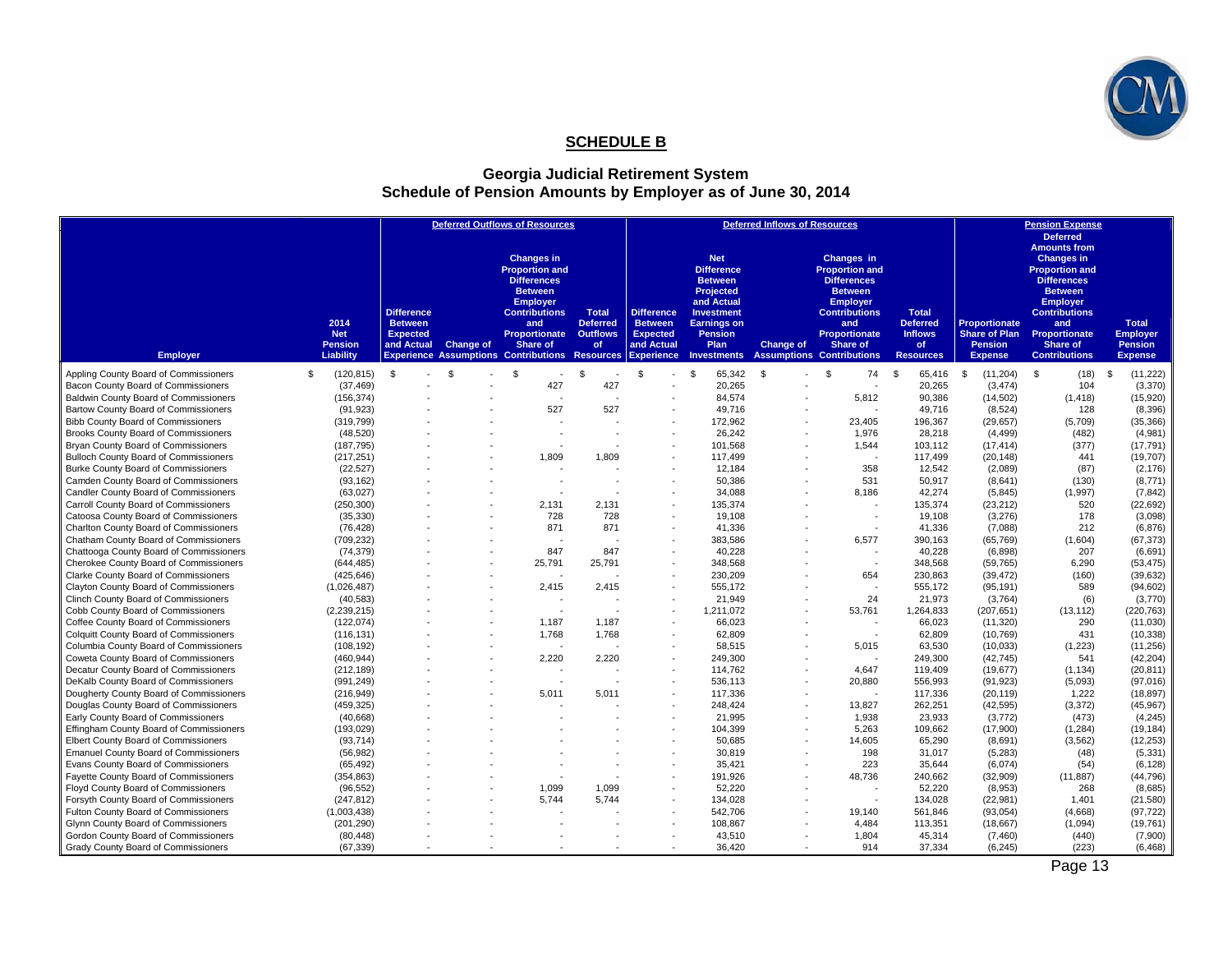

# **SCHEDULE B (continued)**

|                                                                                |                         | <b>Deferred Outflows of Resources</b> |                  |                                                       | <b>Deferred Inflows of Resources</b> |                                     |                                         |                  | <b>Pension Expense</b>               |                                 |                        |                                                                                      |                        |
|--------------------------------------------------------------------------------|-------------------------|---------------------------------------|------------------|-------------------------------------------------------|--------------------------------------|-------------------------------------|-----------------------------------------|------------------|--------------------------------------|---------------------------------|------------------------|--------------------------------------------------------------------------------------|------------------------|
|                                                                                |                         |                                       |                  | <b>Changes in</b><br><b>Proportion and</b>            |                                      |                                     | <b>Net</b><br><b>Difference</b>         |                  | Changes in<br><b>Proportion and</b>  |                                 |                        | <b>Deferred</b><br><b>Amounts from</b><br><b>Changes in</b><br><b>Proportion and</b> |                        |
|                                                                                |                         |                                       |                  | <b>Differences</b><br><b>Between</b>                  |                                      |                                     | <b>Between</b><br>Projected             |                  | <b>Differences</b><br><b>Between</b> |                                 |                        | <b>Differences</b><br><b>Between</b>                                                 |                        |
|                                                                                |                         |                                       |                  | <b>Employer</b>                                       |                                      |                                     | and Actual                              |                  | <b>Employer</b>                      |                                 |                        | <b>Employer</b>                                                                      |                        |
| 2014                                                                           |                         | <b>Difference</b><br><b>Between</b>   |                  | <b>Contributions</b><br>and                           | <b>Total</b><br><b>Deferred</b>      | <b>Difference</b><br><b>Between</b> | <b>Investment</b><br><b>Earnings on</b> |                  | <b>Contributions</b><br>and          | <b>Total</b><br><b>Deferred</b> | <b>Proportionate</b>   | <b>Contributions</b><br>and                                                          | <b>Total</b>           |
| <b>Net</b>                                                                     |                         | <b>Expected</b>                       |                  | Proportionate                                         | <b>Outflows</b>                      | <b>Expected</b>                     | <b>Pension</b>                          |                  | <b>Proportionate</b>                 | <b>Inflows</b>                  | <b>Share of Plan</b>   | Proportionate                                                                        | <b>Employer</b>        |
| <b>Pension</b>                                                                 |                         | and Actual                            | <b>Change of</b> | Share of                                              | of                                   | and Actual                          | Plan                                    | <b>Change of</b> | Share of                             | of                              | Pension                | Share of                                                                             | <b>Pension</b>         |
| <b>Employer</b><br>Liability                                                   |                         |                                       |                  | <b>Experience Assumptions Contributions Resources</b> |                                      | <b>Experience</b>                   | <b>Investments</b>                      |                  | <b>Assumptions Contributions</b>     | <b>Resources</b>                | <b>Expense</b>         | <b>Contributions</b>                                                                 | <b>Expense</b>         |
| Gwinnett County Board of Commissioners<br>\$                                   | (862, 342)              | \$                                    | \$               | $\mathbf{s}$                                          | \$                                   | $\mathfrak{s}$                      | 466,395<br>$\mathfrak{s}$               | \$               | 2,366<br>\$.                         | $\mathbb{S}$<br>468,761 \$      | (79, 968)              | \$<br>$(577)$ \$                                                                     | (80, 545)              |
| Habersham County Board of Commissioners                                        | (241, 139)              |                                       |                  | 1,712                                                 | 1,712                                |                                     | 130.419                                 |                  |                                      | 130.419                         | (22, 361)              | 418                                                                                  | (21, 943)              |
| Hall County Board of Commissioners                                             | (789, 609)              |                                       |                  |                                                       |                                      |                                     | 427,057                                 |                  | 26,975                               | 454,032                         | (73, 224)              | (6, 579)                                                                             | (79, 803)              |
| Haralson County Board of Commissioners                                         | (105, 399)              |                                       |                  |                                                       |                                      |                                     | 57,005                                  |                  | 1,158                                | 58,163                          | (9,774)                | (282)                                                                                | (10, 056)              |
| Henry County Board of Commissioners                                            | (494, 886)              |                                       |                  | 33,944                                                | 33,944                               |                                     | 267,658                                 |                  |                                      | 267,658                         | (45, 892)              | 8,279                                                                                | (37, 613)              |
| Houston County Board of Commissioners                                          | (352, 704)              |                                       |                  |                                                       |                                      |                                     | 190,759                                 |                  | 8,362                                | 199,121                         | (32, 707)              | (2,039)                                                                              | (34, 746)              |
| Jackson County Board of Commissioners                                          | (229, 774)              |                                       |                  |                                                       |                                      |                                     | 124,272                                 |                  | 9,021                                | 133,293                         | (21, 308)              | (2,200)                                                                              | (23, 508)              |
| Jeff Davis County Board of Commissioners                                       | (138, 455)              |                                       |                  |                                                       |                                      |                                     | 74,883                                  |                  | 18,341                               | 93,224                          | (12, 839)              | (4, 473)                                                                             | (17, 312)              |
| Jefferson County Board of Commissioners                                        | (83, 462)               |                                       |                  |                                                       |                                      |                                     | 45,140                                  |                  | 1,029                                | 46,169                          | (7, 739)               | (251)                                                                                | (7,990)                |
| Jenkins County Board of Commissioners                                          | (38, 228)               |                                       |                  |                                                       |                                      |                                     | 20,676                                  |                  | 541                                  | 21,217                          | (3, 544)               | (132)                                                                                | (3,676)                |
| Lamar County Board of Commissioners                                            | (93, 440)               |                                       |                  | 64                                                    | 64                                   |                                     | 50,537                                  |                  |                                      | 50.537                          | (8,665)                | 16                                                                                   | (8,649)                |
| Liberty County Board of Commissioners                                          | (206, 500)              |                                       |                  |                                                       |                                      |                                     | 111,685                                 |                  | 4,349                                | 116,034                         | (19, 150)              | (1,061)                                                                              | (20, 211)              |
| Long County Board of Commissioners                                             | (75, 034)               |                                       |                  |                                                       |                                      |                                     | 40,582                                  |                  | 4,414                                | 44.996                          | (6,958)                | (1,077)                                                                              | (8,035)                |
| Lowndes County Board of Commissioners                                          | (305, 590)              |                                       |                  |                                                       |                                      |                                     | 165,277                                 |                  | 9,998                                | 175,275                         | (28, 340)              | (2, 439)                                                                             | (30, 779)              |
| Lumpkin County Board of Commissioners                                          | (81,796)                |                                       |                  | 22                                                    | 22                                   |                                     | 44,239                                  |                  |                                      | 44,239                          | (7, 585)               | 5                                                                                    | (7,580)                |
| McDuffie County Board of Commissioners                                         | (61, 596)               |                                       |                  | 701                                                   | 701                                  |                                     | 33,314                                  |                  | $\sim$                               | 33,314                          | (5, 712)               | 171                                                                                  | (5,541)                |
| McIntosh County Board of Commissioners                                         | (136, 294)              |                                       |                  | 76,696                                                | 76,696                               |                                     | 73,714                                  |                  |                                      | 73,714                          | (12, 639)              | 18,706                                                                               | 6,067                  |
| Meriwether County Board of Commissioners                                       | (63, 291)               |                                       |                  |                                                       |                                      |                                     | 34,231                                  |                  | 4,035                                | 38.266                          | (5,868)                | (984)                                                                                | (6, 852)               |
| Miller County Board of Commissioners                                           | (106, 585)              |                                       |                  | 3,360                                                 | 3,360                                |                                     | 57,646                                  |                  |                                      | 57,646                          | (9,885)                | 819                                                                                  | (9,066)                |
| Mitchell County Board of Commissioners                                         | (103, 781)              |                                       |                  | 330                                                   | 330                                  |                                     | 56,129                                  |                  |                                      | 56,129                          | (9,625)                | 80                                                                                   | (9, 545)               |
| Muscogee County Board of Commissioners                                         | (554, 764)              |                                       |                  |                                                       |                                      |                                     | 300.042                                 |                  | 47,714                               | 347.756                         | (51, 446)              | (11, 637)                                                                            | (63,083)               |
| Newton County Board of Commissioners                                           | (86, 455)               |                                       |                  | 3,081                                                 | 3,081                                |                                     | 46,759                                  |                  |                                      | 46,759                          | (8,017)                | 752                                                                                  | (7, 265)               |
| Oconee County Board of Commissioners                                           | (32,990)                |                                       |                  | 76,815                                                | 76,815                               |                                     | 17,842                                  |                  |                                      | 17,842                          | (3,060)                | 18,735                                                                               | 15,675                 |
| Paulding County Board of Commissioners                                         | (87, 776)               |                                       |                  |                                                       |                                      |                                     | 47,473                                  |                  | 842                                  | 48,315                          | (8, 141)               | (205)                                                                                | (8, 346)               |
| Pickens County Board of Commissioners                                          | (112, 384)              |                                       |                  |                                                       |                                      |                                     | 60,783                                  |                  | 2,328                                | 63,111                          | (10, 422)              | (568)                                                                                | (10, 990)              |
| Pierce County Board of Commissioners                                           | (76, 189)               |                                       |                  |                                                       |                                      |                                     | 41,207                                  |                  | 4,720                                | 45,927                          | (7,065)                | (1, 151)                                                                             | (8, 216)               |
| Putnam County Board of Commissioners                                           | (109, 784)              |                                       |                  |                                                       |                                      |                                     | 59,376                                  |                  | 11,580                               | 70,956                          | (10, 180)              | (2,824)                                                                              | (13,004)               |
| Richmond County Board of Commissioners                                         | (852, 910)              |                                       |                  |                                                       |                                      |                                     | 461,293                                 |                  | 1,320                                | 462,613                         | (79, 094)              | (322)                                                                                | (79, 416)              |
| Rockdale County Board of Commissioners                                         | (217, 489)              |                                       |                  | 2,499                                                 | 2,499                                |                                     | 117.628                                 |                  |                                      | 117.628                         | (20, 169)              | 610                                                                                  | (19, 559)              |
| Screven County Board of Commissioners                                          | (49, 464)               |                                       |                  |                                                       |                                      |                                     | 26,753                                  |                  | 543                                  | 27,296                          | (4,586)                | (133)                                                                                | (4, 719)               |
| Spalding County Board of Commissioners                                         | (150, 595)              |                                       |                  | 1,714                                                 | 1,714<br>3.776                       |                                     | 81,449<br>22,896                        |                  |                                      | 81,449<br>22.896                | (13,965)               | 418<br>921                                                                           | (13, 547)<br>(3,005)   |
| Stephens County Board of Commissioners<br>Sumter County Board of Commissioners | (42, 334)<br>(133, 957) |                                       |                  | 3,776                                                 |                                      |                                     | 72,450                                  |                  | 7,790                                | 80,240                          | (3,926)                | (1,900)                                                                              |                        |
| <b>Tattnall County Board of Commissioners</b>                                  | (136, 404)              |                                       |                  |                                                       |                                      |                                     | 73,773                                  |                  | 23,087                               | 96,860                          | (12, 422)<br>(12, 650) | (5,631)                                                                              | (14, 322)<br>(18, 281) |
| Thomas County Board of Commissioners                                           | (94, 727)               |                                       |                  | 2,090                                                 | 2,090                                |                                     | 51,233                                  |                  |                                      | 51,233                          | (8, 784)               | 510                                                                                  | (8, 274)               |
| Tift County Board of Commissioners                                             | (256, 615)              |                                       |                  |                                                       |                                      |                                     | 138,789                                 |                  | 3.426                                | 142.215                         | (23, 798)              | (835)                                                                                | (24, 633)              |
| Toombs County Board of Commissioners                                           | (65, 641)               |                                       |                  |                                                       |                                      |                                     | 35,502                                  |                  | 1,220                                | 36,722                          | (6,087)                | (297)                                                                                | (6, 384)               |
| Treutlen County Board of Commissioners                                         | (80, 370)               |                                       |                  |                                                       |                                      |                                     | 43,468                                  |                  | 7,731                                | 51,199                          | (7, 453)               | (1,885)                                                                              | (9, 338)               |
| Troup County Board of Commissioners                                            | (242, 181)              |                                       |                  | 64                                                    | 64                                   |                                     | 130,983                                 |                  |                                      | 130,983                         | (22, 459)              | 15                                                                                   | (22, 444)              |
| Turner County Board of Commissioners                                           | (65, 572)               |                                       |                  | 17,552                                                | 17,552                               |                                     | 35.465                                  |                  |                                      | 35,465                          | (6,080)                | 4,281                                                                                | (1,799)                |
| Upson County Board of Commissioners                                            | (80, 846)               |                                       |                  |                                                       |                                      |                                     | 43,725                                  |                  | 3,293                                | 47,018                          | (7, 498)               | (803)                                                                                | (8, 301)               |
| Walker County Board of Commissioners                                           | (317, 218)              |                                       |                  | $\overline{\phantom{a}}$                              |                                      |                                     | 171,566                                 |                  | 8,028                                | 179,594                         | (29, 418)              | (1,958)                                                                              | (31, 376)              |
| Walton County Board of Commissioners                                           | (93,663)                |                                       |                  | 1,066                                                 | 1.066                                |                                     | 50.657                                  |                  |                                      | 50,657                          | (8,686)                | 260                                                                                  | (8, 426)               |
| Ware County Board of Commissioners                                             | (186, 607)              |                                       |                  |                                                       |                                      |                                     | 100,926                                 |                  | 4,705                                | 105,631                         | (17, 305)              | (1, 148)                                                                             | (18, 453)              |
| Washington County Board of Commissioners                                       | (57, 746)               |                                       |                  | 1,332                                                 | 1,332                                |                                     | 31,232                                  |                  |                                      | 31,232                          | (5, 355)               | 325                                                                                  | (5,030)                |
| Wayne County Board of Commissioners                                            | (87, 144)               |                                       |                  | 1,671                                                 | 1,671                                |                                     | 47,132                                  |                  |                                      | 47,132                          | (8,081)                | 407                                                                                  | (7,674)                |
| Whitfield County Board of Commissioners                                        | (103, 927)              |                                       |                  |                                                       |                                      |                                     | 56,208                                  |                  | 674                                  | 56,882                          | (9,638)                | (164)                                                                                | (9,802)                |
| Worth County Board of Commissioners                                            | (49, 587)               |                                       |                  | 10,232                                                | 10,232                               |                                     | 26,819                                  |                  |                                      | 26.819                          | (4,598)                | 2,496                                                                                | (2, 102)               |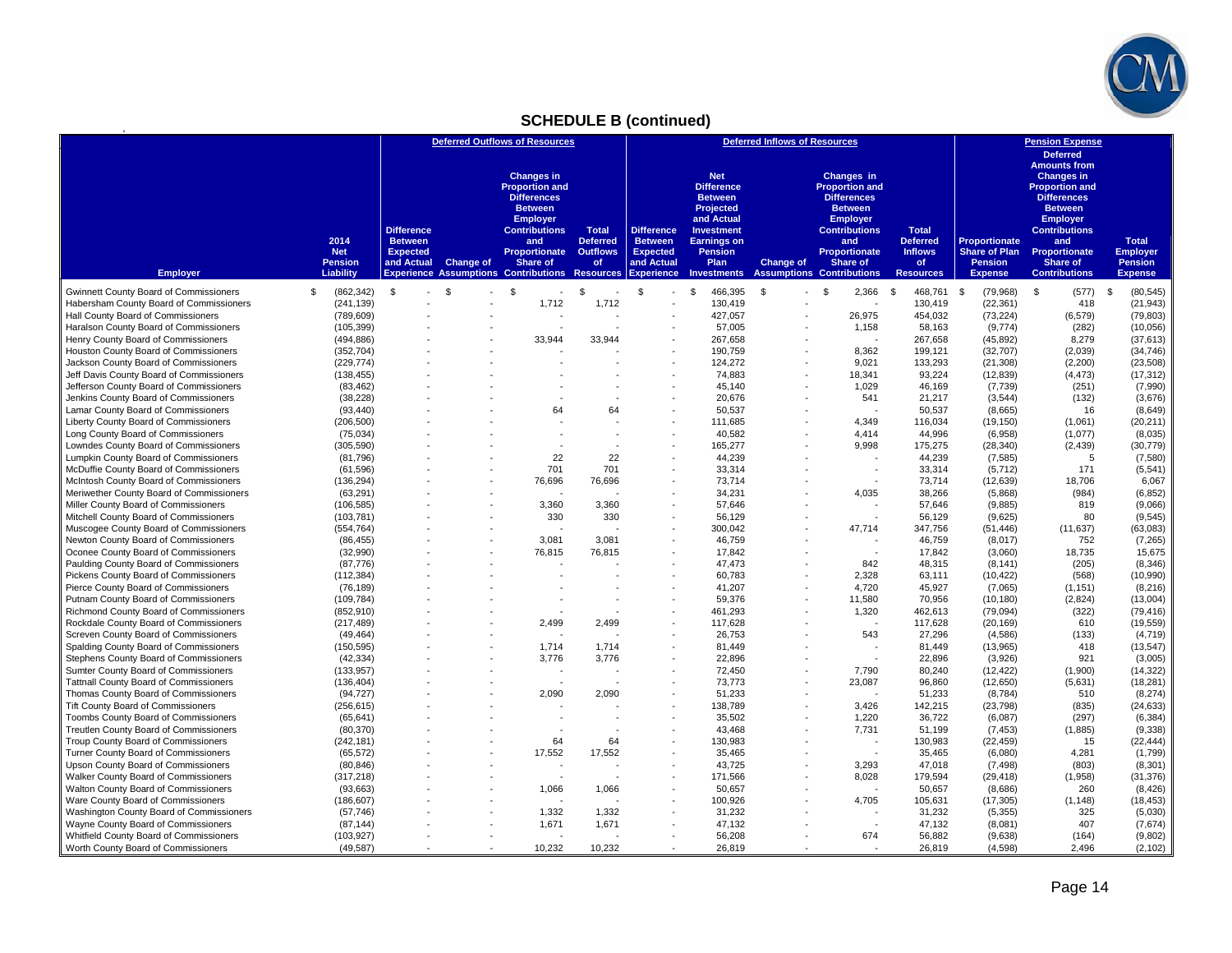

# **SCHEDULE B (continued)**

| <b>Employer</b>                                                                                                                | 2014<br><b>Net</b><br><b>Pension</b><br>Liability          | <b>Difference</b><br><b>Between</b><br><b>Expected</b><br>and Actual | <b>Change of</b> | <b>Deferred Outflows of Resources</b><br><b>Changes in</b><br><b>Proportion and</b><br><b>Differences</b><br><b>Between</b><br><b>Employer</b><br><b>Contributions</b><br>and<br>Proportionate<br>Share of<br><b>Experience Assumptions Contributions Resources Experience</b> | <b>Total</b><br><b>Deferred</b><br><b>Outflows</b><br><b>of</b> | <b>Difference</b><br><b>Between</b><br><b>Expected</b><br>and Actual | <b>Net</b><br><b>Difference</b><br><b>Between</b><br>Projected<br>and Actual<br>Investment<br><b>Earnings on</b><br><b>Pension</b><br>Plan<br><b>Investments</b> | Deferred Inflows of Resources<br><b>Change of</b> | Changes in<br><b>Proportion and</b><br><b>Differences</b><br><b>Between</b><br><b>Employer</b><br><b>Contributions</b><br>and<br>Proportionate<br>Share of<br><b>Assumptions Contributions</b> | <b>Total</b><br><b>Deferred</b><br><b>Inflows</b><br><b>of</b><br><b>Resources</b> | Proportionate<br><b>Share of Plan</b><br><b>Pension</b><br><b>Expense</b> | <b>Pension Expense</b><br><b>Deferred</b><br><b>Amounts from</b><br><b>Changes in</b><br><b>Proportion and</b><br><b>Differences</b><br><b>Between</b><br><b>Employer</b><br><b>Contributions</b><br>and<br><b>Proportionate</b><br>Share of<br><b>Contributions</b> | <b>Total</b><br><b>Employer</b><br><b>Pension</b><br><b>Expense</b> |
|--------------------------------------------------------------------------------------------------------------------------------|------------------------------------------------------------|----------------------------------------------------------------------|------------------|--------------------------------------------------------------------------------------------------------------------------------------------------------------------------------------------------------------------------------------------------------------------------------|-----------------------------------------------------------------|----------------------------------------------------------------------|------------------------------------------------------------------------------------------------------------------------------------------------------------------|---------------------------------------------------|------------------------------------------------------------------------------------------------------------------------------------------------------------------------------------------------|------------------------------------------------------------------------------------|---------------------------------------------------------------------------|----------------------------------------------------------------------------------------------------------------------------------------------------------------------------------------------------------------------------------------------------------------------|---------------------------------------------------------------------|
| Eighth Judicial Board of Commissioners<br><b>Atlantic Judicial Circuit</b>                                                     | (347, 774)<br>(57,039)                                     | -\$                                                                  |                  | 14,712<br>.046                                                                                                                                                                                                                                                                 | \$<br>14,712<br>1.046                                           |                                                                      | 188,093<br>\$.<br>30,849                                                                                                                                         |                                                   | \$                                                                                                                                                                                             | 188,093<br>- \$<br>30,849                                                          | (32, 251)<br>- \$<br>(5,290)                                              | 3,588<br>255                                                                                                                                                                                                                                                         | (28, 663)<br>- \$<br>(5,035)                                        |
| Total for State Support Provided to the Districts                                                                              | \$ (21, 469, 484)                                          |                                                                      |                  | 307,054                                                                                                                                                                                                                                                                        | \$ 307,054                                                      |                                                                      | 1.611.695<br>\$.                                                                                                                                                 |                                                   | 464.166                                                                                                                                                                                        | \$12,075,861                                                                       | \$(1,990,960)                                                             | (38, 321)                                                                                                                                                                                                                                                            | \$(2,029,281)                                                       |
| <b>Prosecuting Attorneys Council</b><br>Superior Courts of Georgia<br>Georgia Department of Law<br>General Assembly of Georgia | (4,539,243)<br>(22, 507, 089)<br>(1,425,511)<br>(405, 673) |                                                                      |                  | 190,498<br>77,082<br>2,287                                                                                                                                                                                                                                                     | 190,498<br>77,082<br>2,287                                      |                                                                      | 2,455,034<br>12,172,881<br>770,983<br>219,407                                                                                                                    |                                                   | 112,755                                                                                                                                                                                        | 2,567,789<br>12,172,881<br>770,983<br>219,407                                      | (420, 944)<br>(2,087,283)<br>(132, 194)<br>(37,619)                       | (27, 501)<br>46,463<br>18,801<br>558                                                                                                                                                                                                                                 | (448, 445)<br>(2,040,820)<br>(113, 393)<br>(37,061)                 |
| Amount for State Employers                                                                                                     | $$$ $(28,877,516)$                                         |                                                                      |                  | 269,867                                                                                                                                                                                                                                                                        | \$269,867                                                       |                                                                      | \$15,618,305                                                                                                                                                     |                                                   | 112,755                                                                                                                                                                                        | \$15,731,060                                                                       | (2,678,040)                                                               | 38,321                                                                                                                                                                                                                                                               | \$(2,639,719)                                                       |
| <b>Total State of Georgia</b>                                                                                                  | \$ (50,347,000)                                            |                                                                      |                  | 576.921                                                                                                                                                                                                                                                                        | \$576.921                                                       |                                                                      | \$27.230,000                                                                                                                                                     |                                                   | 576.921                                                                                                                                                                                        | \$27.806.921                                                                       | \$ (4.669.000)                                                            |                                                                                                                                                                                                                                                                      | \$(4,669,000)                                                       |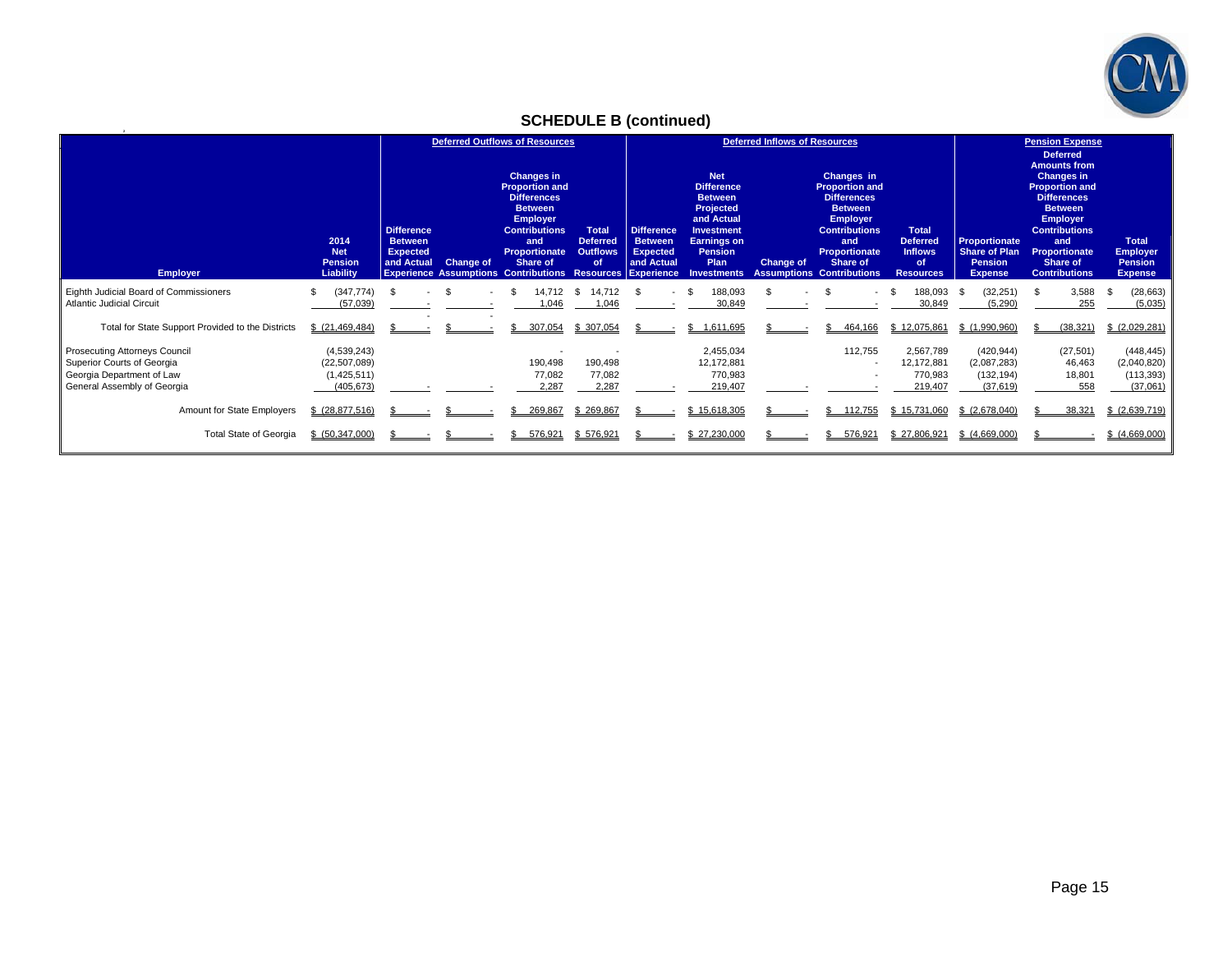

# **SCHEDULE C**

#### **Georgia Judicial Retirement System Allocation of Net Pension Liability as of June 30, 2013**

| <b>Employer</b>                                                                      | <b>2013 Net</b><br><b>Pension</b><br><b>Liability</b> |
|--------------------------------------------------------------------------------------|-------------------------------------------------------|
| Appling County Board of Commissioners                                                | \$<br>(38, 535)                                       |
| Bacon County Board of Commissioners                                                  | (12, 511)                                             |
| <b>Baldwin County Board of Commissioners</b>                                         | (42, 766)                                             |
| Bartow County Board of Commissioners                                                 | (30, 045)                                             |
| <b>Bibb County Board of Commissioners</b>                                            | (73, 132)                                             |
| <b>Brooks County Board of Commissioners</b>                                          | (13,055)                                              |
| Bryan County Board of Commissioners                                                  | (58, 122)                                             |
| <b>Bulloch County Board of Commissioners</b>                                         | (71, 709)                                             |
| <b>Burke County Board of Commissioners</b>                                           | (6, 757)                                              |
| Camden County Board of Commissioners                                                 | (29, 124)                                             |
| <b>Candler County Board of Commissioners</b>                                         | (9,968)                                               |
| Carroll County Board of Commissioners                                                | (82, 677)                                             |
| Catoosa County Board of Commissioners                                                | (12, 202)                                             |
| <b>Charlton County Board of Commissioners</b>                                        | (25, 518)                                             |
| <b>Chatham County Board of Commissioners</b>                                         | (218, 576)                                            |
| Chattooga County Board of Commissioners                                              | (24, 834)                                             |
| Cherokee County Board of Commissioners                                               | (238, 137)                                            |
| <b>Clarke County Board of Commissioners</b>                                          | (135, 274)                                            |
| <b>Clayton County Board of Commissioners</b>                                         | (331, 193)                                            |
| <b>Clinch County Board of Commissioners</b>                                          | (12, 945)                                             |
| Cobb County Board of Commissioners                                                   | (649, 052)                                            |
| Coffee County Board of Commissioners                                                 | (40, 507)                                             |
| <b>Colquitt County Board of Commissioners</b>                                        | (39, 329)                                             |
| Columbia County Board of Commissioners                                               | (28, 354)                                             |
| <b>Coweta County Board of Commissioners</b><br>Decatur County Board of Commissioners | (150, 135)<br>(62,060)                                |
| Dekalb County Board of Commissioners                                                 | (290, 951)                                            |
| Dougherty County Board of Commissioners                                              | (75, 596)                                             |
| Douglas County Board of Commissioners                                                | (129, 657)                                            |
| Early County Board of Commissioners                                                  | (10, 591)                                             |
| Effingham County Board of Commissioners                                              | (55, 169)                                             |
| <b>Elbert County Board of Commissioners</b>                                          | (11, 795)                                             |
| <b>Emanuel County Board of Commissioners</b>                                         | (17, 973)                                             |
| Evans County Board of Commissioners                                                  | (20, 662)                                             |
| Fayette County Board of Commissioners                                                | (52, 834)                                             |
| Floyd County Board of Commissioners                                                  | (32, 237)                                             |
| Forsyth County Board of Commissioners                                                | (86, 376)                                             |
| <b>Fulton County Board of Commissioners</b>                                          | (297, 012)                                            |
| Glynn County Board of Commissioners                                                  | (58, 778)                                             |
| Gordon County Board of Commissioners                                                 | (23, 477)                                             |
| <b>Grady County Board of Commissioners</b>                                           | (20, 392)                                             |
| <b>Gwinnett County Board of Commissioners</b>                                        | (272, 766)                                            |
| Habersham County Board of Commissioners                                              | (79, 228)                                             |
| Hall County Board of Commissioners                                                   | (218,901)                                             |
| Haralson County Board of Commissioners                                               | (32, 258)                                             |
| Henry County Board of Commissioners                                                  | (200, 449)                                            |
| Houston County Board of Commissioners                                                | (102, 366)                                            |
| Jackson County Board of Commissioners                                                | (62, 243)                                             |
| Jeff Davis County Board of Commissioners                                             | (21, 453)                                             |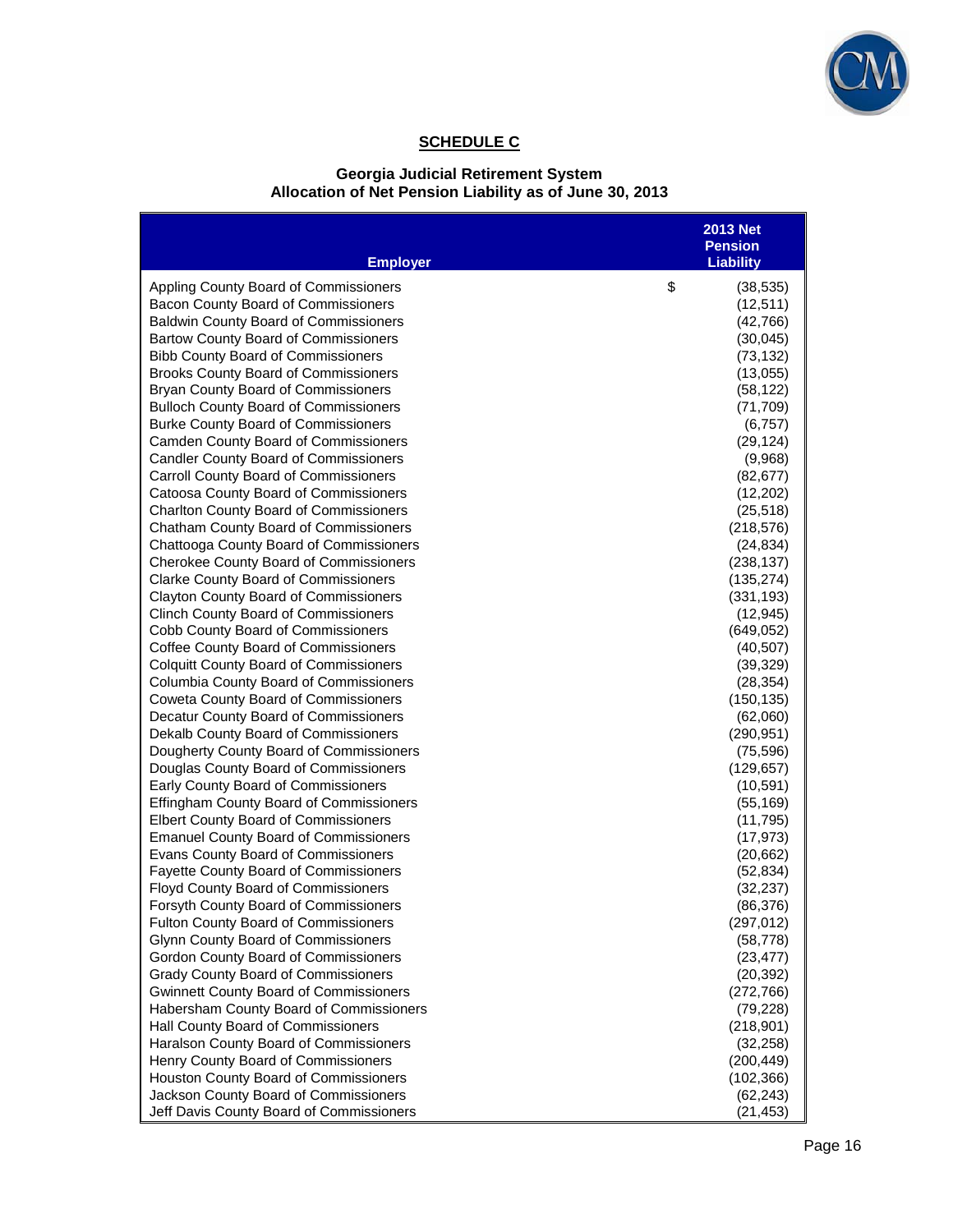

# **SCHEDULE C (continued)**

| <b>Employer</b>                                                                                                                                                                                                                                                                                                                                                                                                                                                                                                                                                                                                                                                                                                                                                                                                                                                                                                                                                                                                                                                                                                                                                                                                                                                                                                                                                                                                                                                                                                                                                                                                            | <b>2013 Net</b><br><b>Pension</b><br><b>Liability</b>                                                                                                                                                                                                                                                                                                                                                                                                                                              |
|----------------------------------------------------------------------------------------------------------------------------------------------------------------------------------------------------------------------------------------------------------------------------------------------------------------------------------------------------------------------------------------------------------------------------------------------------------------------------------------------------------------------------------------------------------------------------------------------------------------------------------------------------------------------------------------------------------------------------------------------------------------------------------------------------------------------------------------------------------------------------------------------------------------------------------------------------------------------------------------------------------------------------------------------------------------------------------------------------------------------------------------------------------------------------------------------------------------------------------------------------------------------------------------------------------------------------------------------------------------------------------------------------------------------------------------------------------------------------------------------------------------------------------------------------------------------------------------------------------------------------|----------------------------------------------------------------------------------------------------------------------------------------------------------------------------------------------------------------------------------------------------------------------------------------------------------------------------------------------------------------------------------------------------------------------------------------------------------------------------------------------------|
| Jefferson County Board of Commissioners<br>Jenkins County Board of Commissioners<br>Lamar County Board of Commissioners<br>Liberty County Board of Commissioners<br>Long County Board of Commissioners<br>Lowndes County Board of Commissioners<br>Lumpkin County Board of Commissioners<br>McDuffie County Board of Commissioners<br>McIntosh County Board of Commissioners<br>Meriwether County Board of Commissioners<br>Miller County Board of Commissioners<br>Mitchell County Board of Commissioners<br>Muscogee County Board of Commissioners<br>Newton County Board of Commissioners<br>Oconee County Board of Commissioners<br>Paulding County Board of Commissioners<br><b>Pickens County Board of Commissioners</b><br>Pierce County Board of Commissioners<br><b>Putnam County Board of Commissioners</b><br>Richmond County Board of Commissioners<br>Rockdale County Board of Commissioners<br>Screven County Board of Commissioners<br>Spalding County Board of Commissioners<br>Stephens County Board of Commissioners<br><b>Sumter County Board of Commissioners</b><br><b>Tattnall County Board of Commissioners</b><br>Thomas County Board of Commissioners<br><b>Tift County Board of Commissioners</b><br><b>Toombs County Board of Commissioners</b><br>Treutlen County Board of Commissioners<br>Troup County Board of Commissioners<br>Turner County Board of Commissioners<br><b>Upson County Board of Commissioners</b><br>Walker County Board of Commissioners<br><b>Walton County Board of Commissioners</b><br>Ware County Board of Commissioners<br>Washington County Board of Commissioners | \$<br>(25, 405)<br>(11, 550)<br>(29, 955)<br>(60, 612)<br>(18, 499)<br>(85, 266)<br>(26, 179)<br>(20, 566)<br>(138, 978)<br>(15, 217)<br>(38, 256)<br>(33, 591)<br>(118,019)<br>(31, 475)<br>(106, 097)<br>(27,016)<br>(33,035)<br>(18, 488)<br>(20, 697)<br>(271, 052)<br>(72, 645)<br>(15, 139)<br>(50, 281)<br>(18, 232)<br>(33, 139)<br>(14, 893)<br>(32, 886)<br>(77, 784)<br>(19, 470)<br>(16,080)<br>(77, 509)<br>(42, 798)<br>(21, 752)<br>(91, 435)<br>(31, 272)<br>(53,809)<br>(20, 119) |
| Wayne County Board of Commissioners<br>Whitfield County Board of Commissioners<br>Worth County Board of Commissioners<br>Eighth Judicial Board of Commissioners<br><b>Atlantic Judicial Circuit</b>                                                                                                                                                                                                                                                                                                                                                                                                                                                                                                                                                                                                                                                                                                                                                                                                                                                                                                                                                                                                                                                                                                                                                                                                                                                                                                                                                                                                                        | (29, 940)<br>(32, 390)<br>(28, 582)<br>(129, 490)<br>(19, 537)                                                                                                                                                                                                                                                                                                                                                                                                                                     |
| Total for State Support Provided to the Districts                                                                                                                                                                                                                                                                                                                                                                                                                                                                                                                                                                                                                                                                                                                                                                                                                                                                                                                                                                                                                                                                                                                                                                                                                                                                                                                                                                                                                                                                                                                                                                          | \$<br>(6,668,816)                                                                                                                                                                                                                                                                                                                                                                                                                                                                                  |
| <b>Prosecuting Attorneys Council</b><br>Superior Courts of Georgia<br>Georgia Department of Law<br>General Assembly of Georgia                                                                                                                                                                                                                                                                                                                                                                                                                                                                                                                                                                                                                                                                                                                                                                                                                                                                                                                                                                                                                                                                                                                                                                                                                                                                                                                                                                                                                                                                                             | (1,311,036)<br>(7,432,951)<br>(551, 649)<br>(132, 548)                                                                                                                                                                                                                                                                                                                                                                                                                                             |
| Amount for State Employers                                                                                                                                                                                                                                                                                                                                                                                                                                                                                                                                                                                                                                                                                                                                                                                                                                                                                                                                                                                                                                                                                                                                                                                                                                                                                                                                                                                                                                                                                                                                                                                                 | \$<br>(9,428,184)                                                                                                                                                                                                                                                                                                                                                                                                                                                                                  |
| <b>Total State of Georgia</b>                                                                                                                                                                                                                                                                                                                                                                                                                                                                                                                                                                                                                                                                                                                                                                                                                                                                                                                                                                                                                                                                                                                                                                                                                                                                                                                                                                                                                                                                                                                                                                                              | \$<br>(16,097,000)                                                                                                                                                                                                                                                                                                                                                                                                                                                                                 |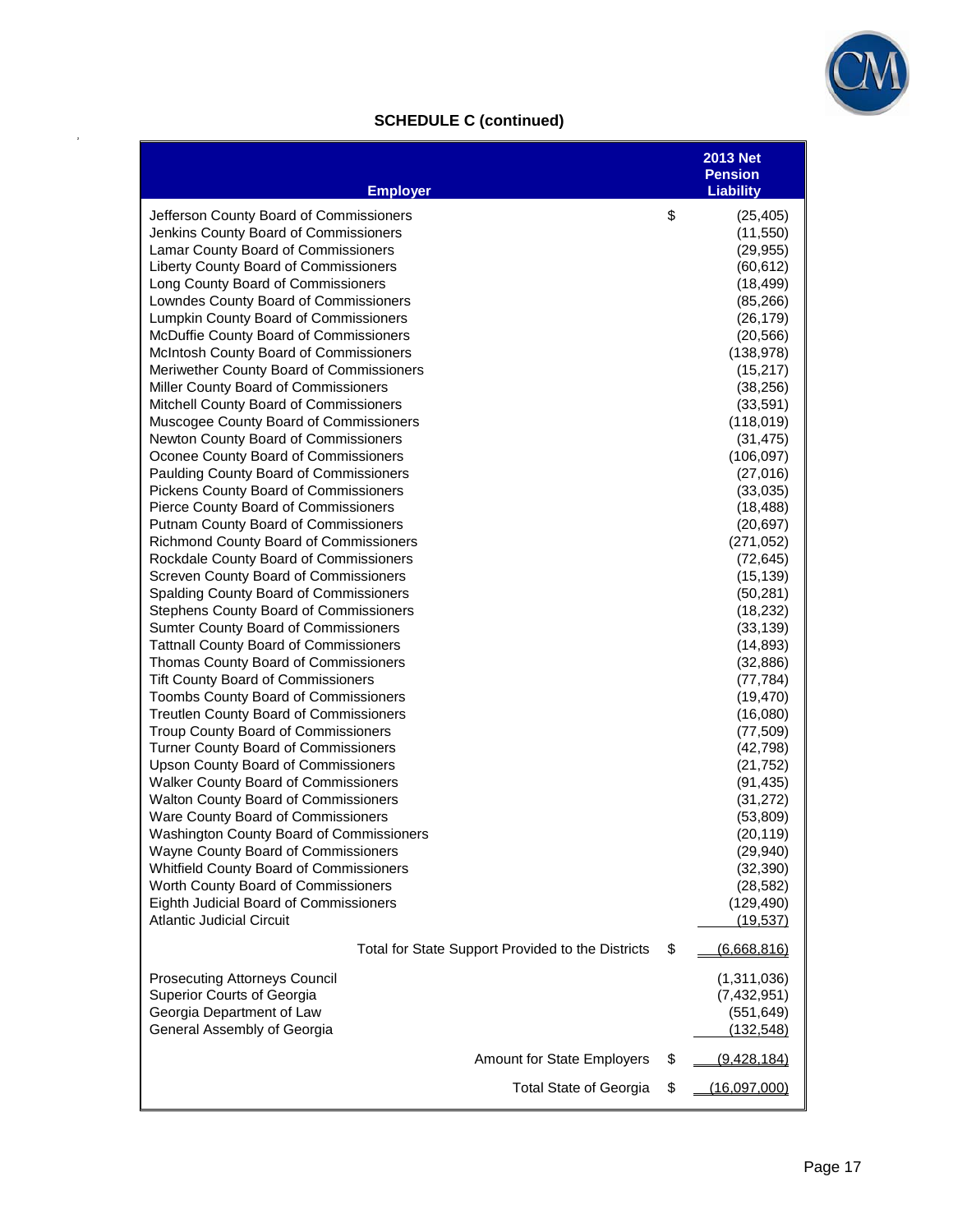

## **SCHEDULE D**

#### **Georgia Judicial Retirement System Schedule of Remaining Deferred Inflows and Outflows**

| <b>Employer</b>                               | 2016            | 2017            | 2018            | 2019            | 2020      | <b>Thereafter</b> |
|-----------------------------------------------|-----------------|-----------------|-----------------|-----------------|-----------|-------------------|
| Appling County Board of Commissioners         | \$<br>(16, 352) | \$<br>(16, 352) | \$<br>(16, 352) | \$<br>(16, 357) | \$<br>(3) | \$                |
| Bacon County Board of Commissioners           | (4,962)         | (4,962)         | (4,962)         | (4,963)         | 11        |                   |
| <b>Baldwin County Board of Commissioners</b>  | (22, 560)       | (22, 560)       | (22, 560)       | (22, 566)       | (140)     |                   |
| <b>Bartow County Board of Commissioners</b>   | (12,300)        | (12,300)        | (12,300)        | (12, 303)       | 14        |                   |
| <b>Bibb County Board of Commissioners</b>     | (48, 946)       | (48, 946)       | (48, 946)       | (48, 959)       | (570)     |                   |
| <b>Brooks County Board of Commissioners</b>   | (7,042)         | (7,042)         | (7,042)         | (7,044)         | (48)      |                   |
| <b>Bryan County Board of Commissioners</b>    | (25, 767)       | (25, 767)       | (25, 767)       | (25, 774)       | (37)      |                   |
| <b>Bulloch County Board of Commissioners</b>  | (28, 932)       | (28, 932)       | (28, 932)       | (28, 940)       | 46        |                   |
| <b>Burke County Board of Commissioners</b>    | (3, 133)        | (3, 133)        | (3, 133)        | (3, 134)        | (9)       |                   |
| <b>Camden County Board of Commissioners</b>   | (12, 725)       | (12, 725)       | (12, 725)       | (12, 729)       | (13)      |                   |
| <b>Candler County Board of Commissioners</b>  | (10, 518)       | (10, 518)       | (10, 518)       | (10, 521)       | (199)     |                   |
| Carroll County Board of Commissioners         | (33, 321)       | (33, 321)       | (33, 321)       | (33, 331)       | 51        |                   |
| Catoosa County Board of Commissioners         | (4, 599)        | (4, 599)        | (4,599)         | (4,600)         | 17        |                   |
| <b>Charlton County Board of Commissioners</b> | (10, 121)       | (10, 121)       | (10, 121)       | (10, 124)       | 22        |                   |
| Chatham County Board of Commissioners         | (97, 494)       | (97, 494)       | (97, 494)       | (97, 522)       | (159)     |                   |
| Chattooga County Board of Commissioners       | (9, 850)        | (9, 850)        | (9, 850)        | (9, 852)        | 21        |                   |
| <b>Cherokee County Board of Commissioners</b> | (80, 845)       | (80, 845)       | (80, 845)       | (80, 871)       | 629       |                   |
| <b>Clarke County Board of Commissioners</b>   | (57, 708)       | (57, 708)       | (57, 708)       | (57, 725)       | (14)      |                   |
| <b>Clayton County Board of Commissioners</b>  | (138, 194)      | (138, 194)      | (138, 194)      | (138, 235)      | 60        |                   |
| <b>Clinch County Board of Commissioners</b>   | (5, 493)        | (5, 493)        | (5, 493)        | (5, 494)        |           |                   |
| Cobb County Board of Commissioners            | (315, 858)      | (315, 858)      | (315, 858)      | (315, 947)      | (1, 312)  |                   |
| Coffee County Board of Commissioners          | (16, 215)       | (16, 215)       | (16, 215)       | (16, 220)       | 29        |                   |
| <b>Colquitt County Board of Commissioners</b> | (15, 270)       | (15, 270)       | (15, 270)       | (15, 275)       | 44        |                   |
| Columbia County Board of Commissioners        | (15, 851)       | (15, 851)       | (15, 851)       | (15, 855)       | (122)     |                   |
| Coweta County Board of Commissioners          | (61, 779)       | (61, 779)       | (61, 779)       | (61, 797)       | 54        |                   |
| Decatur County Board of Commissioners         | (29, 822)       | (29, 822)       | (29, 822)       | (29, 830)       | (113)     |                   |
| DeKalb County Board of Commissioners          | (139, 111)      | (139, 111)      | (139, 111)      | (139, 151)      | (509)     |                   |
| Dougherty County Board of Commissioners       | (28, 110)       | (28, 110)       | (28, 110)       | (28, 118)       | 123       |                   |
| Douglas County Board of Commissioners         | (65, 474)       | (65, 474)       | (65, 474)       | (65, 492)       | (337)     |                   |
| Early County Board of Commissioners           | (5,971)         | (5,971)         | (5,971)         | (5,973)         | (47)      |                   |
| Effingham County Board of Commissioners       | (27, 382)       | (27, 382)       | (27, 382)       | (27, 389)       | (127)     |                   |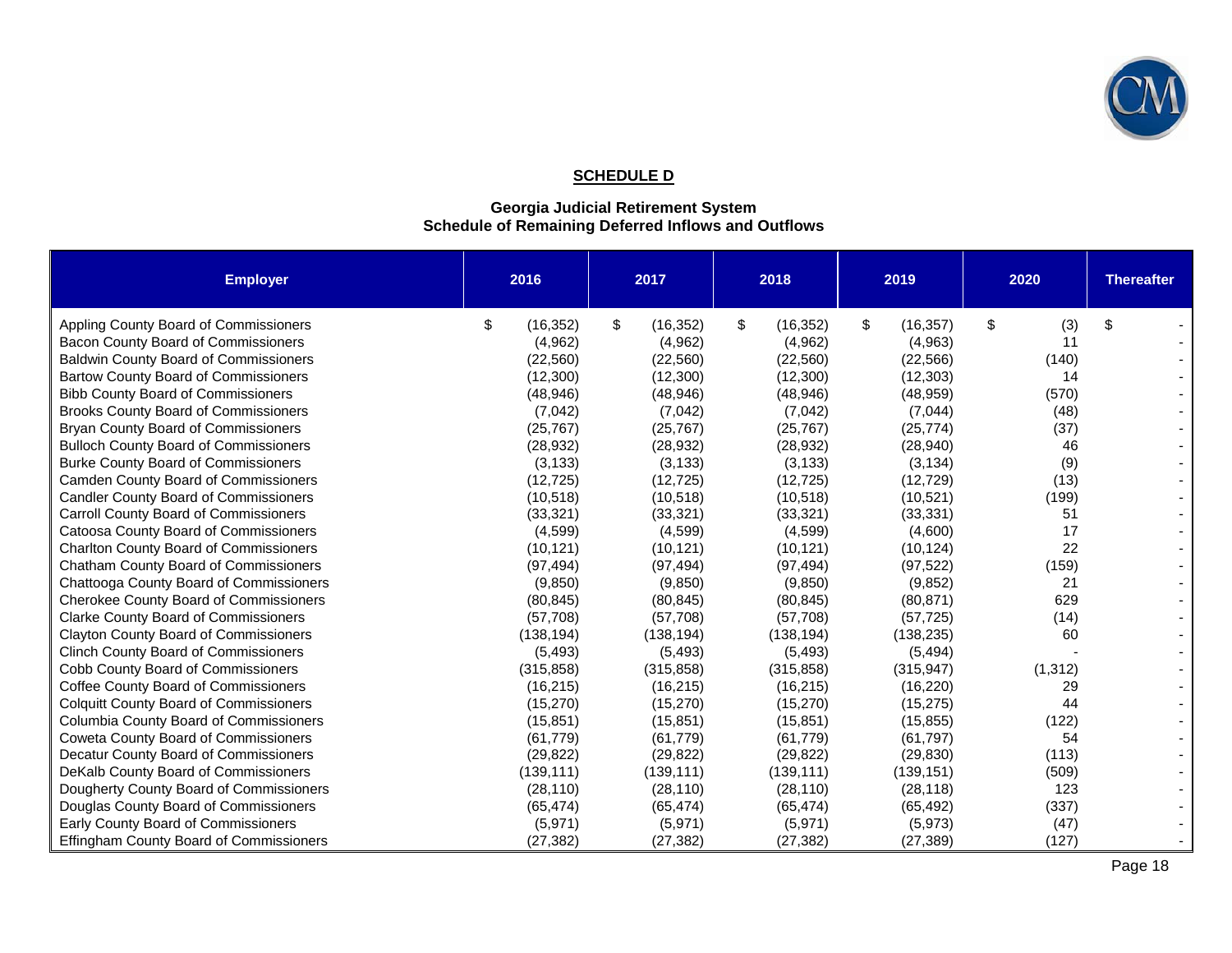

**SCHEDULE D (continued)** 

| <b>Employer</b>                               | 2016            | 2017            | 2018            | 2019            | 2020        | <b>Thereafter</b> |
|-----------------------------------------------|-----------------|-----------------|-----------------|-----------------|-------------|-------------------|
| <b>Elbert County Board of Commissioners</b>   | \$<br>(16, 232) | \$<br>(16, 232) | \$<br>(16, 232) | \$<br>(16, 236) | \$<br>(358) | \$                |
| <b>Emanuel County Board of Commissioners</b>  | (7, 752)        | (7, 752)        | (7, 752)        | (7, 755)        | (6)         |                   |
| Evans County Board of Commissioners           | (8,909)         | (8,909)         | (8,909)         | (8, 912)        | (5)         |                   |
| <b>Fayette County Board of Commissioners</b>  | (59, 865)       | (59, 865)       | (59, 865)       | (59, 879)       | (1, 188)    |                   |
| <b>Floyd County Board of Commissioners</b>    | (12,786)        | (12,786)        | (12,786)        | (12,790)        | 27          |                   |
| Forsyth County Board of Commissioners         | (32, 104)       | (32, 104)       | (32, 104)       | (32, 113)       | 141         |                   |
| Fulton County Board of Commissioners          | (140, 335)      | (140, 335)      | (140, 335)      | (140, 375)      | (466)       |                   |
| <b>Glynn County Board of Commissioners</b>    | (28, 308)       | (28, 308)       | (28, 308)       | (28, 316)       | (111)       |                   |
| Gordon County Board of Commissioners          | (11, 317)       | (11, 317)       | (11, 317)       | (11, 320)       | (43)        |                   |
| <b>Grady County Board of Commissioners</b>    | (9, 327)        | (9,327)         | (9, 327)        | (9, 330)        | (23)        |                   |
| <b>Gwinnett County Board of Commissioners</b> | (117, 167)      | (117, 167)      | (117, 167)      | (117, 201)      | (59)        |                   |
| Habersham County Board of Commissioners       | (32, 185)       | (32, 185)       | (32, 185)       | (32, 194)       | 42          |                   |
| Hall County Board of Commissioners            | (113, 336)      | (113, 336)      | (113, 336)      | (113, 367)      | (657)       |                   |
| Haralson County Board of Commissioners        | (14, 533)       | (14, 533)       | (14, 533)       | (14, 537)       | (27)        |                   |
| Henry County Board of Commissioners           | (58, 630)       | (58, 630)       | (58, 630)       | (58, 650)       | 826         |                   |
| Houston County Board of Commissioners         | (49, 726)       | (49, 726)       | (49, 726)       | (49, 740)       | (203)       |                   |
| Jackson County Board of Commissioners         | (33, 266)       | (33, 266)       | (33, 266)       | (33, 275)       | (220)       |                   |
| Jeff Davis County Board of Commissioners      | (23, 193)       | (23, 193)       | (23, 193)       | (23, 198)       | (447)       |                   |
| Jefferson County Board of Commissioners       | (11, 535)       | (11, 535)       | (11, 535)       | (11, 539)       | (25)        |                   |
| Jenkins County Board of Commissioners         | (5,301)         | (5,301)         | (5,301)         | (5, 302)        | (12)        |                   |
| Lamar County Board of Commissioners           | (12, 618)       | (12, 618)       | (12, 618)       | (12, 621)       | 2           |                   |
| Liberty County Board of Commissioners         | (28,980)        | (28,980)        | (28,980)        | (28, 988)       | (106)       |                   |
| Long County Board of Commissioners            | (11, 221)       | (11, 221)       | (11, 221)       | (11, 224)       | (109)       |                   |
| Lowndes County Board of Commissioners         | (43, 755)       | (43, 755)       | (43, 755)       | (43, 767)       | (243)       |                   |
| Lumpkin County Board of Commissioners         | (11, 054)       | (11, 054)       | (11, 054)       | (11, 057)       | 2           |                   |
| McDuffie County Board of Commissioners        | (8, 157)        | (8, 157)        | (8, 157)        | (8, 159)        | 17          |                   |
| McIntosh County Board of Commissioners        | 279             | 279             | 279             | 274             | 1,871       |                   |
| Meriwether County Board of Commissioners      | (9, 541)        | (9, 541)        | (9, 541)        | (9, 544)        | (99)        |                   |
| Miller County Board of Commissioners          | (13, 591)       | (13, 591)       | (13,591)        | (13, 595)       | 82          |                   |
| Mitchell County Board of Commissioners        | (13, 951)       | (13, 951)       | (13, 951)       | (13, 955)       | 9           |                   |
| Muscogee County Board of Commissioners        | (86, 642)       | (86, 642)       | (86, 642)       | (86, 665)       | (1, 165)    |                   |
| Newton County Board of Commissioners          | (10, 937)       | (10, 937)       | (10, 937)       | (10, 941)       | 74          |                   |
| Oconee County Board of Commissioners          | 14,275          | 14,275          | 14,275          | 14,274          | 1,874       |                   |
| Paulding County Board of Commissioners        | (12,073)        | (12,073)        | (12,073)        | (12,076)        | (20)        |                   |
| Pickens County Board of Commissioners         | (15, 762)       | (15, 762)       | (15, 762)       | (15, 767)       | (58)        |                   |
| Pierce County Board of Commissioners          | (11, 452)       | (11, 452)       | (11, 452)       | (11, 455)       | (116)       |                   |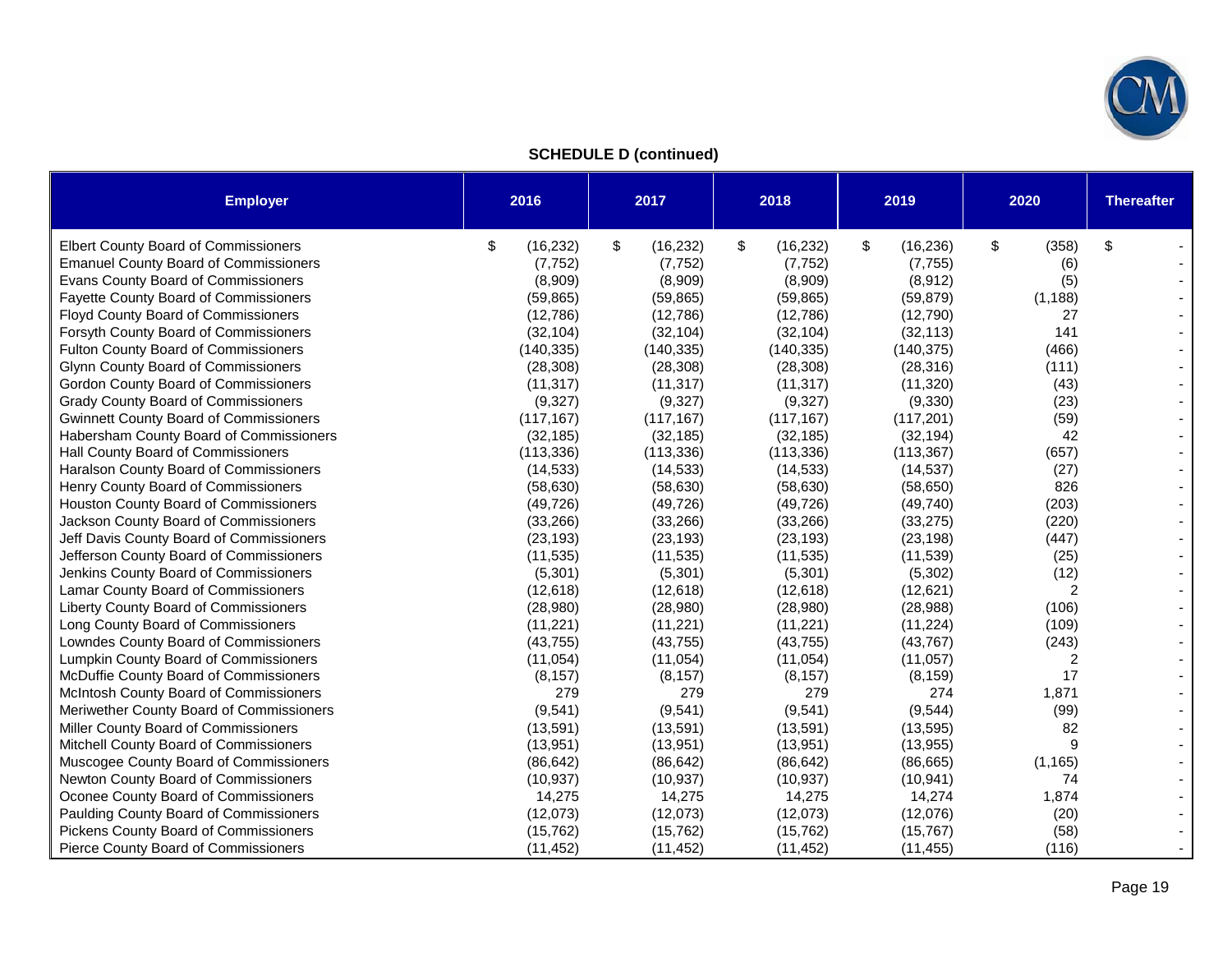

**SCHEDULE D (continued)** 

| <b>Employer</b>                                   | 2016              | 2017              | 2018              | 2019              | 2020        | <b>Thereafter</b> |
|---------------------------------------------------|-------------------|-------------------|-------------------|-------------------|-------------|-------------------|
| Putnam County Board of Commissioners              | \$<br>(17, 667)   | \$<br>(17,667)    | \$<br>(17,667)    | \$<br>(17, 672)   | \$<br>(283) | \$                |
| <b>Richmond County Board of Commissioners</b>     | (115, 637)        | (115, 637)        | (115, 637)        | (115, 671)        | (31)        |                   |
| Rockdale County Board of Commissioners            | (28, 795)         | (28, 795)         | (28, 795)         | (28, 804)         | 60          |                   |
| Screven County Board of Commissioners             | (6,820)           | (6, 820)          | (6,820)           | (6, 822)          | (14)        |                   |
| Spalding County Board of Commissioners            | (19, 943)         | (19, 943)         | (19, 943)         | (19, 949)         | 43          |                   |
| Stephens County Board of Commissioners            | (4,803)           | (4,803)           | (4,803)           | (4,804)           | 93          |                   |
| Sumter County Board of Commissioners              | (20, 011)         | (20, 011)         | (20, 011)         | (20, 017)         | (190)       |                   |
| <b>Tattnall County Board of Commissioners</b>     | (24,073)          | (24,073)          | (24, 073)         | (24,078)          | (563)       |                   |
| Thomas County Board of Commissioners              | (12, 297)         | (12, 297)         | (12, 297)         | (12, 301)         | 49          |                   |
| <b>Tift County Board of Commissioners</b>         | (35,530)          | (35,530)          | (35,530)          | (35, 540)         | (85)        |                   |
| Toombs County Board of Commissioners              | (9, 172)          | (9, 172)          | (9, 172)          | (9, 175)          | (31)        |                   |
| <b>Treutlen County Board of Commissioners</b>     | (12, 752)         | (12, 752)         | (12, 752)         | (12, 755)         | (188)       |                   |
| Troup County Board of Commissioners               | (32, 728)         | (32, 728)         | (32, 728)         | (32, 737)         | 2           |                   |
| <b>Turner County Board of Commissioners</b>       | (4, 585)          | (4, 585)          | (4, 585)          | (4, 587)          | 429         |                   |
| <b>Upson County Board of Commissioners</b>        | (11, 734)         | (11, 734)         | (11, 734)         | (11, 737)         | (79)        |                   |
| Walker County Board of Commissioners              | (44, 846)         | (44, 846)         | (44, 846)         | (44, 859)         | (197)       |                   |
| Walton County Board of Commissioners              | (12, 403)         | (12, 403)         | (12, 403)         | (12, 407)         | 25          |                   |
| Ware County Board of Commissioners                | (26, 377)         | (26, 377)         | (26, 377)         | (26, 385)         | (115)       |                   |
| Washington County Board of Commissioners          | (7, 482)          | (7, 482)          | (7, 482)          | (7, 485)          | 31          |                   |
| Wayne County Board of Commissioners               | (11, 375)         | (11, 375)         | (11, 375)         | (11, 378)         | 42          |                   |
| Whitfield County Board of Commissioners           | (14,215)          | (14,215)          | (14, 215)         | (14,220)          | (17)        |                   |
| Worth County Board of Commissioners               | (4,209)           | (4,209)           | (4,209)           | (4,210)           | 250         |                   |
| Eighth Judicial Board of Commissioners            | (43, 431)         | (43, 431)         | (43, 431)         | (43, 445)         | 357         |                   |
| <b>Atlantic Judicial Circuit</b>                  | (7, 457)          | (7, 457)          | (7, 457)          | (7, 459)          | 27          |                   |
| Total for State Support Provided to the Districts | \$ (2,941,034)    | \$ (2,941,034)    | \$ (2,941,034)    | \$ (2,941,883)    | (3,822)     |                   |
| <b>Prosecuting Attorneys Council</b>              | (641, 215)        | (641, 215)        | (641, 215)        | (641, 395)        | (2,749)     |                   |
| Superior Courts of Georgia                        | (2,996,530)       | (2,996,530)       | (2,996,530)       | (2,997,428)       | 4,635       |                   |
| Georgia Department of Law                         | (173, 931)        | (173, 931)        | (173, 931)        | (173,988)         | 1,880       |                   |
| General Assembly of Georgia                       | (54, 290)         | (54, 290)         | (54, 290)         | (54, 306)         | 56          |                   |
| Amount for State Employers                        | $$$ $(3,865,966)$ | $$$ $(3,865,966)$ | $$$ $(3,865,966)$ | $$$ $(3,867,117)$ | 3,822       |                   |
| <b>Total State of Georgia</b>                     | \$ (6,807,000)    | \$ (6,807,000)    | \$ (6,807,000)    | \$ (6,809,000)    |             |                   |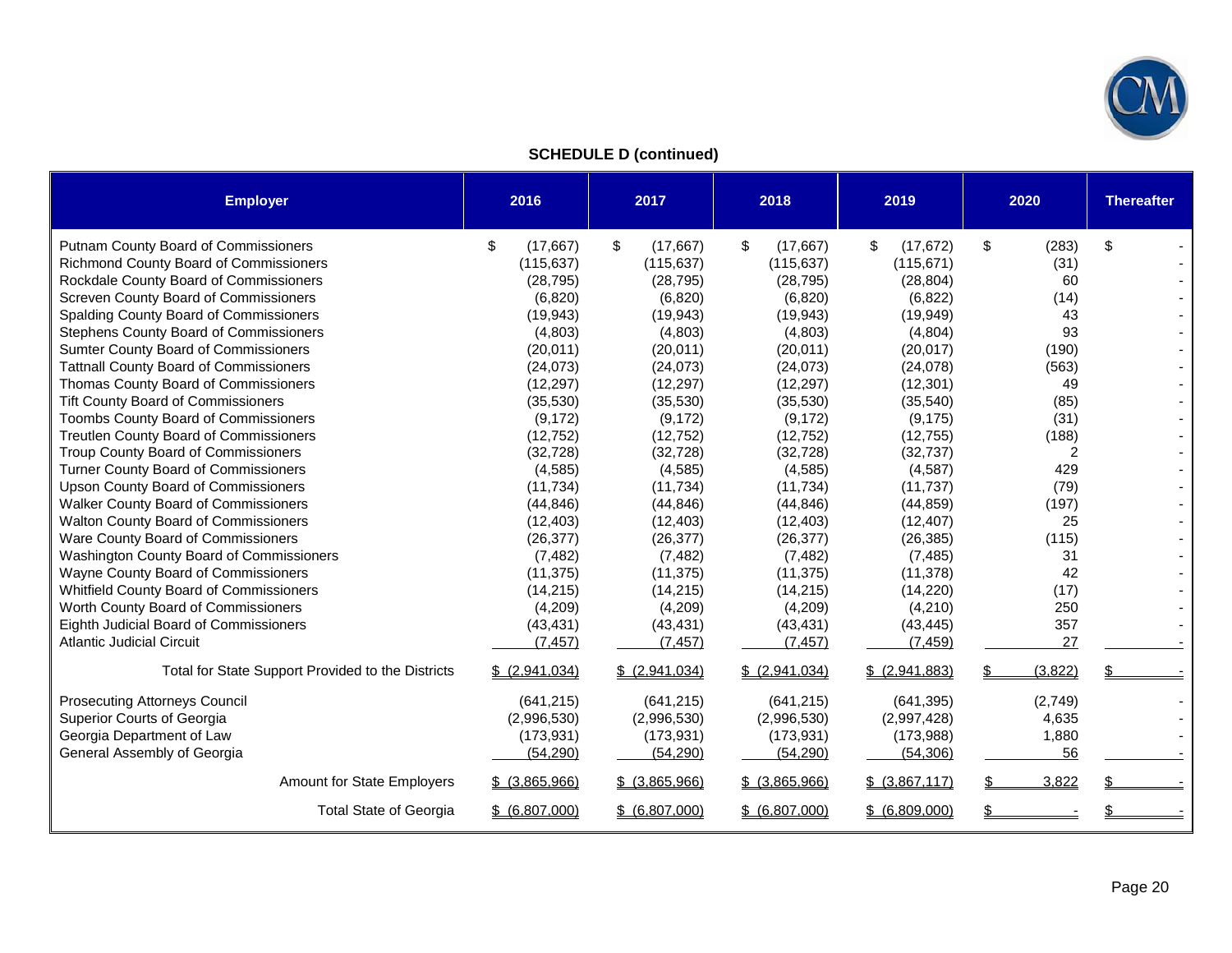

### **SCHEDULE E**

#### **SUMMARY OF MAIN PLAN PROVISIONS**

The Georgia Judicial Retirement System (JRS) is a cost-sharing multiple employer defined benefit pension plan established by the Georgia General Assembly for the purpose of providing retirement allowances and other benefits for trial judges and solicitors of certain courts in Georgia, and their survivors and other beneficiaries, superior court judges of the state of Georgia, and district attorneys of the state of Georgia.

Normal Retirement Benefit

| Eligibility                               | Age 60 and 16 years of creditable service.                                                                                                                                                                        |  |  |  |  |  |  |  |
|-------------------------------------------|-------------------------------------------------------------------------------------------------------------------------------------------------------------------------------------------------------------------|--|--|--|--|--|--|--|
| <b>Benefit</b>                            | Annual benefit is 66-2/3% of the annual salary plus 1% for each year<br>of credited service over 16 years, not to exceed 24 years.                                                                                |  |  |  |  |  |  |  |
| <b>Early Retirement Benefit</b>           |                                                                                                                                                                                                                   |  |  |  |  |  |  |  |
| Eligibility                               | Age 60 and 10 years of creditable service.                                                                                                                                                                        |  |  |  |  |  |  |  |
| <b>Benefit</b>                            | A pro-rata portion of the normal retirement benefit, based on service<br>not to exceed 16 years.                                                                                                                  |  |  |  |  |  |  |  |
| <b>Disability Retirement Benefit</b>      |                                                                                                                                                                                                                   |  |  |  |  |  |  |  |
| Eligibility                               | 4 years of creditable service.                                                                                                                                                                                    |  |  |  |  |  |  |  |
| <b>Benefit</b>                            | For members with less than 10 years of creditable service: 1/2 of<br>projected normal retirement benefit. For members with 10 or more<br>years of creditable service: 2/3 of projected normal retirement benefit. |  |  |  |  |  |  |  |
|                                           |                                                                                                                                                                                                                   |  |  |  |  |  |  |  |
| <b>Involuntary Retirement Benefit</b>     | N/A                                                                                                                                                                                                               |  |  |  |  |  |  |  |
| <b>Deferred Vested Retirement Benefit</b> |                                                                                                                                                                                                                   |  |  |  |  |  |  |  |
| Eligibility                               | 10 years of creditable service.                                                                                                                                                                                   |  |  |  |  |  |  |  |
| <b>Benefit</b>                            | Accrued benefit deferred to age 60.                                                                                                                                                                               |  |  |  |  |  |  |  |
|                                           |                                                                                                                                                                                                                   |  |  |  |  |  |  |  |
| Death Benefit                             |                                                                                                                                                                                                                   |  |  |  |  |  |  |  |
| Eligibility                               |                                                                                                                                                                                                                   |  |  |  |  |  |  |  |
| Members prior to July 1, 2012             | 10 years of creditable service during which the member has<br>contributed for spouse coverage.                                                                                                                    |  |  |  |  |  |  |  |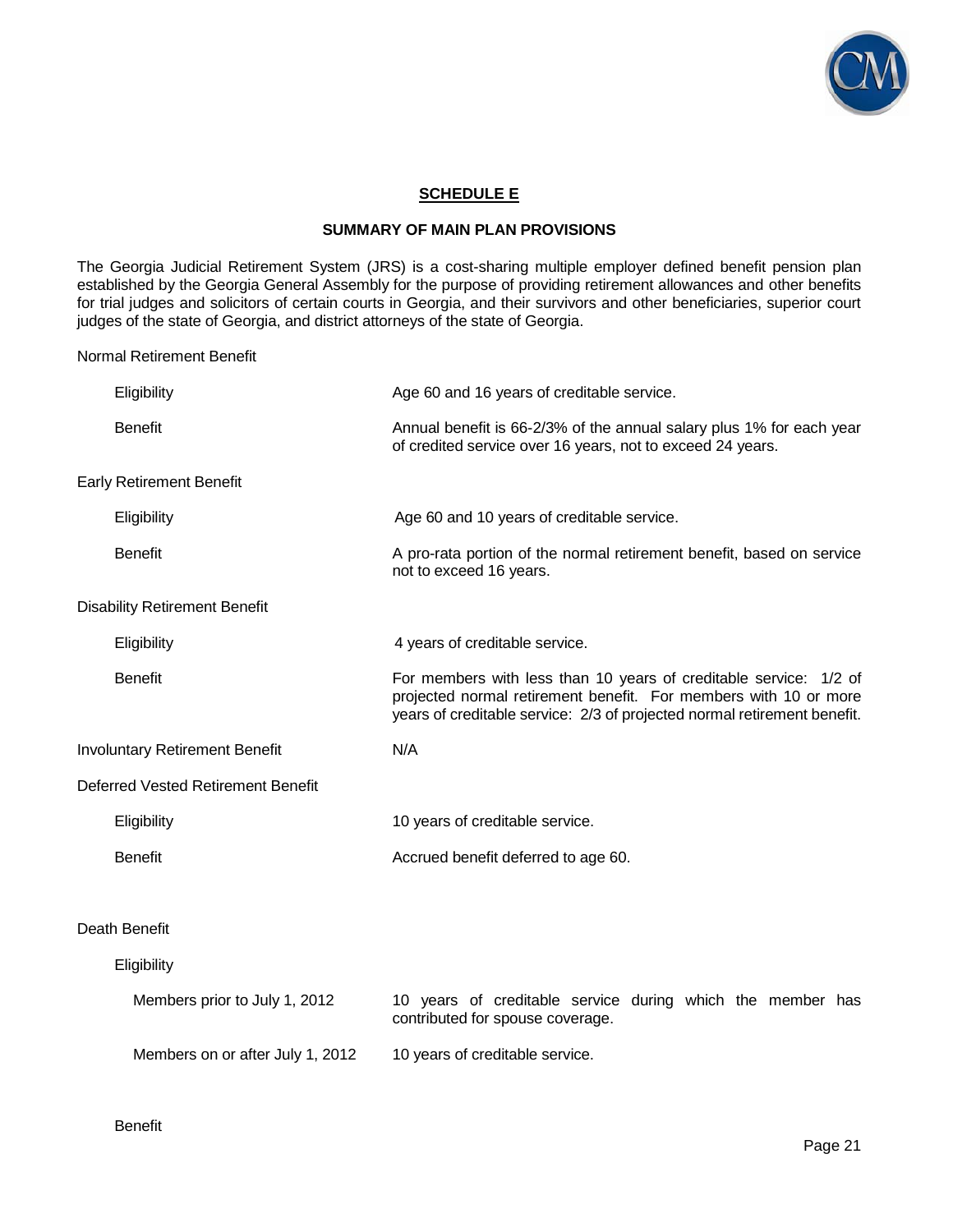

| Members prior to July 1, 2012     | 50% of benefit which member was receiving if retired, or would have<br>received had he retired on the date of his death. If under age 60, and<br>the member was a member of a Predecessor Retirement System, an<br>immediate benefit equal to 50% of the benefit which member would<br>have received had he remained employed and retired at age 60. If<br>under age 60 and not a member of a Predecessor Retirement System,<br>an immediate benefit equal to 50% of the benefit which the member<br>would have received if the member were age 60 on the date of death. |
|-----------------------------------|--------------------------------------------------------------------------------------------------------------------------------------------------------------------------------------------------------------------------------------------------------------------------------------------------------------------------------------------------------------------------------------------------------------------------------------------------------------------------------------------------------------------------------------------------------------------------|
| Members on or after July 1, 2012  | Spouse receives a benefit as if member retired on his or her date of<br>death and elected option three.                                                                                                                                                                                                                                                                                                                                                                                                                                                                  |
|                                   | If less than 10 years of service or member rejects spouse coverage or<br>dies before contributing for spouse's coverage for at least 10 years,<br>death benefit is return of member's contributions with interest.                                                                                                                                                                                                                                                                                                                                                       |
| <b>Termination Benefit</b>        |                                                                                                                                                                                                                                                                                                                                                                                                                                                                                                                                                                          |
| Eligibility                       | Termination with less than 10 years of creditable service.                                                                                                                                                                                                                                                                                                                                                                                                                                                                                                               |
| <b>Benefit</b>                    | Return of the member's accumulated contributions with interest.                                                                                                                                                                                                                                                                                                                                                                                                                                                                                                          |
| <b>Payment Options</b>            |                                                                                                                                                                                                                                                                                                                                                                                                                                                                                                                                                                          |
| Members prior to July 1, 2012     | Monthly Life Annuity with Death Benefit payable as described above<br>with guaranteed payment of accumulated contributions.                                                                                                                                                                                                                                                                                                                                                                                                                                              |
| Members on and after July 1, 2012 | Monthly Life Annuity with guaranteed payment of accumulated<br>contributions.                                                                                                                                                                                                                                                                                                                                                                                                                                                                                            |
|                                   | Option 1 - 100% Joint & Survivor                                                                                                                                                                                                                                                                                                                                                                                                                                                                                                                                         |
|                                   | Option 2 - 66-2/3% Joint & Survivor                                                                                                                                                                                                                                                                                                                                                                                                                                                                                                                                      |
|                                   | Option 3 - 50% Joint & Survivor                                                                                                                                                                                                                                                                                                                                                                                                                                                                                                                                          |
|                                   | Pop-Up Option – Election of Options 1, 2, or 3 with added provision<br>that if survivor predeceases the member the benefit reverts to the<br>amount the member would have received had no option been chosen.                                                                                                                                                                                                                                                                                                                                                            |
| Post-Retirement Adjustments       | The Board may from time to time grant a Cost of Living Adjustment.                                                                                                                                                                                                                                                                                                                                                                                                                                                                                                       |
|                                   | For members with retirement dates prior to July 1, 2013, a one time<br>1.75% increase on the first \$37,500 was made at the time of<br>retirement.                                                                                                                                                                                                                                                                                                                                                                                                                       |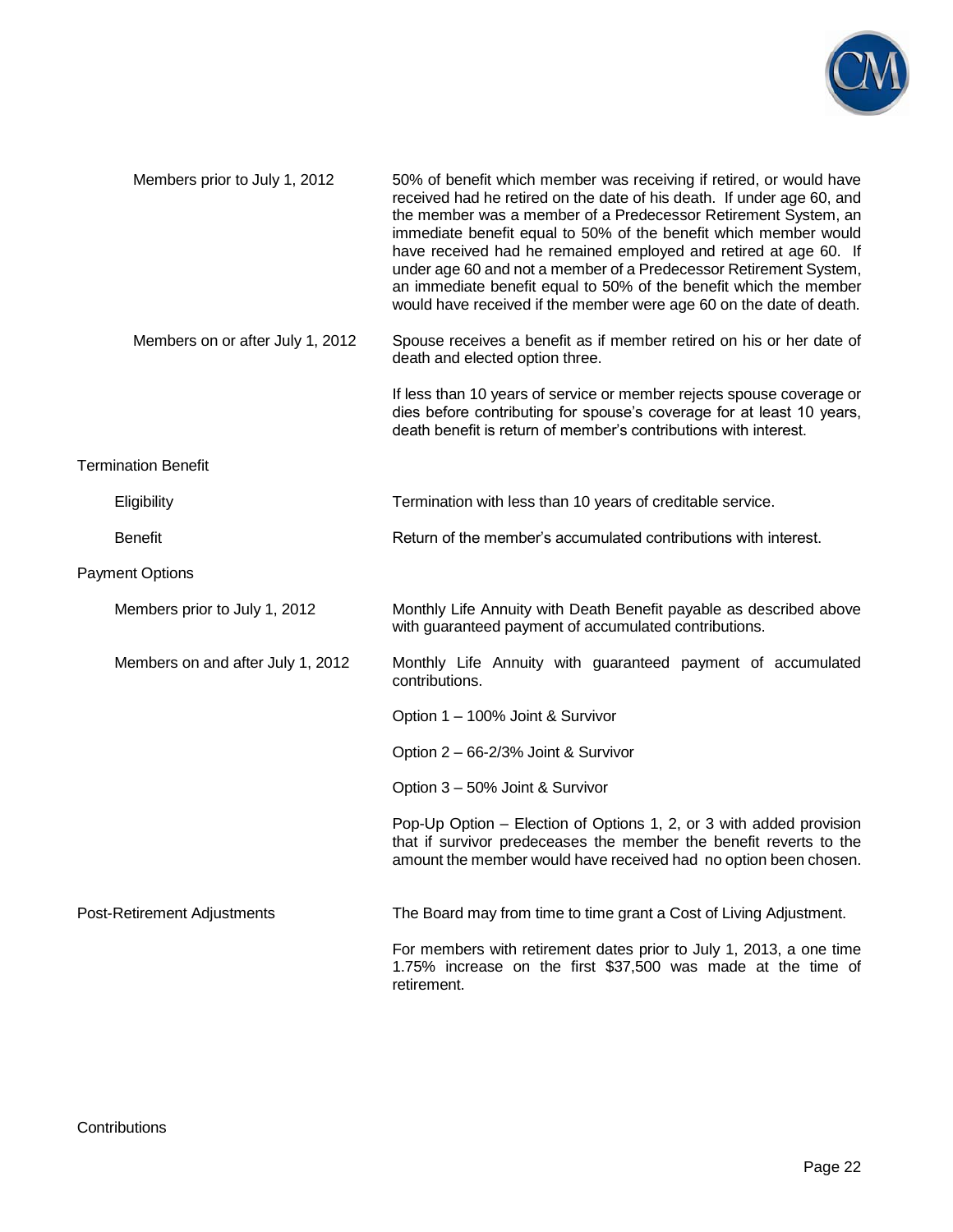

| By Members   | Members prior to July 1, 2012 contribute 7-1/2% of salary, plus 2-1/2%<br>of salary for up to 16 years if spouse benefit is not rejected. |
|--------------|-------------------------------------------------------------------------------------------------------------------------------------------|
|              | Members on and after July 1, 2012 contribute 7-1/2% of salary.                                                                            |
| By Employers | Employer contributions are actuarially determined and approved and<br>certified by the Board.                                             |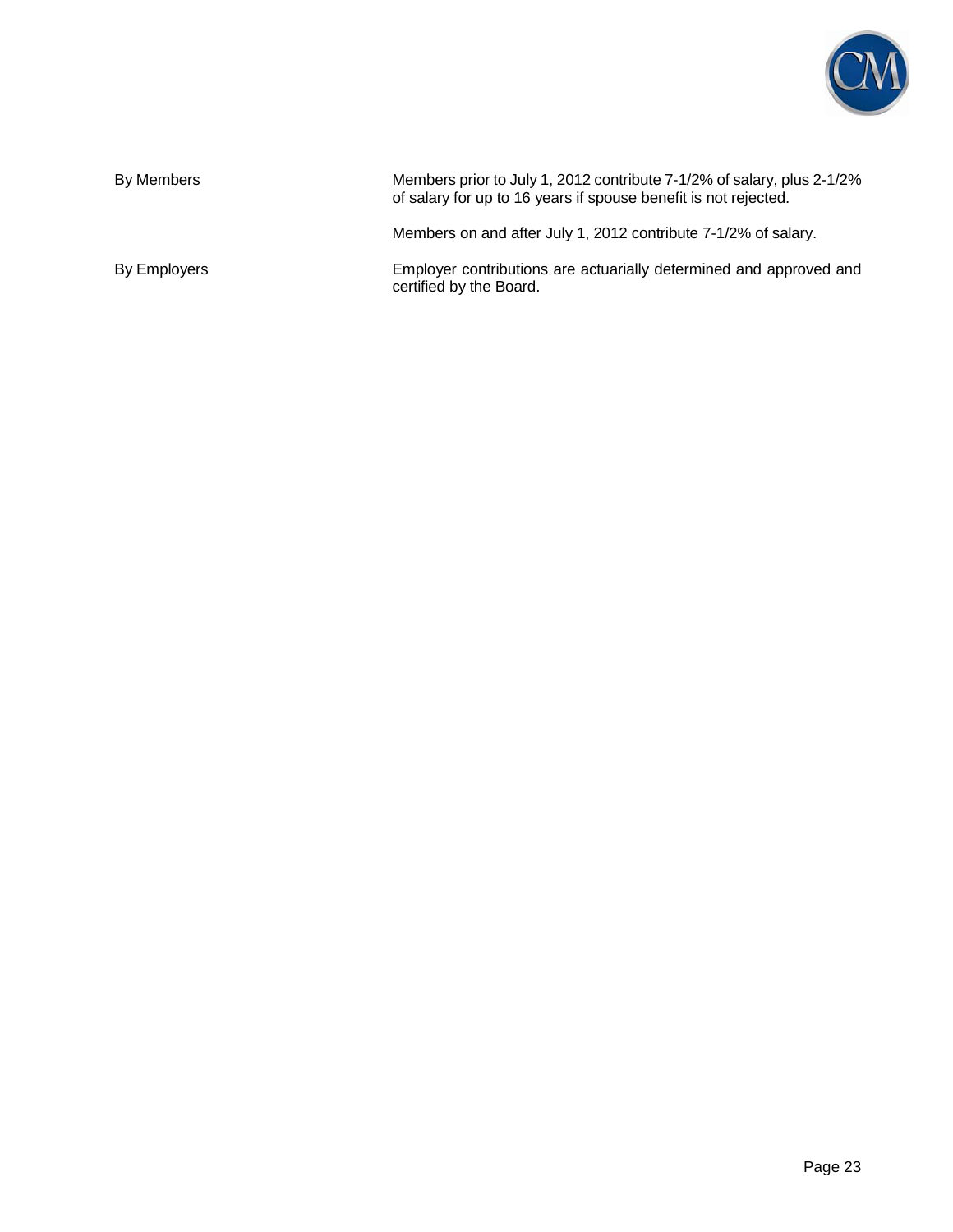

### **SCHEDULE F**

### **STATEMENT OF ACTUARIAL ASSUMPTIONS AND METHODS**

Adopted by the Board December 16, 2010.

**VALUATION INTEREST RATE:** 7.50% per annum, compounded annually, net of investment expenses, composed of a 3.00% inflation assumption and a 4.50% real rate of investment return assumption.

**SALARY INCREASES:** 6.00% annually

**SEPARATIONS BEFORE SERVICE RETIREMENT:** Representative values of the assumed annual rates of separation before service retirement are as follows:

|     | <b>Annual Rates of</b> |            |              |      |  |  |  |  |  |
|-----|------------------------|------------|--------------|------|--|--|--|--|--|
| Age | <b>Withdrawal</b>      |            | <b>Death</b> |      |  |  |  |  |  |
|     |                        | <b>Men</b> | <b>Women</b> |      |  |  |  |  |  |
| 20  | $8.0\%$                | .035%      | .019%        | .05% |  |  |  |  |  |
| 25  | 8.0                    | .038       | .021         | .05  |  |  |  |  |  |
| 30  | 8.0                    | .044       | .026         | .10  |  |  |  |  |  |
| 35  | 8.0                    | .077       | .048         | .15  |  |  |  |  |  |
| 40  | 8.0                    | .108       | .071         | .20  |  |  |  |  |  |
| 45  | 4.0                    | .151       | .112         | .35  |  |  |  |  |  |
| 50  | 3.0                    | .214       | .168         | .50  |  |  |  |  |  |
| 55  | 3.0                    | .362       | .272         | .90  |  |  |  |  |  |
| 60  | 3.0                    | .675       | .506         | 1.45 |  |  |  |  |  |
| 65  | 3.0                    | 1.274      | .971         | 2.35 |  |  |  |  |  |

**RETIREMENT:** The assumed annual rates of retirement are shown below.

| Aqe       | <b>Annual Rates</b><br>of Retirement |  |
|-----------|--------------------------------------|--|
| 60        | 12%                                  |  |
| $61 - 64$ | 12                                   |  |
| $65 - 66$ | 15                                   |  |
| $67 - 69$ | 20                                   |  |
| $70 - 74$ | 30                                   |  |
| 75        | 100                                  |  |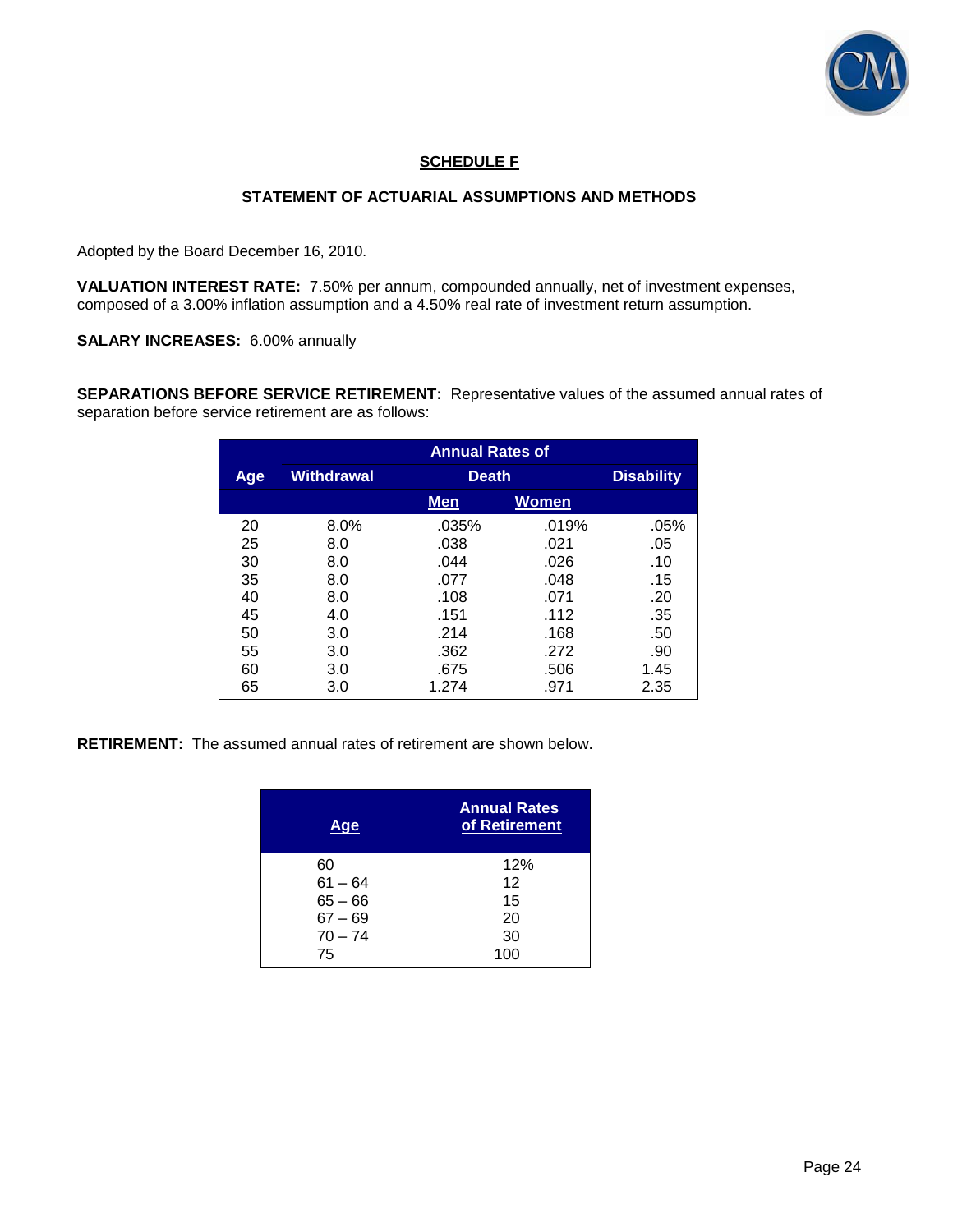

**DEATHS AFTER RETIREMENT:** Since the System has minimal post-retirement mortality experience, the System uses the same mortality tables used for the Employees' Retirement System of Georgia. The RP-2000 Combined Mortality Table is used for the period after retirement and for dependent beneficiaries. For the period after disability retirement, the RP-2000 Disabled Mortality Table set back 11 years for males is used. There is a margin for future mortality improvement in the tables used by the System. Based on the results of the most recent experience study adopted by the Board on December 16, 2010, the numbers of expected future deaths are 7-9% less than the actual number of deaths that occurred during the study period for healthy retirees and 8-12% less than expected under the selected table for disabled retirees. Representative values of the assumed annual rates of mortality for service retirements and beneficiaries are as follows:

| Age | Men   | Women | Age | <b>Men</b> | Women |
|-----|-------|-------|-----|------------|-------|
| 40  | .108% | .071% | 65  | 1.274%     | .971% |
| 45  | .151  | .112  | 70  | 2.221      | 1.674 |
| 50  | .214  | .168  | 75  | 3.783      | 2.811 |
| 55  | .362  | .272  | 80  | 6.437      | 4.588 |
| 60  | .675  | .506  | 85  | 11.076     | 7.745 |

**ADMINISTRATIVE EXPENSES:** Budgeted expenses for the fiscal year are added to the normal cost contribution.

**AMORTIZATION METHOD AND PAYROLL GROWTH ASSUMPTION:** Level percentage of payroll, assuming payroll will increase 3.75% per year.

**ASSET METHOD:** Market value.

**PERCENT MARRIED:** There is no implicit marriage assumption, since death benefits are paid only to those members who elect coverage. For members who have elected spouse coverage, husbands are assumed to be three years older than their wives.

**VALUATION METHOD:** Entry age actuarial cost method. See Schedule E for a brief description of this method.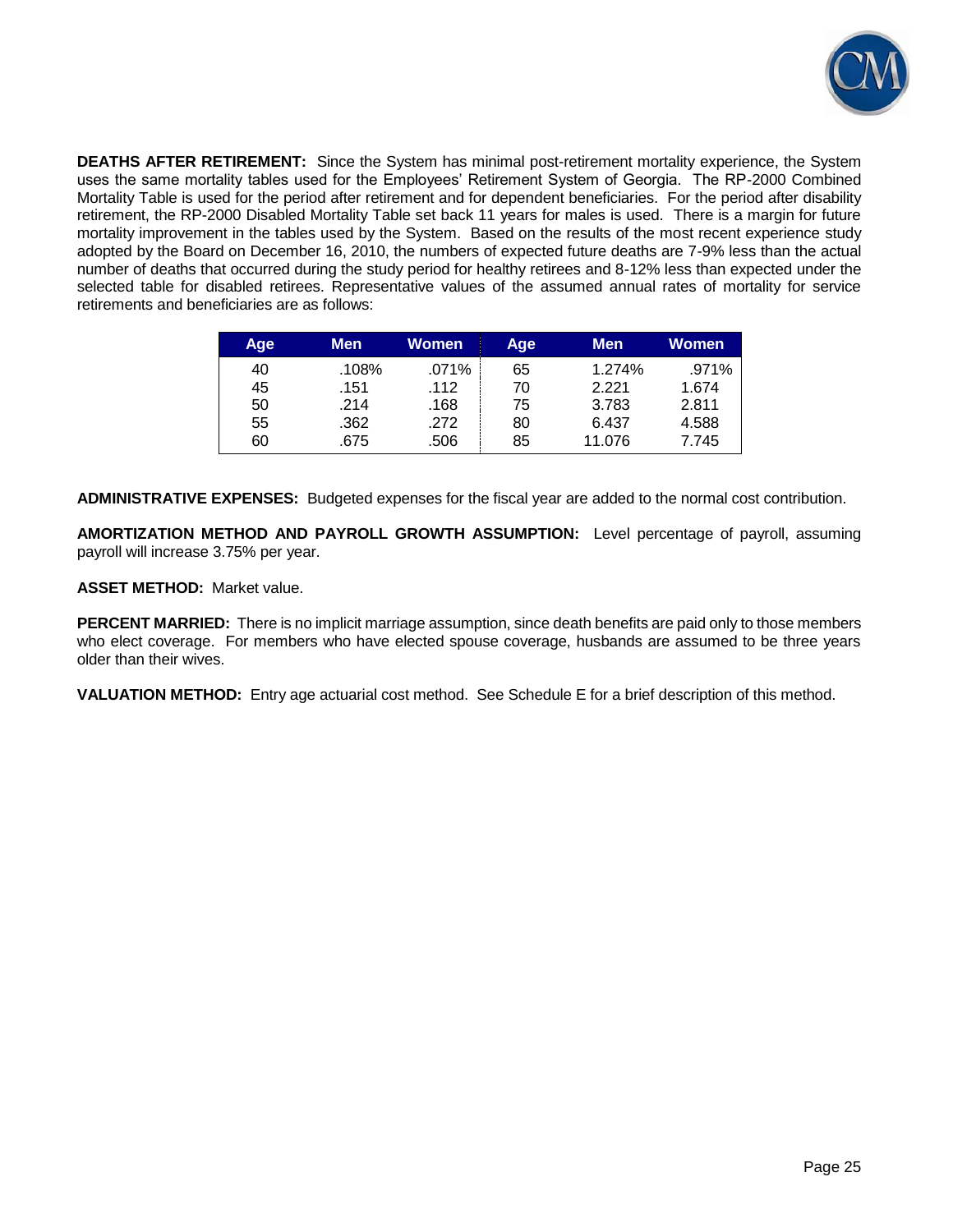

### **SCHEDULE G**

### **FUNDING POLICY OF THE JRS BOARD OF TRUSTEES**

The purpose of this Funding Policy is to state the overall objectives for the Georgia Judicial Retirement System (System), the benchmarks that will be used to measure progress in achieving those goals, and the methods and assumptions that will be employed to develop the benchmarks. It is the intent of the JRS Board of Trustees that the Funding Policy outlined herein will remain unchanged until the objectives below are met.

### **I. Funding Objectives**

The goal in requiring employer and member contributions to the System is to accumulate sufficient assets during a member's employment to fully finance the benefits the member is expected to receive throughout retirement. In meeting this objective, the System will strive to meet the following funding objectives:

- To develop a pattern of contribution rates expressed as a percentage of employer payroll and measured by valuations prepared in accordance with applicable State laws and the principles of practice prescribed by the Actuarial Standards Board.
- To maintain a stable funded ratio (ratio of actuarial value of assets to actuarial accrued liabilities) that reflects a trend of strong actuarial condition. The long-term objective is to maintain a 100% funded ratio; in the event that the funded ratio falls below 100%, the objective will be to obtain a 100% funded ratio over a reasonable period of future years.
- To maintain adequate asset levels to finance the benefits promised to members and monitor the future demand for liquidity.
- To promote intergenerational equity for taxpayers with respect to contributions required for the benefits provided by the System.

#### **II. Measures of Funding Progress**

To track progress in achieving the Board's funding objectives, the following measures will be determined annually as of the actuarial valuation date (with due recognition that a single year's results may not be indicative of long-term trends):

- **Funded Ratio** The funded ratio, defined as the actuarial value of assets divided by the actuarial accrued liability, should remain reasonably stable over time, before adjustments for changes in benefits, actuarial methods, and/or actuarial adjustments. The target funded ratio will be 100 percent. In the event that the funded ratio falls below 100%, the targeted funded ratio will be 100% within 20 years of the date the funded ratio first falls below 100%.
- **Future actuarial gains and losses**  The amortization period for actuarial gains and losses incurred in years following the June 30, 2013 valuation date shall not exceed 20 years beginning with the year after the gain or loss is incurred.
- **Stability of Employer Contribution Rates** The valuation methodology, including the amortization of any Unfunded Actuarial Accrued Liability (UAAL), would be expected to maintain reasonably stable contribution rates.

#### **III. Methods and Assumptions**

The annual actuarial valuations providing the measures to assess funding progress will utilize the actuarial methods and assumptions last adopted by the Board based upon the advice and recommendations of the actuary. These include the following primary methods and assumptions:

- The actuarial cost method used to develop the benchmarks will be the Entry Age Normal (EAN) actuarial cost method.
- The long-term annual investment rate of return assumption will be 7.50% net of expenses.
- The actuarial value of assets will be determined by recognizing the annual differences between actual and expected market value of assets over a five-year period, beginning with the June 30, 2013 actuarial valuation.